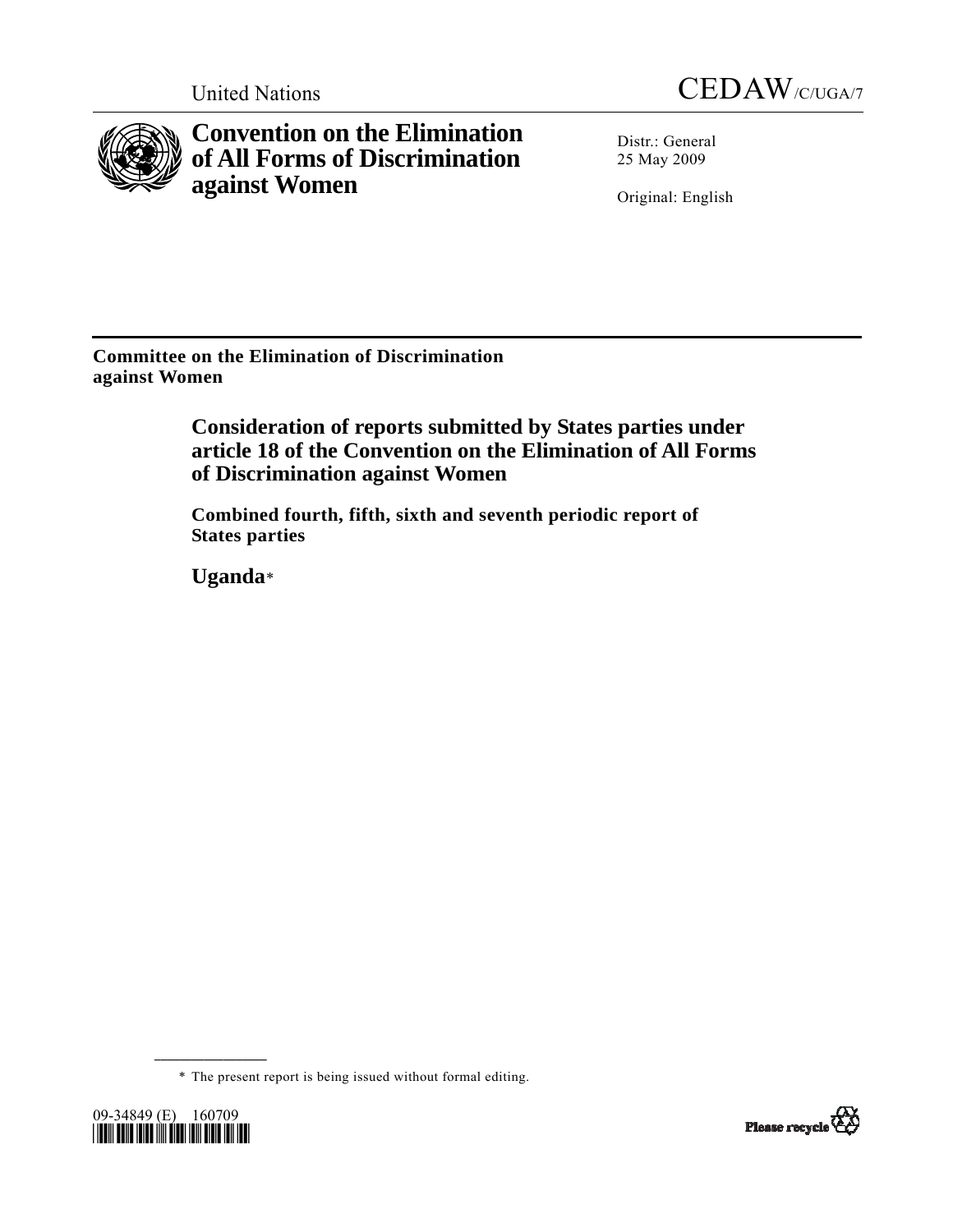# **Acronyms and abbreviations**

| <b>ACFODE</b>  | <b>Action for Development</b>                                                              |
|----------------|--------------------------------------------------------------------------------------------|
| AMwA           | Akina Mama wa Afrika                                                                       |
| <b>ANC</b>     | <b>Ante Natal Care</b>                                                                     |
| <b>ANPPCAN</b> | African Network for the Prevention and Protection of<br>Children Against Abuse and Neglect |
| <b>ART</b>     | Anti - Retro Treatment                                                                     |
| <b>ARVs</b>    | Anti – Retro Virals                                                                        |
| <b>AUPWAE</b>  | Association of Professional Women in Agriculture and<br>Environment                        |
| <b>AWEPA</b>   | African Women's Parliament                                                                 |
| <b>CEDAW</b>   | Convention on the Elimination of Discrimination Against<br>Women                           |
| <b>CEDOVIP</b> | Centre for Domestic Violence                                                               |
| <b>CEEWA</b>   | Council for Economic Empowerment of Women in Africa                                        |
| CSOs           | Civil Society Organisations                                                                |
| <b>CWLA</b>    | Common Women's Legislative Agenda                                                          |
| <b>DDP</b>     | District Development Project                                                               |
| <b>DFID</b>    | Department for International Development                                                   |
| <b>DPP</b>     | Directorate of Public Prosecutions                                                         |
| <b>DRB</b>     | <b>Domestic Relations Bill</b>                                                             |
| <b>EASSI</b>   | Eastern African Sub-regional Support Initiative                                            |
| EmOC           | <b>Emergency Obstetric Care</b>                                                            |
| EOC            | <b>Equal Opportunities Commission</b>                                                      |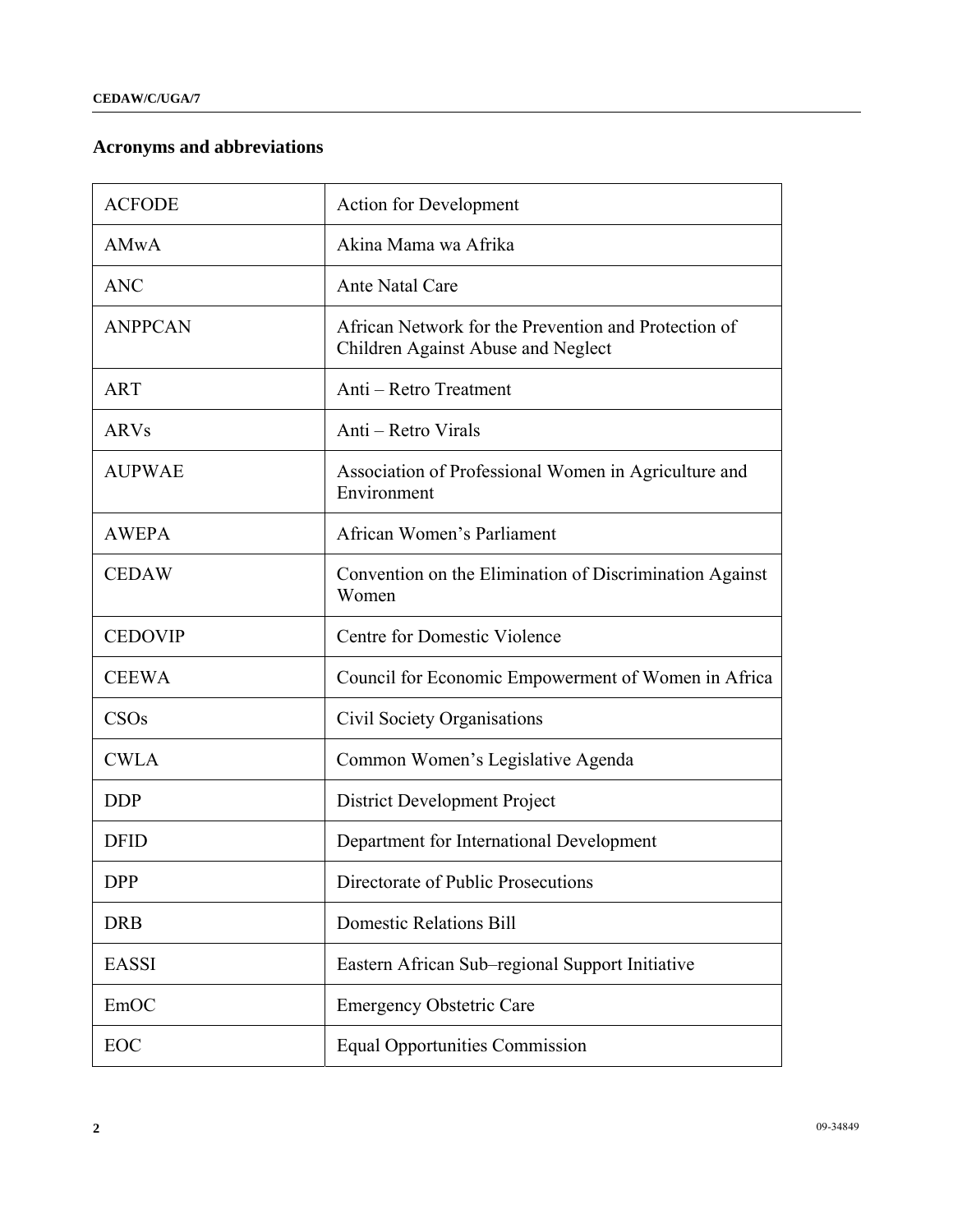| <b>FALP</b>    | <b>Functional and Adult Literacy Program</b> |
|----------------|----------------------------------------------|
| FAO            | Food and Agricultural Organization           |
| <b>FGM</b>     | <b>Female Genital Mutilation</b>             |
| FIDA – U       | <b>Uganda Association of Women Lawyers</b>   |
| <b>FOWODE</b>  | Forum for Women in Democracy                 |
| <b>FP</b>      | <b>Family Planning</b>                       |
| <b>FPAU</b>    | Family Planning Association of Uganda        |
| <b>FSI</b>     | Female Scholarship Initiative                |
| GoU            | Government of Uganda                         |
| <b>HCT</b>     | <b>HIV Counseling and Testing</b>            |
| <b>HSSP</b>    | Health Sector Strategic Plan                 |
| <b>ICEIDA</b>  | <b>Icelandic Development Agency</b>          |
| <b>IDPs</b>    | <b>Internally Displaced Persons</b>          |
| <b>IPT</b>     | <b>Intermittent Preventive Care</b>          |
| <b>IRI</b>     | International Republican Institute           |
| <b>ITN</b>     | <b>Insect Treated Nets</b>                   |
| <b>JLOS</b>    | Justice Law and Order Sector                 |
| <b>JSC</b>     | Judicial Service Commission                  |
| <b>LABF</b>    | Legal Aid Basket Fund                        |
| <b>LAC</b>     | Legal Aid Clinic                             |
| <b>LASPNET</b> | Legal Aid Service Providers Network          |
| $LAW-U$        | Law and Advocacy for Women in Uganda         |
| <b>LCCs</b>    | <b>Local Council Courts</b>                  |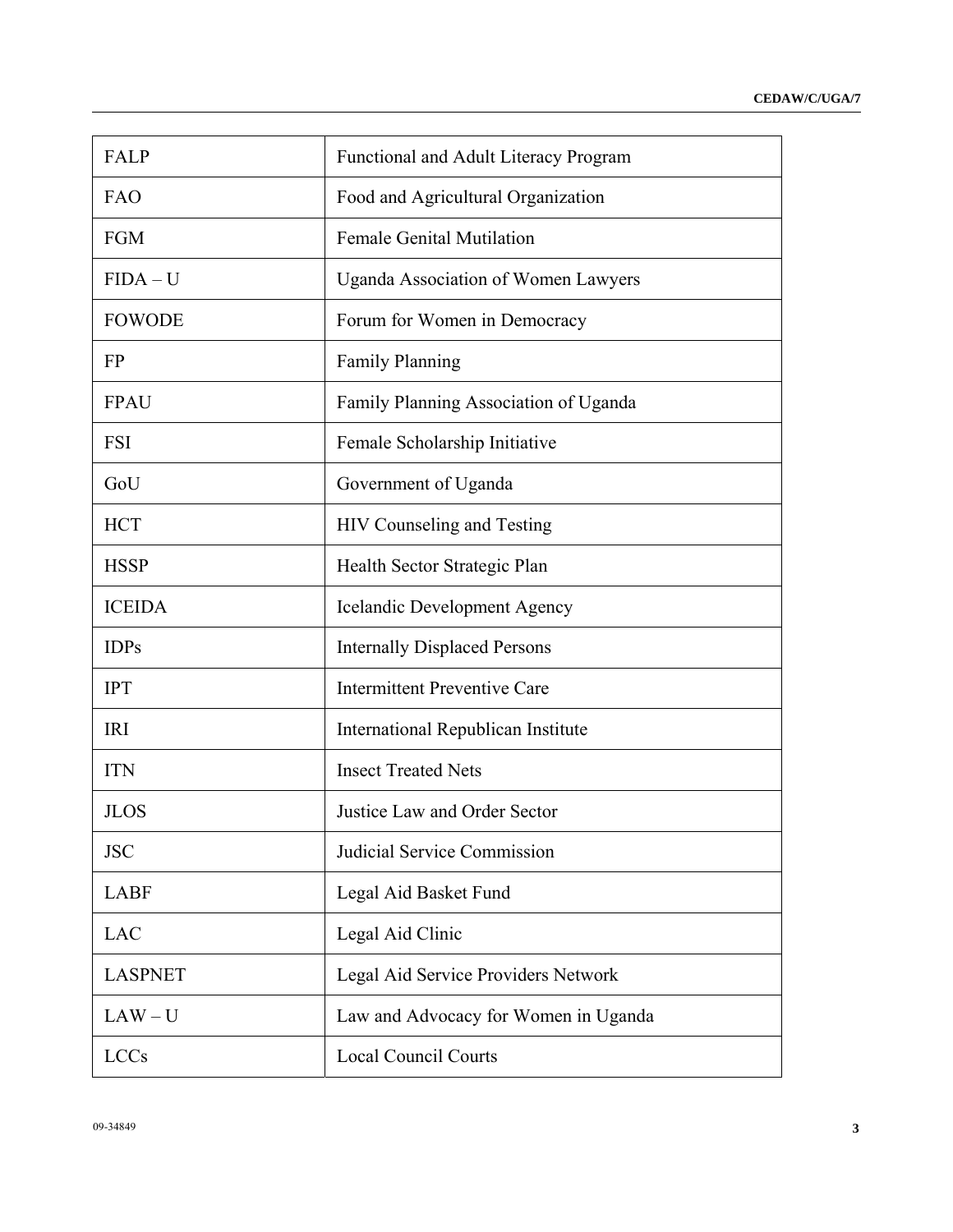| <b>LGDP</b>   | Local Government Development Plan                          |
|---------------|------------------------------------------------------------|
| <b>LRA</b>    | Lord's Resistance Army                                     |
| <b>MAAIF</b>  | Ministry of Agriculture, Animal Industry and Fisheries     |
| <b>MARPS</b>  | <b>Most At Risk Populations</b>                            |
| <b>MDG</b>    | Millennium Development Goals                               |
| <b>MFIs</b>   | Micro Finance Institutions                                 |
| <b>MGLSD</b>  | Ministry of Gender, Labor and Social Development           |
| <b>MIA</b>    | Ministry of Internal Affairs                               |
| MoES          | Ministry of Education and Sports                           |
| <b>MoFPED</b> | Ministry of Finance, Planning and Economic Development     |
| MoLG          | Ministry of Local Government                               |
| <b>NAADS</b>  | National Agricultural Advisory Services                    |
| <b>NAPW</b>   | National Action Plan on Women                              |
| <b>NAPW</b>   | National Action Plan on Women                              |
| <b>NARO</b>   | National Agricultural Research Organisation                |
| <b>NAWJ</b>   | National Association of Women Judges                       |
| <b>NAWOU</b>  | National Association of Women's Organisations in<br>Uganda |
| <b>NCW</b>    | National Council of Women                                  |
| <b>NDI</b>    | National Democratic Institute                              |
| <b>NORAD</b>  | Norwegian Agency for Development Cooperation               |
| <b>NSP</b>    | National Strategic Plan                                    |
| <b>NUSAF</b>  | Northern Uganda Social Action Fund                         |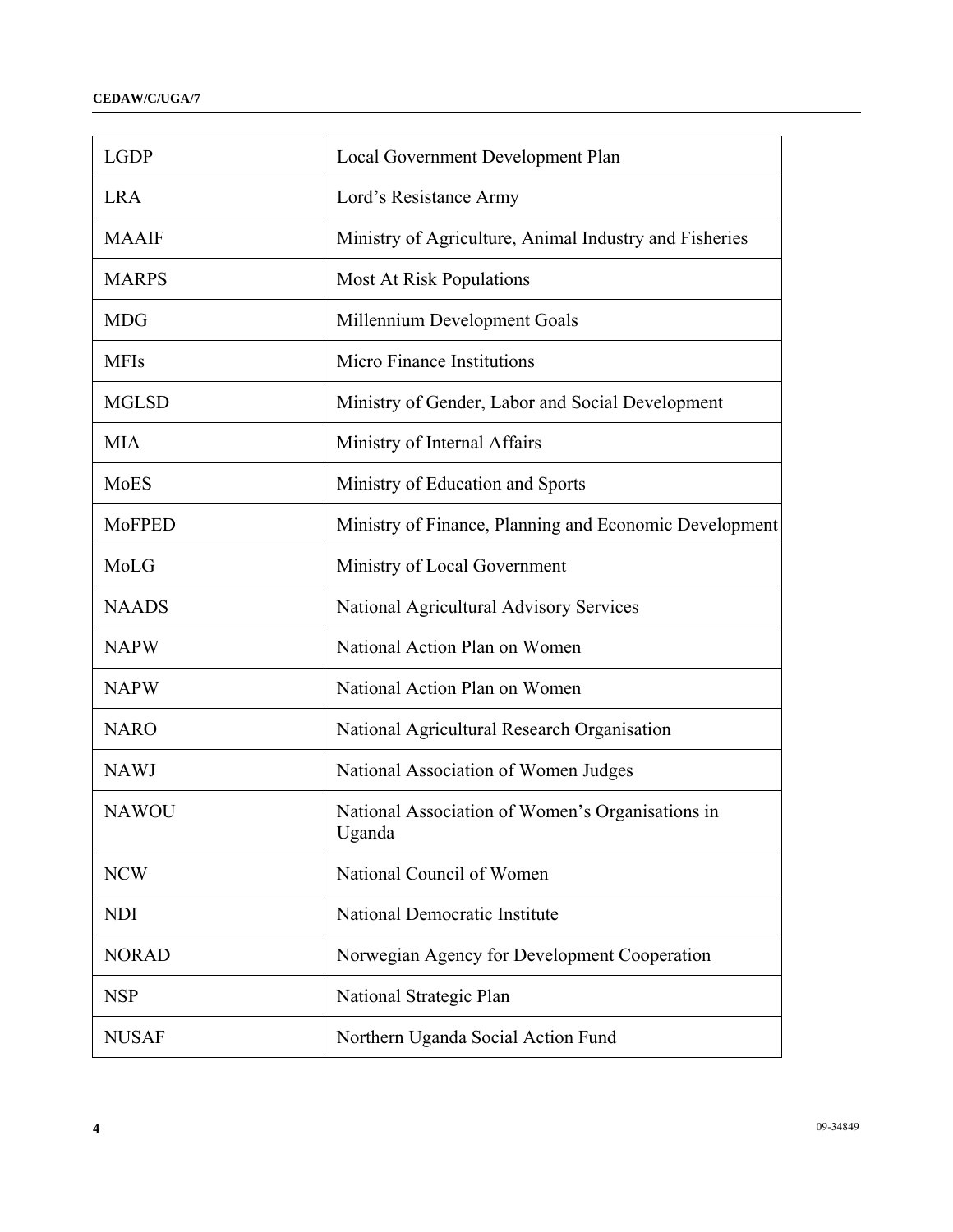| <b>OPM</b>    | Office of the Prime Minister                                                         |
|---------------|--------------------------------------------------------------------------------------|
| <b>OVC</b>    | Orphans and Vulnerable Children                                                      |
| <b>PDAU</b>   | Public Defenders' Association of Uganda                                              |
| <b>PEAP</b>   | Poverty Eradication Action Plan                                                      |
| PEAP/GG       | Poverty Eradication Action Plan/Gender Group                                         |
| <b>PFA</b>    | Prosperity For All                                                                   |
| PHAs          | People Living with AIDS                                                              |
| <b>PIASCY</b> | Presidential Initiative on AIDS Strategy for<br><b>Communication to Young People</b> |
| <b>PMA</b>    | Plan for Modernisation of Agriculture                                                |
| <b>PMAU</b>   | Poverty and Monitoring Analysis Unit                                                 |
| <b>PRDP</b>   | Peace and Recovery Development Plan                                                  |
| <b>PWDS</b>   | People With Disabilities                                                             |
| <b>REACH</b>  | Reproductive Educative and Community Health                                          |
| <b>SACCO</b>  | Savings and Cooperatives                                                             |
| <b>SGBV</b>   | Sexual and Gender Based Violence                                                     |
| <b>SRH</b>    | Sexual and Reproductive Health                                                       |
| <b>STF</b>    | <b>Straight Talk Foundation</b>                                                      |
| <b>UAC</b>    | <b>Uganda Aids Commission</b>                                                        |
| <b>UBOS</b>   | <b>Uganda Bureau of Statistics</b>                                                   |
| <b>UBOS</b>   | <b>Uganda Bureau of Statistics</b>                                                   |
| <b>UEDCL</b>  | <b>Uganda Electricity Distribution Company Limited</b>                               |
| <b>UHRC</b>   | <b>Uganda Human Rights Commission</b>                                                |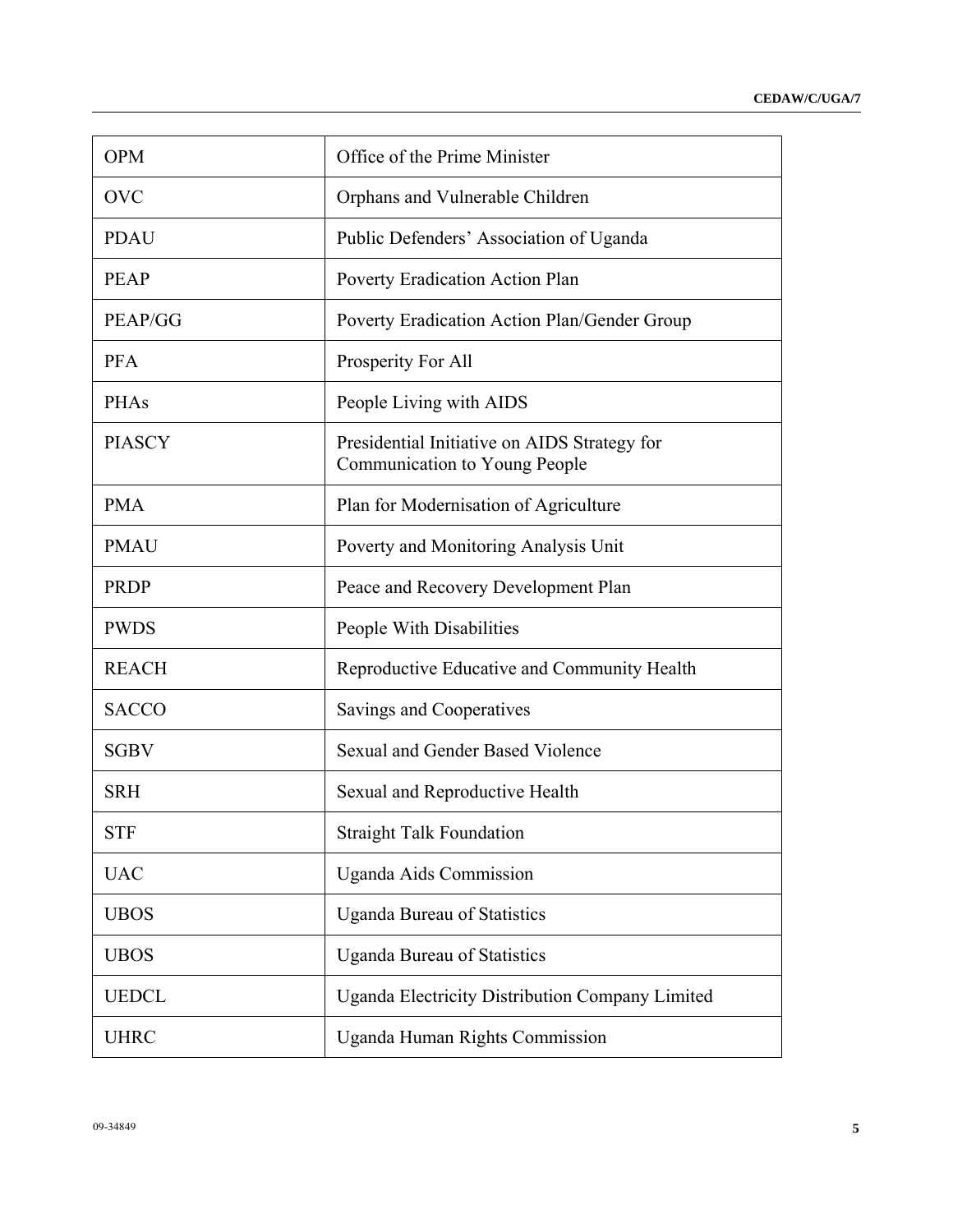| <b>UIA</b>    | <b>Uganda Investment Authority</b>                     |
|---------------|--------------------------------------------------------|
| <b>ULRC</b>   | <b>Uganda Law Reform Commission</b>                    |
| <b>UN</b>     | <b>United Nations</b>                                  |
| <b>UNCDF</b>  | United Nations Capital Development Fund                |
| <b>UNDP</b>   | United Nations Development Programme                   |
| <b>UNFPA</b>  | United Nations Population Fund                         |
| <b>UNHS</b>   | <b>Uganda National Household Survey</b>                |
| <b>UNSCR</b>  | United Nations Security Council Resolution             |
| <b>UPDF</b>   | <b>Uganda Peoples Defence Forces</b>                   |
| <b>UPE</b>    | <b>Universal Primary Education</b>                     |
| <b>UPF</b>    | <b>Uganda Police Force</b>                             |
| <b>UPPAP</b>  | <b>Uganda Participatory Poverty Assessment Process</b> |
| <b>UPS</b>    | <b>Uganda Prisons Service</b>                          |
| <b>URA</b>    | <b>Uganda Revenue Authority</b>                        |
| <b>UWONET</b> | Uganda Women's Network                                 |
| <b>UWOPA</b>  | Uganda Women's Parliamentarian Association             |
| <b>VAGs</b>   | <b>Voluntary Action Groups</b>                         |
| <b>VAW</b>    | Violence Against Women                                 |
| <b>VCT</b>    | <b>Voluntary Counseling and Testing</b>                |
| <b>VSLA</b>   | Village Savings and Loans Association                  |
| <b>WSC</b>    | Water and Sanitation Committee                         |
| <b>WUC</b>    | <b>Water Users Committee</b>                           |
| <b>YEAH</b>   | Young Empowered and Healthy                            |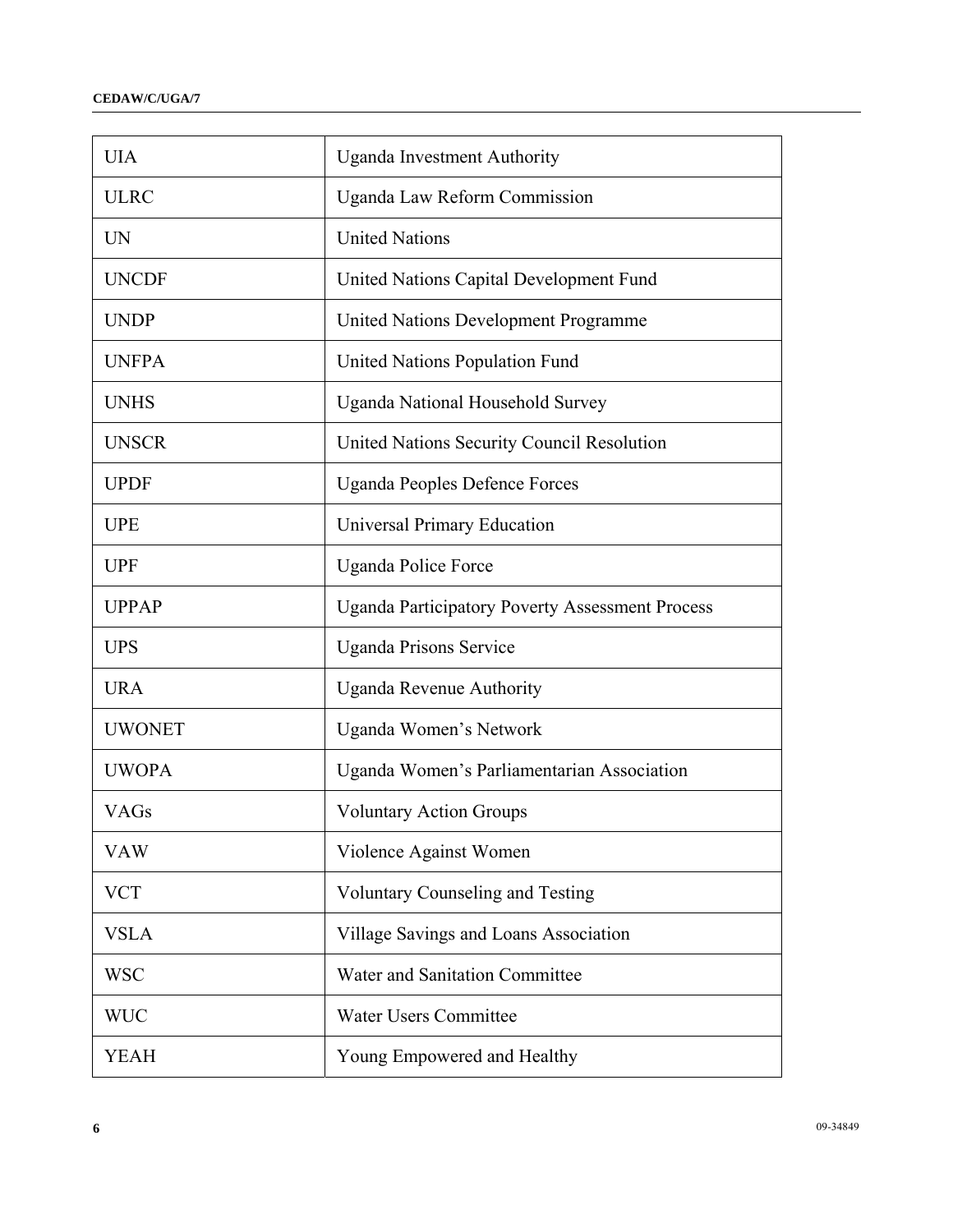# Contents

| 1.0 |               |       |                                                                                       |
|-----|---------------|-------|---------------------------------------------------------------------------------------|
|     |               |       |                                                                                       |
|     |               |       |                                                                                       |
|     |               |       |                                                                                       |
| 2.0 |               |       |                                                                                       |
|     | 2.1           |       |                                                                                       |
|     | $2.2^{\circ}$ |       | Measures taken to remove De Jure Discrimination                                       |
|     |               | 2.2.1 | Progress registered by the State party and remaining difficulties                     |
|     | 2.3           |       | Raising awareness on Government's international and national obligations to eliminate |
|     |               | 2.3.1 | Progress registered by the State party and remaining difficulties                     |
| 3.0 |               |       |                                                                                       |
|     |               |       |                                                                                       |
|     |               | 3.1.1 | Progress registered by the State party in Gender Mainstreaming and remaining          |
| 4.0 |               |       |                                                                                       |
|     |               |       |                                                                                       |
|     |               | 4.1.1 | Progress registered by the State party and remaining difficulties in                  |
| 5.0 |               |       |                                                                                       |
|     |               |       |                                                                                       |
|     |               | 5.1.1 | Progress registered by the State party in eliminating Gender Stereotyping and         |
| 6.0 |               |       |                                                                                       |
|     |               |       |                                                                                       |
|     |               | 6.1.1 | Progress and remaining difficulties registered by the State party in providing        |
|     |               |       | 6.2 Measures taken by the State party to curb trafficking and remaining difficulties  |
| 7.0 |               |       |                                                                                       |
|     | 7.1           |       |                                                                                       |
|     |               | 7.1.1 | Progress registered by the State party in addressing Gender Inequalities in           |
|     |               |       | Women's Participation in Peace Building and Reconciliation Efforts                    |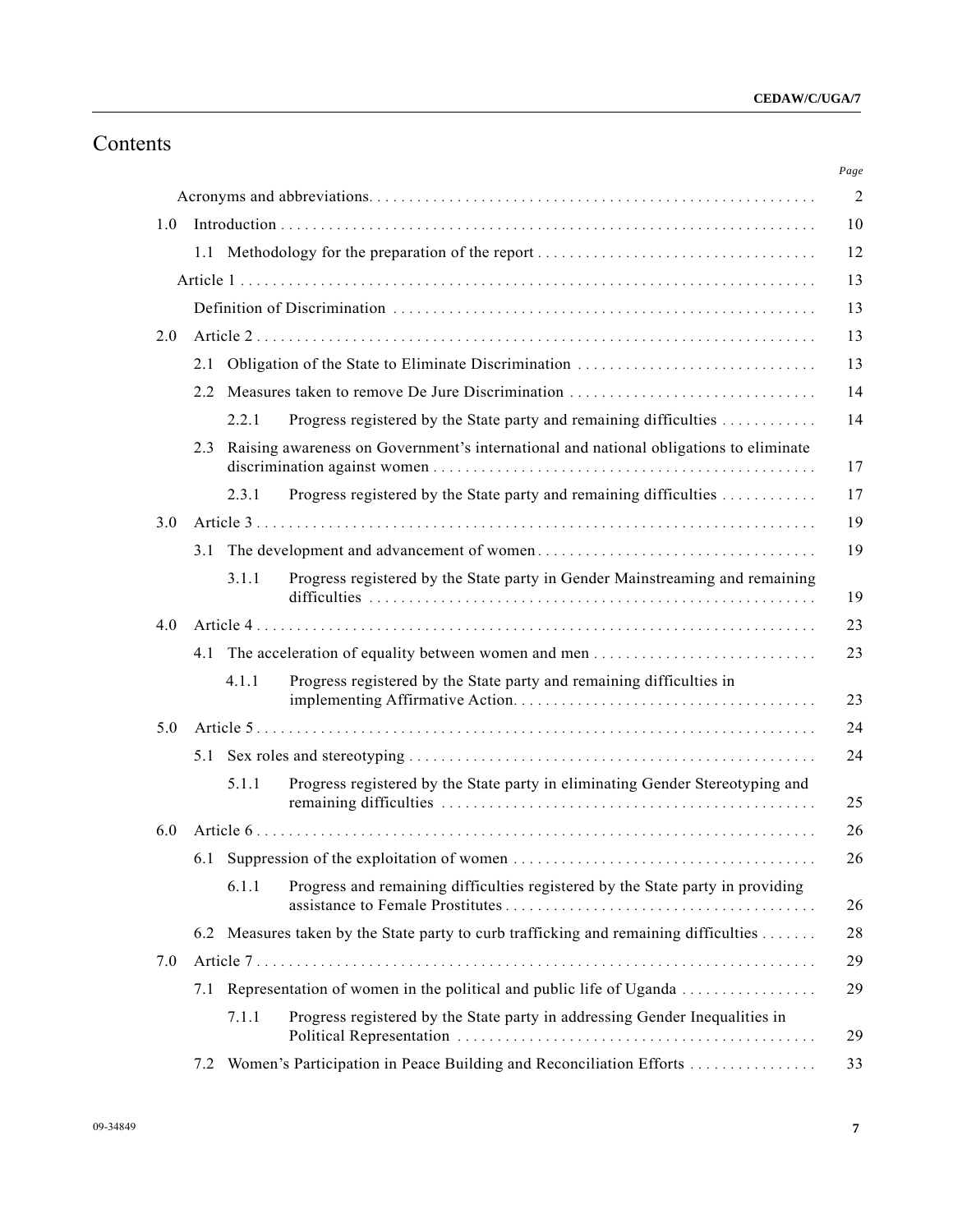|      |     | 7.2.1  | Progress registered by the State party in Facilitating Women's Participation in<br>Peace Building and Reconciliation Efforts and remaining difficulties |
|------|-----|--------|---------------------------------------------------------------------------------------------------------------------------------------------------------|
| 8.0  |     |        |                                                                                                                                                         |
|      | 8.1 |        |                                                                                                                                                         |
|      |     | 8.1.1  | Progress registered by the State party in Encouraging Women to enter the<br>Diplomatic Service and International Organizations                          |
| 9.0  |     |        |                                                                                                                                                         |
|      |     |        |                                                                                                                                                         |
|      |     | 9.1.1  | Progress registered by the State party in Amending the Passport Regulations                                                                             |
| 10.0 |     |        |                                                                                                                                                         |
|      |     |        |                                                                                                                                                         |
|      |     | 10.1.1 | Progress registered by the State Party in ensuring Equality in Education and                                                                            |
| 11.0 |     |        |                                                                                                                                                         |
|      |     |        |                                                                                                                                                         |
|      |     | 11.1.1 | Progress registered by the State party in Eliminating Discrimination in                                                                                 |
| 12.0 |     |        |                                                                                                                                                         |
|      |     |        |                                                                                                                                                         |
|      |     | 12.1.1 | Progress registered by the State Party in ensuring Equality and Access to                                                                               |
|      |     |        |                                                                                                                                                         |
| 13.0 |     |        |                                                                                                                                                         |
|      |     |        |                                                                                                                                                         |
|      |     | 13.1.1 | Progress registered by the State party in Reducing Prevalence of Poverty                                                                                |
| 14.0 |     |        |                                                                                                                                                         |
|      |     |        |                                                                                                                                                         |
|      |     | 14.1.1 | Progress registered by the State Party in Improving the Socio-Economic<br>Status of Rural Women and remaining difficulties                              |
|      |     |        |                                                                                                                                                         |
|      |     | 14.2.1 | Progress registered by the State Party in addressing the low literacy levels of                                                                         |
|      |     |        |                                                                                                                                                         |
|      |     | 14.3.1 | Progress registered by the State Party in enhancing access to health services                                                                           |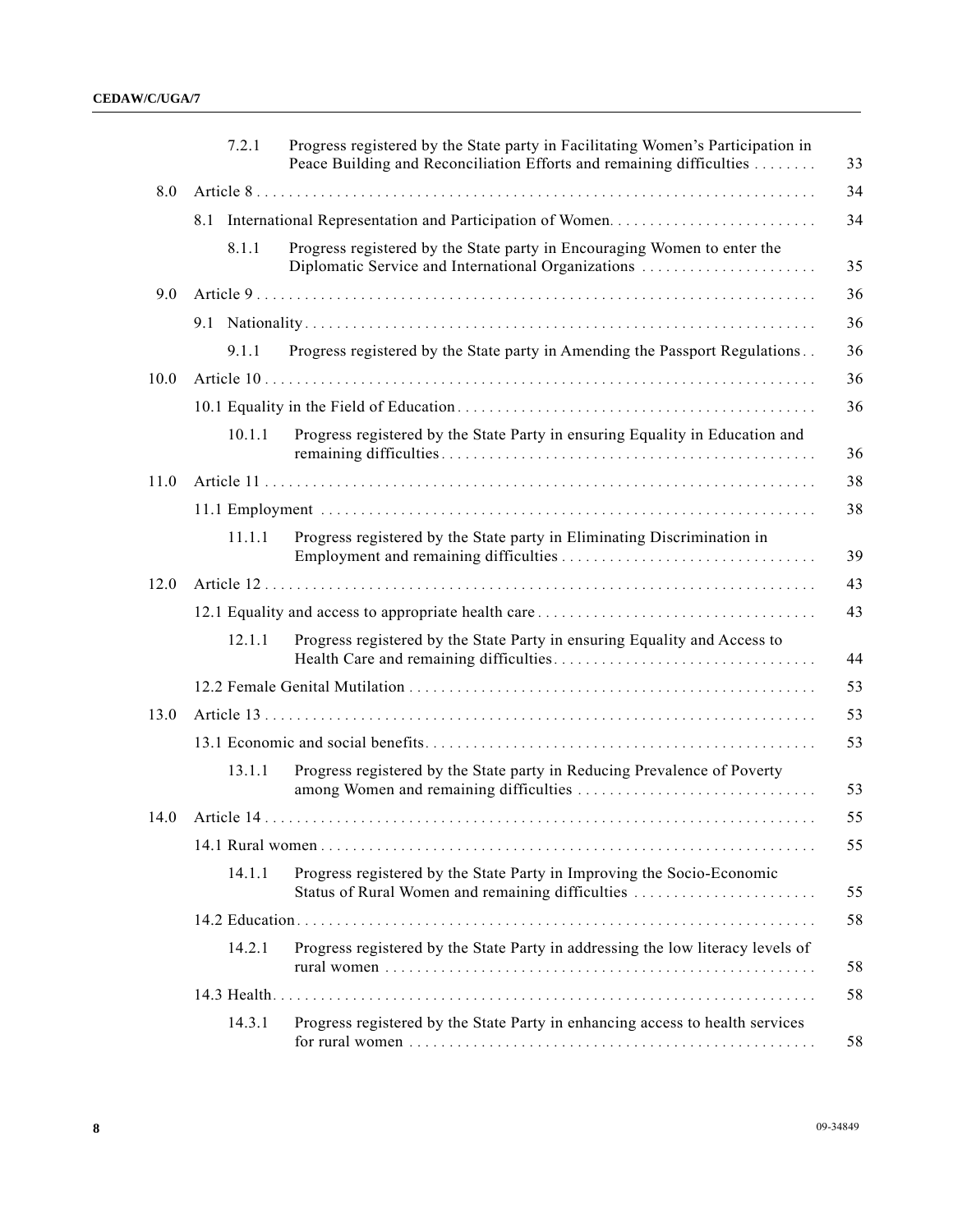#### **CEDAW/C/UGA/7**

|      | 14.4.1 | Progress registered by the State party in Improving Rural Women's Access to                                                                                                 |
|------|--------|-----------------------------------------------------------------------------------------------------------------------------------------------------------------------------|
|      |        | 14.5 Measures taken by the State party to address Negative Customs and Traditional<br>Practices which affect full enjoyment of the Right to Property by Women and remaining |
| 15.0 |        |                                                                                                                                                                             |
|      |        |                                                                                                                                                                             |
|      |        | 61                                                                                                                                                                          |
|      | 15.1.1 | Progress registered by the State party and remaining difficulties                                                                                                           |
| 16.0 |        |                                                                                                                                                                             |
|      |        |                                                                                                                                                                             |
|      | 16.1.1 | Progress registered by the State party in ensuring Equality in Marriage and                                                                                                 |
| 17.0 |        |                                                                                                                                                                             |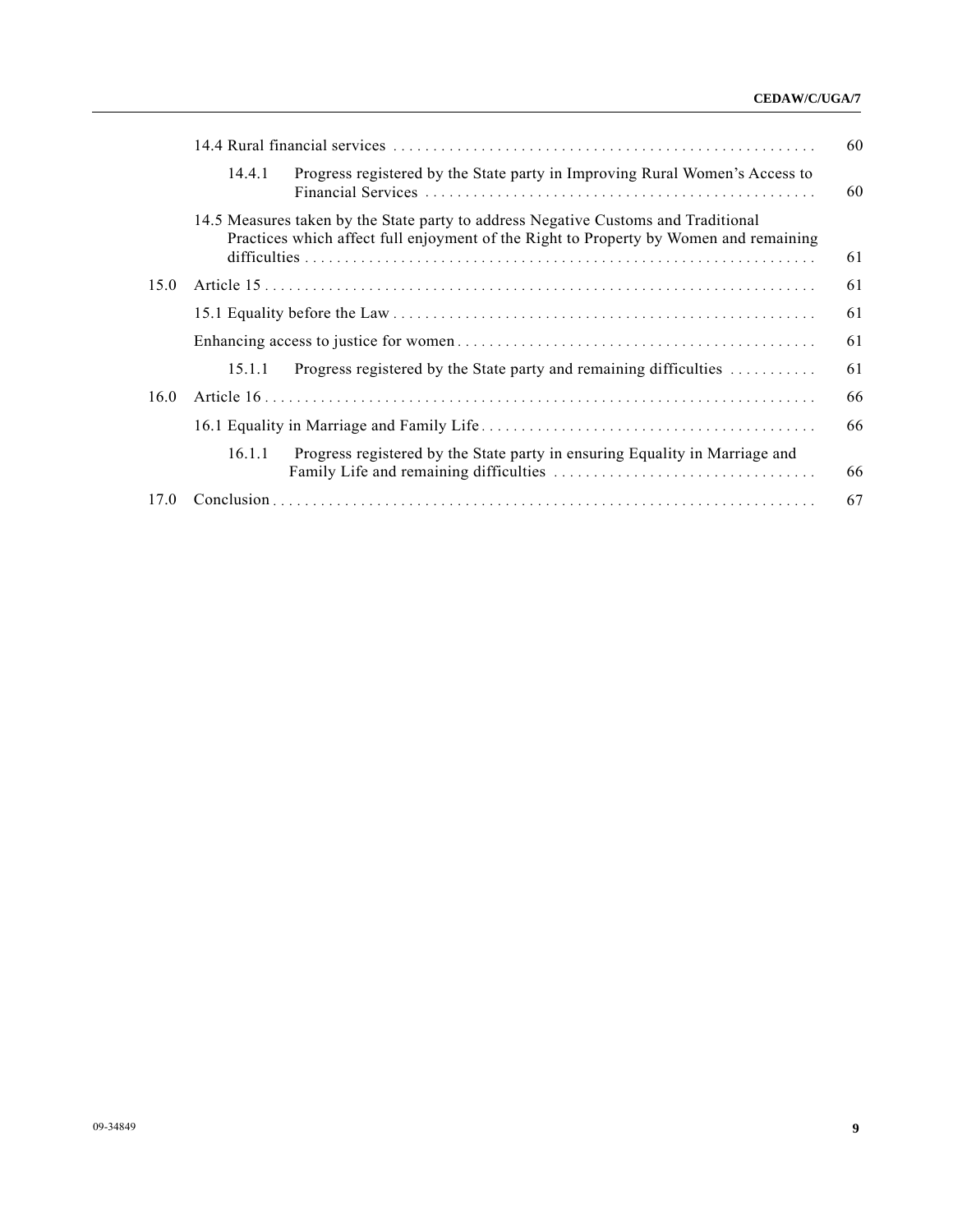### **1.0 Introduction**

#### **Socio-economic and Political Context**

- 1. NRM Government leadership has been characterized by political stability achieved through the development of a new Constitution passed in 1995, based on the frame work of rights and giving particular attention to the status of women. The Poverty Eradication Action Plan (PEAP) has been implemented since 1997 as the policy framework guiding the country's development priorities to reduce poverty. Uganda has seen a considerable reduction in poverty from 56% in 1992 to 31% in 2006.
- 2. A 5- Year National Development Pan (NDP) is being developed in succession of PEAP under the theme: "Growth, Employment and Prosperity". The medium term objective of the government is to achieve average GDP growth rate of at least 8% per annum. In the Financial Year 2007/8, the economy grew by 8.9% and real GDP is projected to grow at 8.1% in the current Financial Year 2008/9. Two years ago, half of Uganda's budget was supported by development partners. With the steady growth in economic performance, domestic revenue now supports 66% of the national budget.
- 3. The government is committed to re-directing public investment to the critical growth sectors, which include human development, industrial development, agriculture and infrastructure (roads, telecommunications  $\&$  energy), which will lead to productivity enhancement. Expenditure will therefore be focused on areas that will increase employment opportunities and accelerate investment in vital infrastructure through public-private partnerships
- 4. Uganda's population is 30.6 million (2009). Women constitute 51% of the population, and 88% of Ugandans are rural based. Life expectancy at birth is 50 years and the average population growth at 3.2% remains one of the highest in the world. Whereas this provides a strong labour force, it has put enormous strain on the government's ability to address issues of access and quality service delivery. The abolition of graduated tax has increased local governments dependence on central government transfers and has to some extent limited their ability to provide and monitor service delivery.
- 5. Uganda has benefited from a strong period of growth since the-1990s. GDP per capita has grown by 2.7% per annum since 1990/91 enabling the country to restore relatively stable economic and social conditions. The economy of Uganda is still highly dependent on the agricultural sector, which accounts for less than 40% of GDP but employs around 80% of the labour force. Although the agricultural sector has not attained the anticipated levels of growth, improvements in extension and advisory services have contributed to a raise in farm incomes. In addition there has been an increase in rural people finding off-farm sources of income. Although there have since been some fluctuations in the growth rate from an average of 6.3% in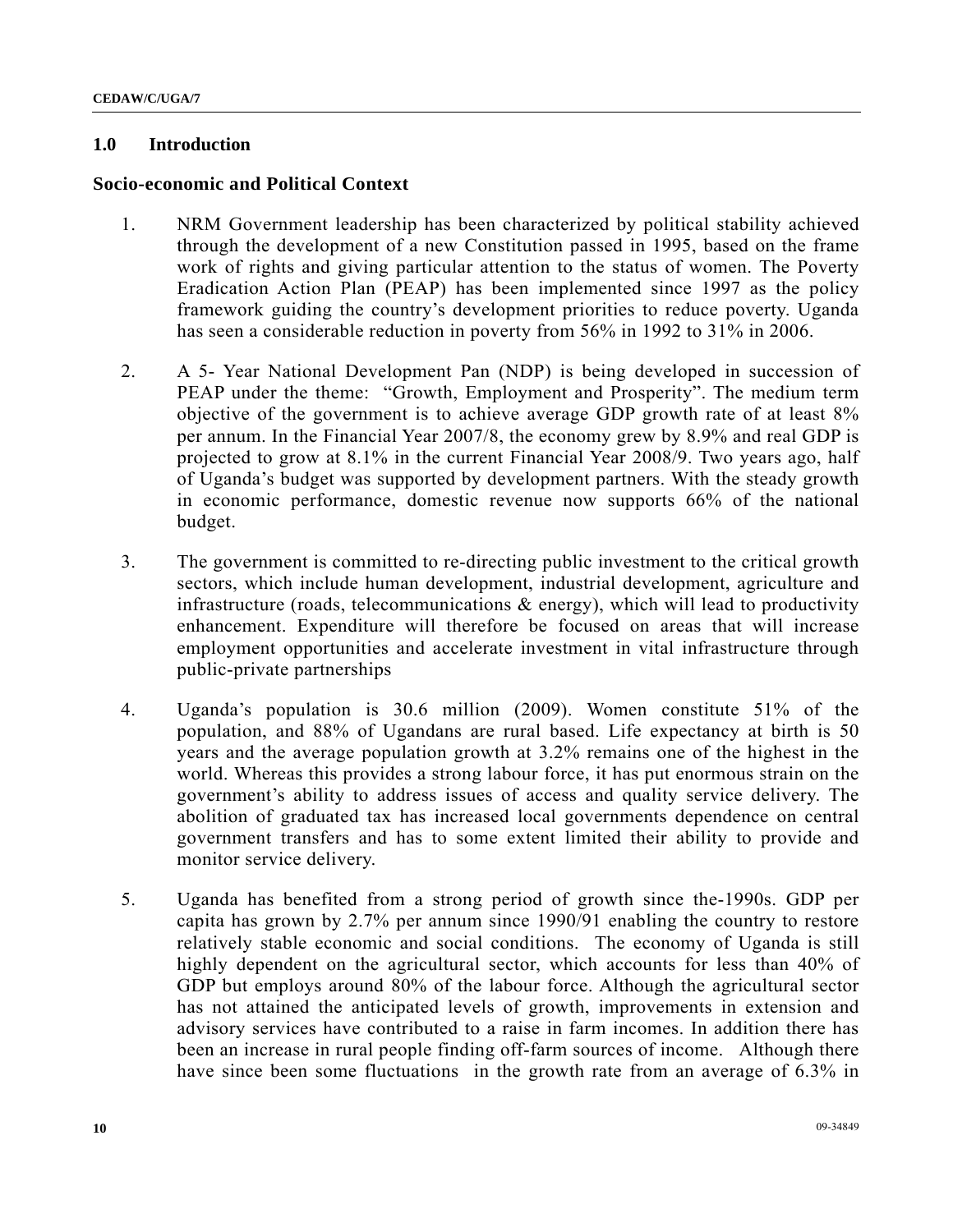1998-2003 to 5.8% in 2003-06, the depth of extreme poverty has improved. There however, remain significant disparities within households, on account of gender as well as between rural – urban communities and regions. For example, poverty levels remain above the national average in the conflict affected areas. It is therefore plausible that if peace, which has been restored in the north prevails; the MDG goal of halving the proportion of people living in extreme poverty could be met.

- 6. Progress has also been registered on other human development indicators including an increase in school enrolment to 90% although there are challenges with retention; an increase in rural water coverage to 61%; a reduction in HIV/AIDS prevalence from 30% to 6%; a reduction in infant mortality from 87 per 1000 live births in 2001 to 75 in 2006; and maternal mortality from 505 to 435 during the same period.
- 7. Following a referendum in 2005, a multi-party dispensation has been restored in Uganda after 20 years. Consequently multi–party presidential and parliamentary elections were held in 2006. This new scenario has created both opportunities and challenges for women. While it expands the leadership spectrum for women as evident by the increase in the number of women in Parliament from 75 in 2001, to 100 in 2008, emerging challenges include the process of *engendering* the policies and structures of the different political parties; and **coalescing** women around women's issues above their party interests and priorities.
- 8. Government of Uganda is also actively participating in efforts aimed at strengthening regional integration. At the regional level new developments include processes leading to strengthening regional integration. These include revival of the East African Community (EAC) and subsequently the establishment of the East African Legislative Assembly with representatives from Burundi, Kenya, Rwanda, Tanzania and Uganda. There are nine Ugandan Representatives in the Legislative Assembly, four of whom are women**.** Regional integration provides new opportunities for the labour market and trade among others. For the people of Uganda and the region as a whole, this presents opportunities of engagement and cross-border trade. For the women, enjoyment of these benefits will very much depend on how well gender concerns are captured and addressed in the subsequent agreements.
- 9. Other developments that have occurred since the last status report of 2002 include concerted efforts by the GoU and other stakeholders to sign a Peace Agreement with the Lord's Resistance Army (LRA) in order to end the 20 year conflict in northern Uganda. Unfortunately the process has been dogged by several hitches mainly from the LRA and the process remains in the balance. Women and children have borne the brunt of the conflict and women in particular have been at the fore-front of sustaining the community and traditional social structures in the conflict affected regions. Because of this important role, efforts are underway to involve women in the peace building, reconciliation, rehabilitation and recovery processes as reflected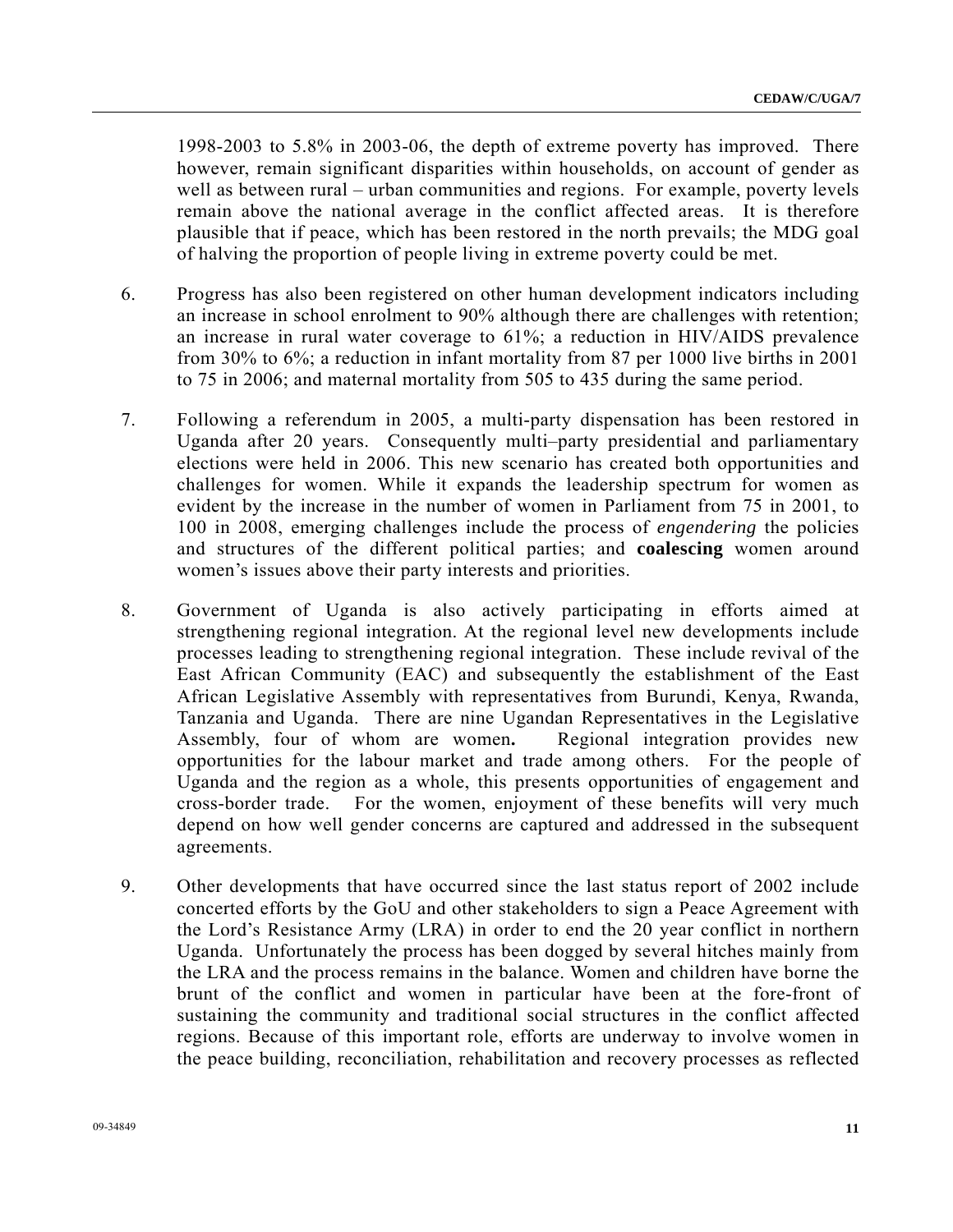in the Peace Recovery and Development Plan (PRDP) 2007 – 2010 - a framework that is expected to guide the recovery and rehabilitation process in Northern Uganda.

### 10. **Uganda's Reporting Status to the CEDAW Committee**

Uganda ratified CEDAW in 1985 without reservations. Government of Uganda's commitment to adhere to the provisions of CEDAW has been demonstrated by the submission of Country Status Reports in 1992, 1999 and 2002 to the Committee. According to the CEDAW Committee's guidelines and report on the status of submission of reports by States Parties under article 18 of the Convention issued on 16<sup>th</sup> July 2008, GoU was expected to submit the Fourth periodic report in 1998 and subsequent reports in 2002, and 2006. This report therefore is a combined **fourth fifth, sixth, and seventh periodic report** for consideration by the CEDAW Committee.

11. The report is structured according to the sequence of articles in the Convention. Each article begins with a re-statement of the concern and recommendation of the CEDAW Committee during the meeting to consider Uganda's Third County Status Report held on  $9<sup>th</sup>$  August 2002. Analysis of progress made by the GoU and other stakeholders in implementing the recommended action follows thereafter. The exceptions to this are Articles 4, 10, 13, 15 and 16 whereby no concern and corresponding recommendation was raised by the Committee but where the State Party had registered considerable progress. In this case, the progress made has been documented. Remaining and outstanding difficulties faced by the State Party in implementing provisions of the Convention are examined in addition to future, concrete measures and steps to overcome remaining factors and difficulties in implementation of the Convention.

## **1.1 Methodology for the preparation of the report**

12. The methodology adopted entailed literature review of documents published by Government and CSOs. Consultations were also undertaken with Government Ministries and Departments agencies, NGOs and UN agencies. At the district level consultations were undertaken in 8 districts with the District Community Development Officers.[1](#page-11-0) Regional consultations on the National Action Plan on the Implementation of CEDAW provided input to issues to be included in the report.

<span id="page-11-0"></span><sup>1</sup> The districts were Kapchorwa, Lira, Gulu, Bushenyi, Kasese, Kyenjojo, Kalangala and Soroti.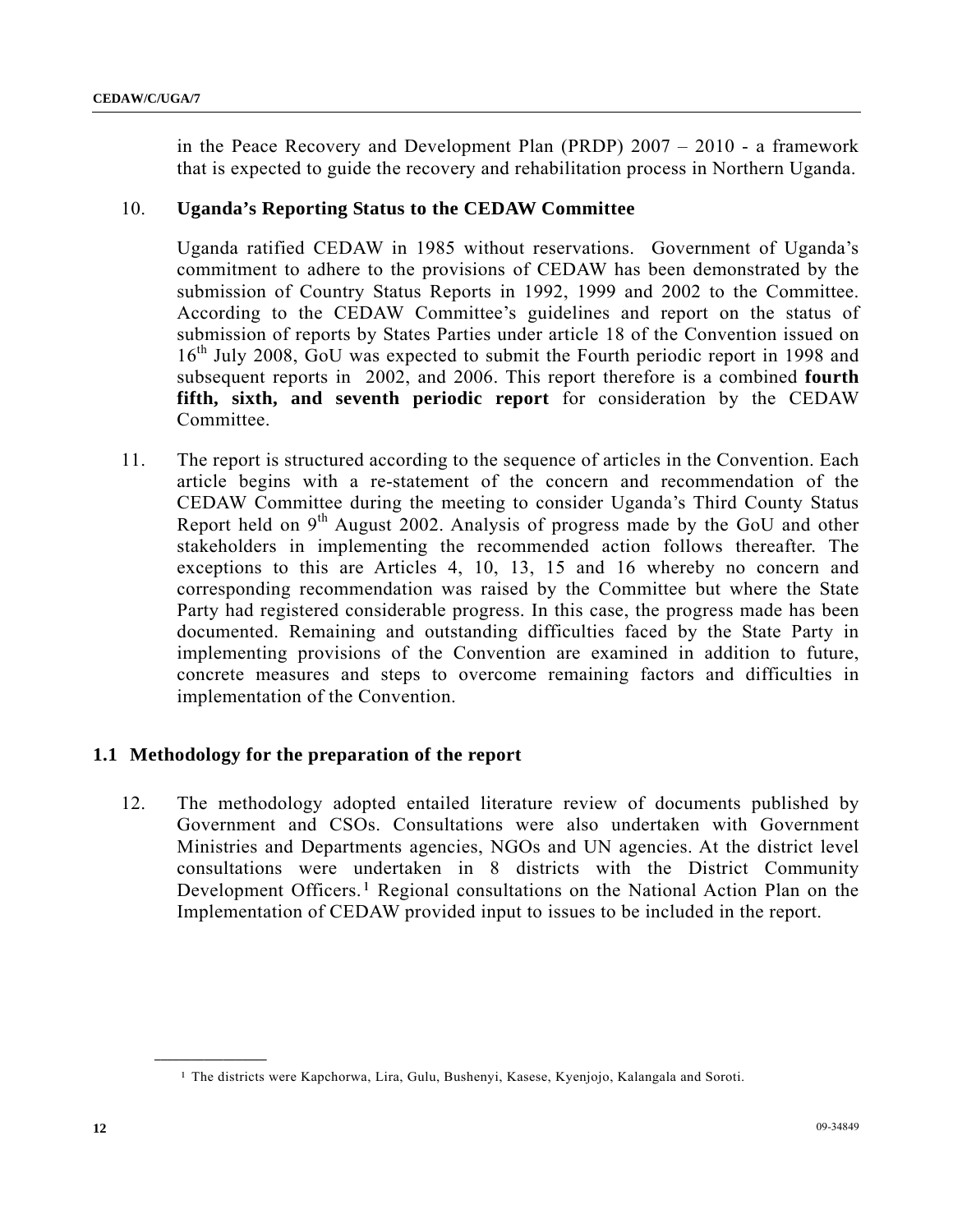## **Article 1**

## **Definition of Discrimination**

13. During the reporting period the Equal Opportunities Commission (EOC) was established; and in a bid to strengthen constitutional provisions on the definition of discrimination, the EOC Act defines discrimination broadly to include:

**Any act, omission, policy, law, rule, practice, distinction, condition, situation, exclusion or preference which, directly or indirectly, has the effect of nullifying or impairing equal opportunities or marginalizing a section of society or resulting in unequal treatment of persons in employment or in the enjoyment of rights and freedoms on the basis of sex, race, colour, ethnic origin, tribe, birth, creed, religion, health status, social or economic standing, political opinion or disability**

## **2.0 Article 2**

## **2.1 Obligation of the State to Eliminate Discrimination**

14. The Committee expressed concern about the continued existence of national *legislation that discriminates against women and the slow law reform process in spite of having in place constitutional provisions that promote equality between women and men and prohibit discrimination on the grounds of sex[2](#page-12-0). In addition the Committee was concerned about the slow progress in removing de jure discrimination and preventing and eliminating de facto discrimination.* 

The Committee therefore recommended acceleration of the law reform process to bring national legislation in tandem with the constitutional principles of non–discrimination and equality between women and men. In this regard it was further recommended that the enactment of the draft Land Act, Domestic Relations Bill (DRB) and the Sexual Offences Bill should be expedited. The Government of Uganda (GoU) was also enjoined to introduce public education and legal literacy campaigns on the provisions of the Convention and the Constitution to raise awareness on its international and national obligations to eliminate discrimination against women.

The Committee noted the prevalence of laws and customs that contravene constitutional guarantees on equality and the limited awareness and access by women on mechanisms to enforce constitutional provisions on non–discrimination. The Committee therefore recommended the adoption of an accessible complaints procedure to enforce constitutional guarantees and the introduction of legal literacy campaigns to make women aware of their constitutional rights and mechanisms of enforcement. The

<span id="page-12-0"></span><sup>2</sup> Article 21(1), 33(6), Constitution of the Republic of Uganda.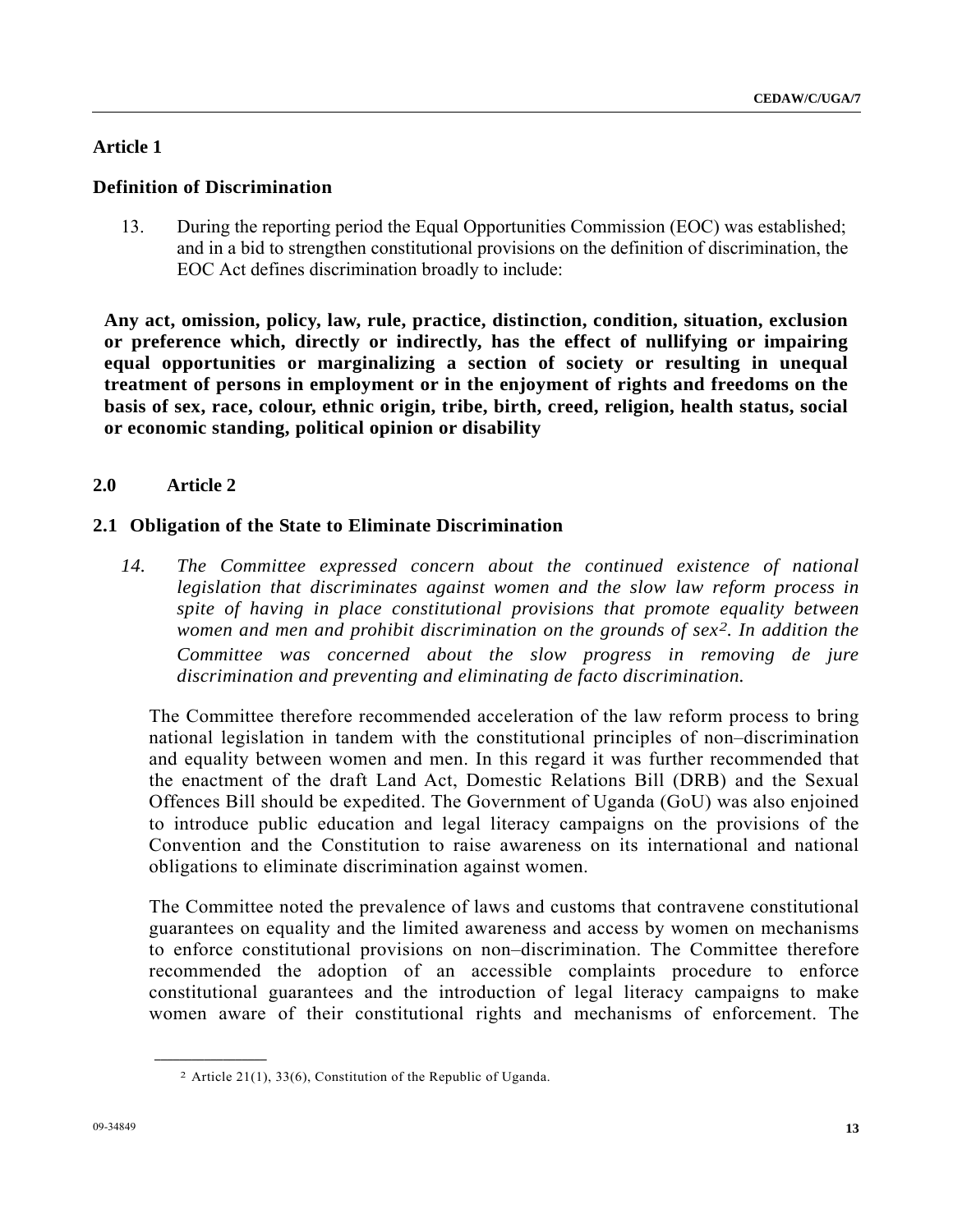Committee further suggested the development in cooperation with women's groups, legal aid programmes to enable women to demand enforcement of their rights.

# **2.2 Measures taken to remove De Jure Discrimination**

## **2.2.1 Progress registered by the State party and remaining difficulties**

15. Considerable progress has been made by the State party in enacting legislation to address de jure discrimination although there's still room for improvement. Following intense lobbying<sup>[3](#page-13-0)</sup> the Land Act 1998<sup>[4](#page-13-1)</sup> was amended to include sections that increase protection of the rights of women to own, use and inherit land.

> Section 39A of the Land Amendment Act details security of occupancy on family land, while section 40 prohibits the sale, transfer, exchange, pledge, mortgage or lease of family land except with prior consent of the spouse.

Although the sections fall short of recognizing *co-ownership* of land between spouses as was desired by the pressure group,<sup>[5](#page-13-2)</sup> they confer an equitable interest in family land to spouses i.e. through the consent clause. Women are now able to lodge a caveat on a certificate of title or certificate of customary ownership, indicating that a property is subject to a requirement of consent, prior to any sale and transfer of ownership. The co–ownership clause was relegated to the proposed law on domestic relations where it was deemed more appropriate.

- 16. The Act also protects the rights of women to use customary land.[6](#page-13-3) Whereas the Act bestows legal recognition on the decisions taken by customary authorities in relation to land held under customary tenure, for such decisions to be valid they must not deny women access to ownership, occupation or use of land or deny them their rights. This provision is in consonance with Art 246 (4) of the Constitution which prohibits customs, practices, usages or traditions relating to a traditional or cultural leader which detracts from the rights of any person. This qualification is significant given previous reports of the customary authorities' subjectivity on account of traditional norms and attitudes towards women.
- <span id="page-13-1"></span><span id="page-13-0"></span>17. There are, however, some weaknesses that ought to be rectified in order to strengthen women's tenureship rights. The fact that the Land (Amendment) Act does not require for a spouse's consent to be in writing could jeopardize women's

<span id="page-13-2"></span><sup>3</sup> From women's organisations land rights coalition spearheaded by the Uganda Land Alliance. 4 Land (Amendment) Act 2004.

<sup>5</sup> The co–ownership clause which aimed at increasing women's security of tenure through joint owning of land with spouses was not passed because Parliament was of the view that it was more suited to the DRB. It was hence relegated to the DRB.

<span id="page-13-3"></span><sup>6</sup> S. 17 Land Act.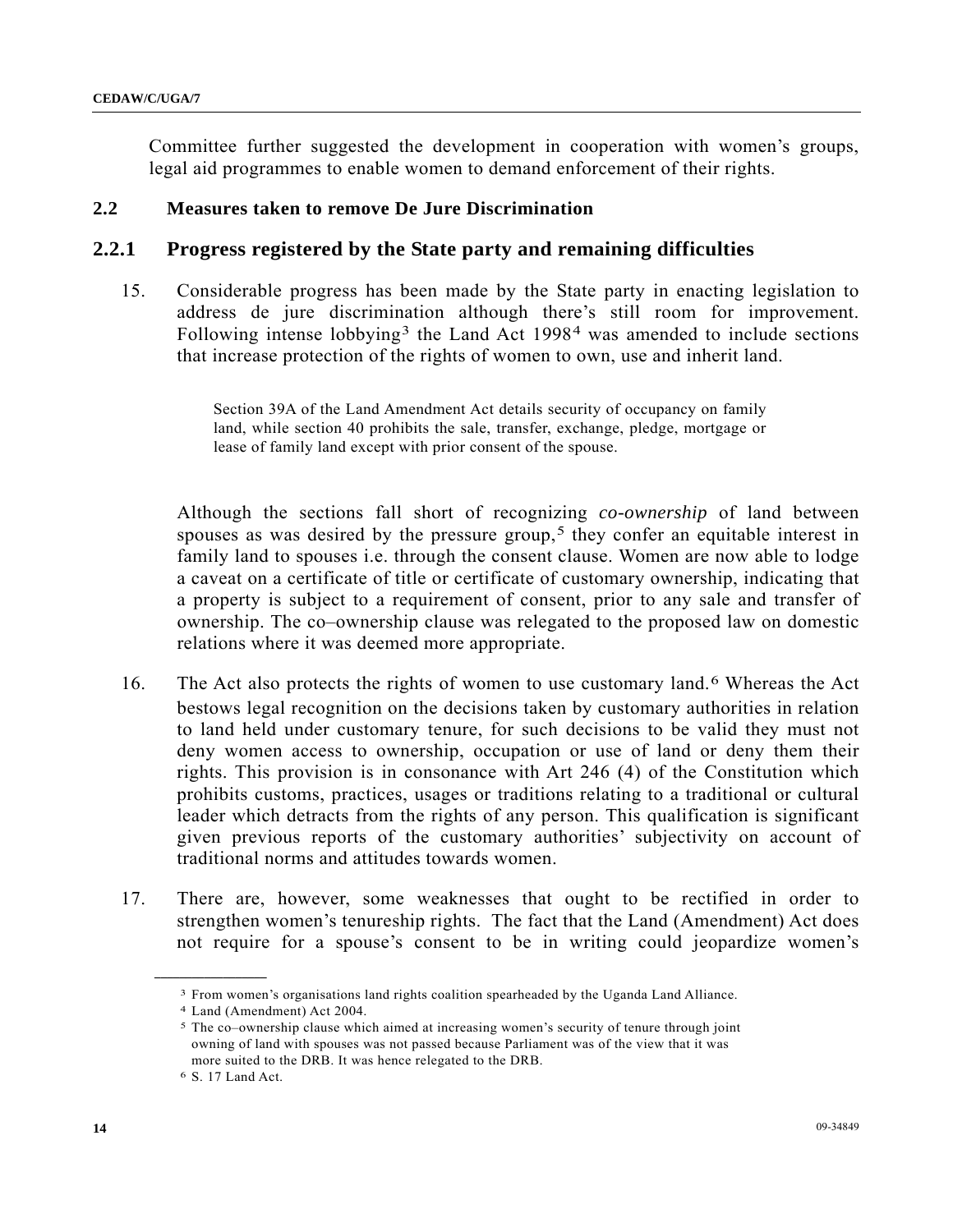interests in land. This observation is vindicated by the common practice where buyers of land who have failed to adduce evidence of written consent have adduced oral evidence which has been accepted by courts and local authorities.<sup>7</sup> The process of acquiring certificates of ownership, which is vital for effecting the *'security of occupancy clause',* has also not been widely disseminated particularly to communities in the rural areas. This increases women's vulnerability to land evictions.

- 18. Progress on the Domestic Relations Bill (DRB) has been slowed after it was withdrawn to allow for further consultations, following protests from sections of society on some contentious clauses<sup>8</sup>. The proposed law seeks to reform as well as consolidate the laws relating to marriage, separation and divorce. The Uganda Law Reform Commission (ULRC) was tasked to reconcile the interests of different stakeholders and has since split the draft Bill into two pieces of legislation: the first Bill contains provisions on Civil, Christian, Hindu and Bahai Marriages; whereas the second Bill provides for the establishment of Khadi Courts to deal with matters relating to Islamic Marriages and Divorce. A draft Bill will be presented to the Attorney General for tabling before Cabinet.<sup>9</sup> Suffice to note that these delays have not deterred lobbying by MGLSD, UWOPA, Gender Sessional Committee and the Equal Opportunities Standing Committee of Parliament for a fair and just family  $law<sup>10</sup>$  $law<sup>10</sup>$  $law<sup>10</sup>$
- 19. CSOs have also been actively involved in advocacy for enactment of a fair family law under the DRB coalition. With regard to the proposed Bill on Domestic Relations there are on-going initiatives<sup>[11](#page-14-4)</sup> to ensure that women, regardless of their religions, are accorded their full rights in marriage and its dissolution.
- 20. The position adopted by the ULRC as regards enactment of the Sexual Offences Bill is to amend sections of the Penal Code Act in response to some of the proposals put forward in the Bill. This amendment addresses the concerns raised by the Committee in particular with regard to marital rape and availability of redress and protection and prosecution of offenders. The Sexual Offences (Miscellaneous Amendments) Bill 2004 recognizes the criminal offence of marital sexual assault and provides that a person convicted of marital sexual assault shall, in addition to a sentence of imprisonment or a fine, be ordered to compensate a victim. Such amount of

<span id="page-14-1"></span><span id="page-14-0"></span>

<sup>7</sup> UWONET (2006) Gender Audit of Key Laws Affecting Women in Uganda. 8 Objections were raised in regard to the clauses on co-habitation, polygamy, co–ownership of matrimonial (particularly land) and marital rape.

<span id="page-14-2"></span><sup>9</sup> Interview with Prof. Kakooza, Chairperson, Uganda Law Reform Commission, 10<sup>th</sup> February 2008.

<span id="page-14-3"></span><sup>10</sup> MGLSD is currently involved in raising awareness on the problems in domestic relations on a pilot basis for purposes of mobilising support for the enactment of the DRB.

<span id="page-14-4"></span><sup>11</sup> UWONET is studying and identifying opportunities for strengthening women's rights within the framework of the Sharia law.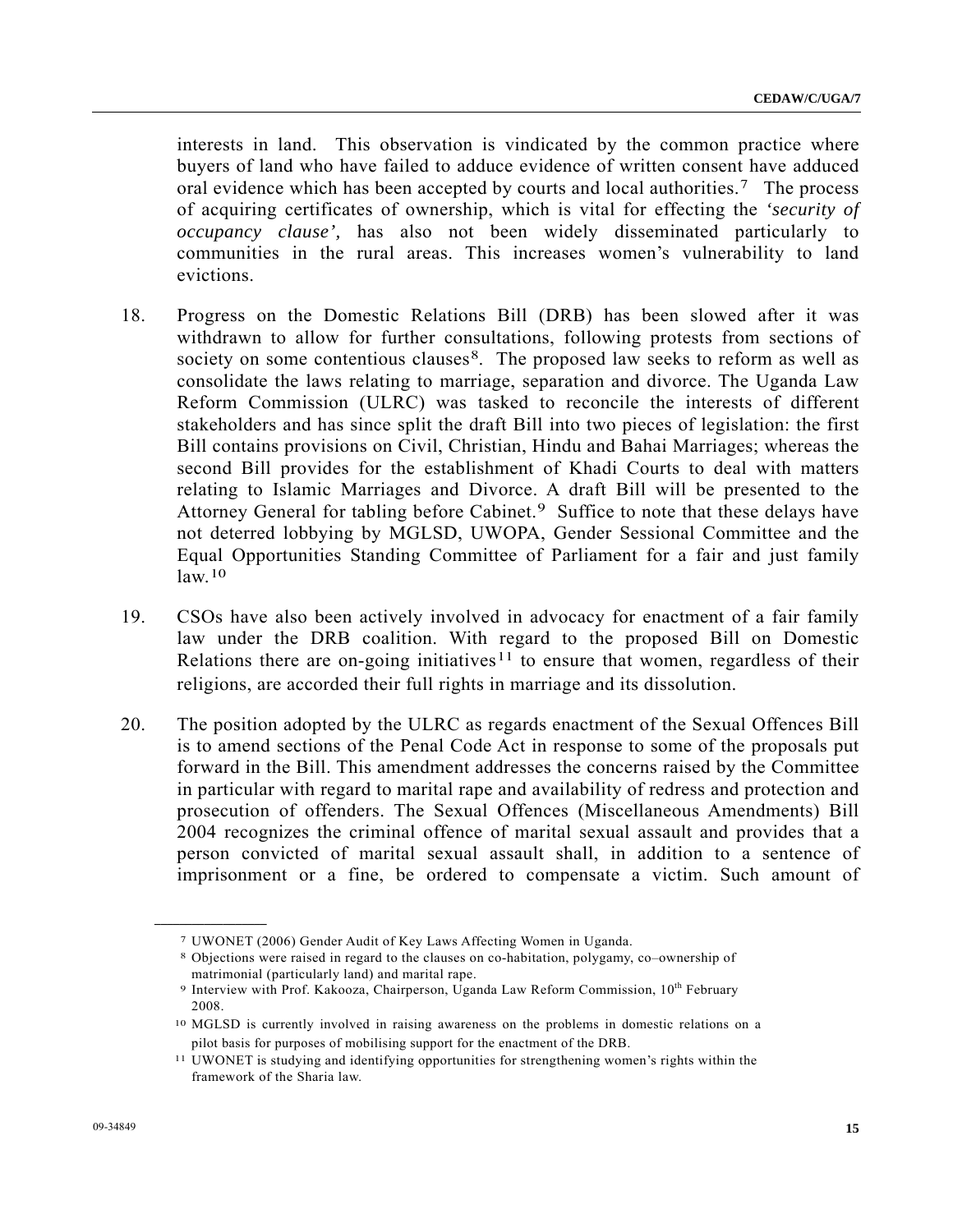compensation shall take into account factors such as medical and other expenses incurred by the victim.

- 21. The Employment Act, 2006 is another piece of legislation that contains provisions that seek to address discrimination against women in the field of employment. (the provisions of this Act are discussed in detail under Art .11).
- 22. Other significant measures to eliminate de jure discrimination include the enactment of the Equal Opportunities Commission Act-2007 and the National Equal Opportunities Policy.

The Act derives its mandate from Arts 32 (3), (4) and 21 of the 1995 Constitution of Uganda which require Parliament to make laws to establish the Equal Opportunities Commission (EOC) and provides for the equal treatment of women with men, respectively. The EOC Act provides a legal basis to challenge laws, policies, customs, traditions, etc. that discriminate against women

Progress with regard to operationalising of the EOC entails nominating five commissioners who are soon to be appointed and an initial budget allocation in FY 2008/9 to the tune of Ushs. 1 billion.

 $23.$  CSOs<sup>[1](#page-15-0)2</sup> have been instrumental in using strategic litigation to successfully challenge existing laws that discriminate against women. Chief among these laws are the Divorce Act with particular reference to the grounds for granting a divorce, Penal Code Act in particular the provision on Criminal Adultery and the Succession Act.

The Divorce Act required women to prove two grounds when petitioning court for divorce while a man was required to prove only one ground.

The Penal Code Act had different definitions for the offence of criminal adultery for women and men. The definitions effectively approved for a married man to have sexual intercourse with any woman provided they are not married, while married women were prohibited from having sexual intercourse with any man regardless of their marital status.

The provisions in the Succession Act on heirship, distribution of intestate estates, appointment of a testamentary guardian, choice of domicile and remarriage while in occupancy of the matrimonial home, were also challenged as discriminating against women.

<span id="page-15-0"></span>12 LAW – Uganda.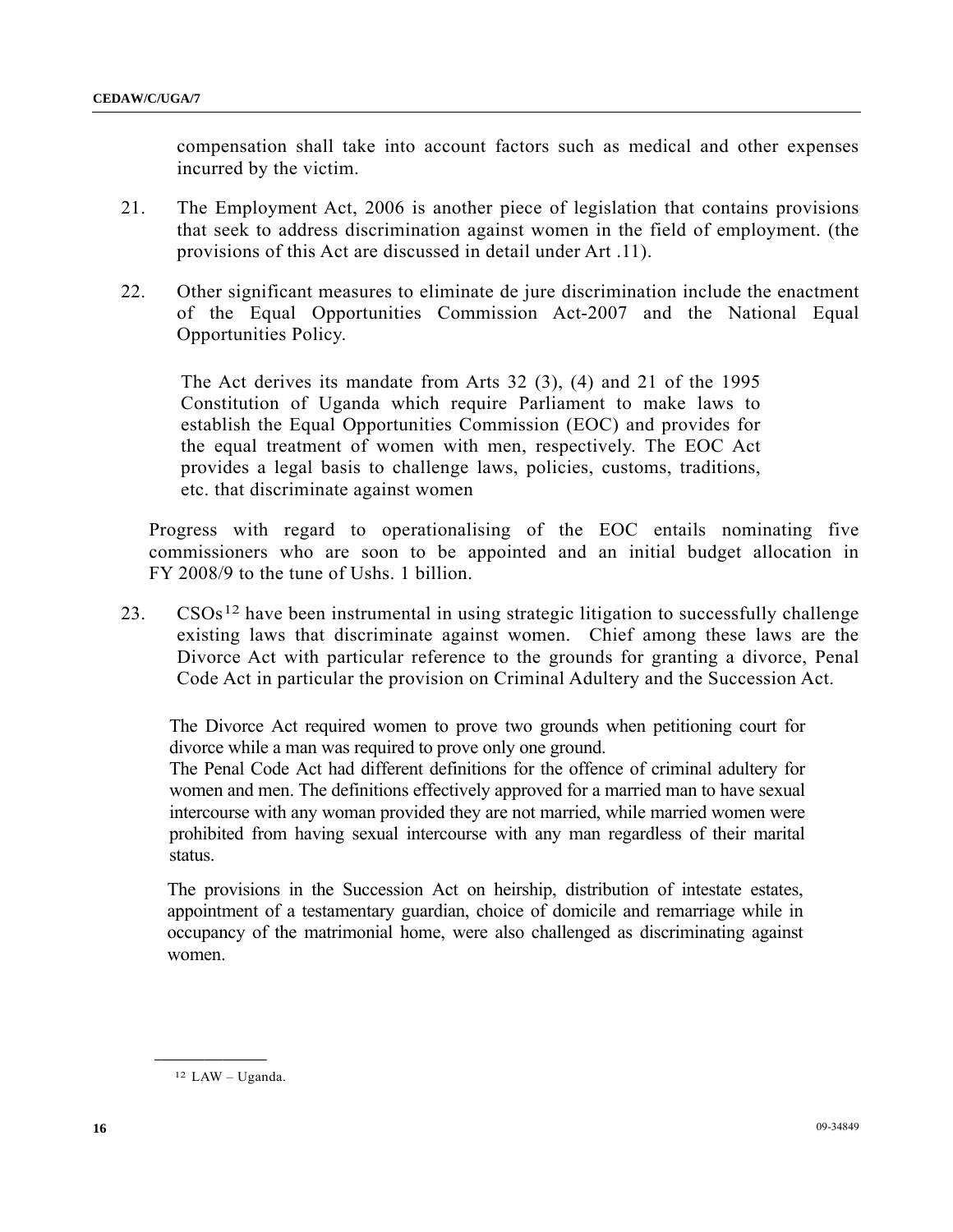- 24. The Constitutional Court has declared provisions of these laws unconstitutional as they contravened constitutional principles of non–discrimination and equality between the sexes.<sup>[1](#page-16-0)3</sup> The Attorney General  $(AG)$  has tasked the Department of Administrator General, to come up with proposals on how to amend the sections in question which will then be tabled before Cabinet<sup>[1](#page-16-1)4</sup>. The amended provisions on adultery and divorce will be contained in the draft Bill on Domestic Relations.
- 25. The Attorney General has given his consent to Uganda to ratify the Optional Protocol to the African Charter on Human and Peoples' Rights on the Rights of Women.
- 26. A key challenge that has been identified is the delayed follow up of constitutional court rulings and the protracted process of enacting the DRB. In absence of new amendments, judicial officers are making judgments on a discretionary basis which might not always be in the best interests of women.
- 27. Expediting the law reform process is therefore recognized as a matter of urgent priority by the State party.

# **2.3 Raising awareness on Government's international and national obligations to Eliminate Discrimination against Women**

# **2.3.1 Progress registered by the State party and remaining difficulties**

- 28. Another significant development is the adoption of the first National Action Plan for monitoring the implementation of CEDAW for the period 2007 – 2010. The National Action Plan is framed against the context of CEDAW Committee's recommendations adopted with respect to Uganda's Third Periodic Report and outlines specific activities and responsible actors for each recommendation. It is due to be reviewed on an annual basis.
- 29. The Ministry of Gender, Labour and Social Development has conducted regional awareness sessions on the provisions of CEDAW in addition to disseminating the National Action Plan on CEDAW. At district level, LCs, CSOs, judicial officers, etc. have participated in the elaboration of regional action plans for the follow–up of CEDAW recommendations.
- <span id="page-16-0"></span>30. Awareness sessions conducted by other Government Departments have contributed to the development of institutional mechanisms for promoting and protecting human

<sup>13</sup> UGANDA ASSOCIATION OF WOMEN LAWYERS, AND OTHERS Vs. THE ATTORNEY GENERAL; Constitutional Petition No.2 of 2003; LAW & ADVOCACY FOR WOMEN IN UGANDA Vs. ATTORNEY GENERAL; Constitutional Petitions Nos. 13/05 & 05/06; LAW & ADVOCACY FOR WOMEN IN UGANDA Vs. ATTORNEY GENERAL (supra).

<span id="page-16-1"></span><sup>&</sup>lt;sup>14</sup> Interview with Deputy Attorney General, 11<sup>th</sup> January 2008.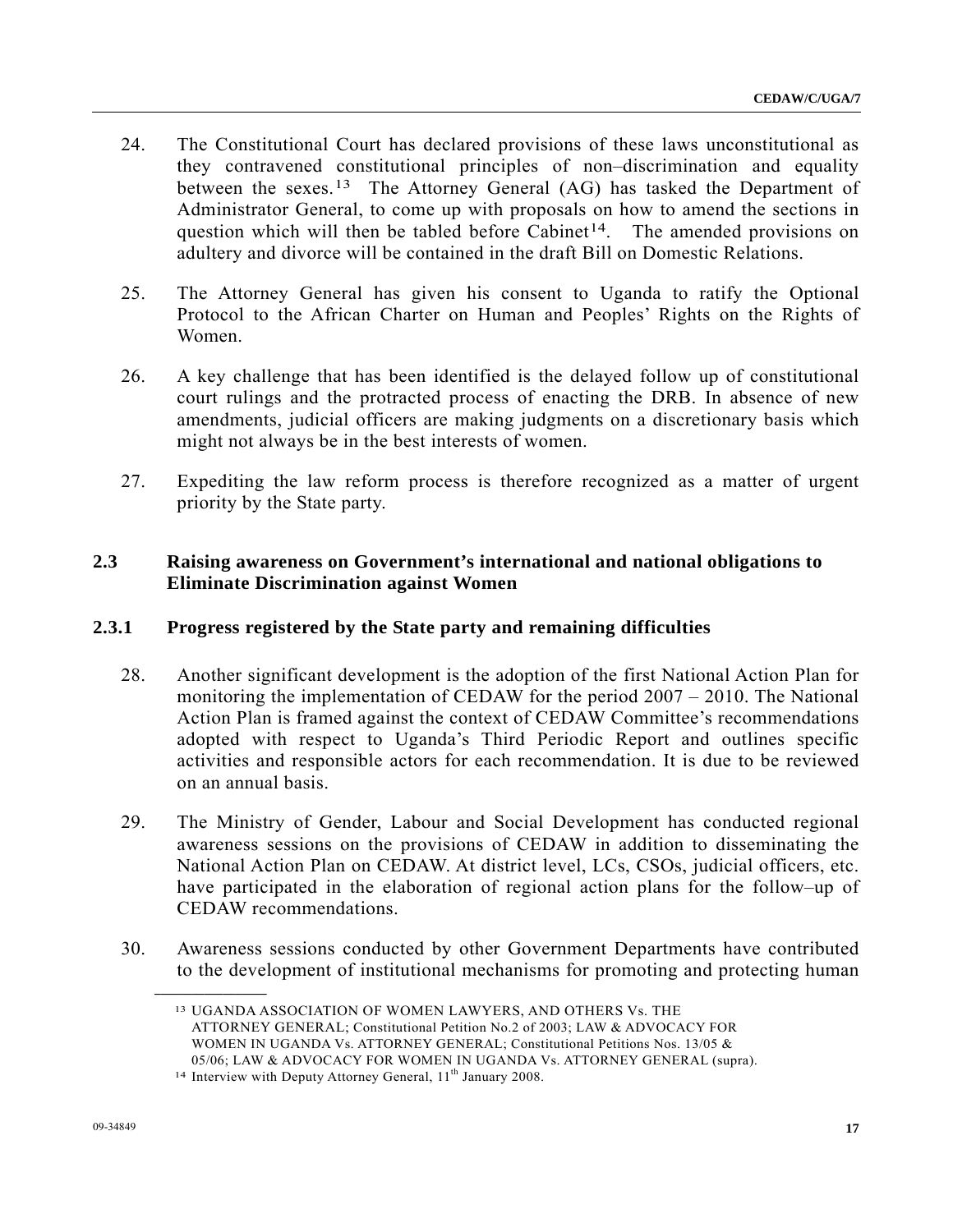rights of women in the Justice, Law and Order Sector. [15](#page-17-0) These mechanisms include[1](#page-17-1)6:

- the Family and Child Protection Unit of the Uganda Police Force (UPF) which receives and handles complaints from women and children;
- Human Rights Desk in Prisons; and
- Directorate of Human Rights in the Uganda Peoples' Defence Forces (UPDF)<sup>[1](#page-17-2)7</sup> with a specialised unit to handle cases of women and children.
- 31. The State party has facilitated women's improved access to information on their constitutional rights through the creation of *Voluntary Action Groups* (VAGs) and district human rights desks whose members have been trained to conduct community awareness and legal literacy sessions in their communities.[1](#page-17-3)8 Other activities include translation of materials into local languages.[19](#page-17-4) Drama groups and male action groups are currently being utilized to disseminate the legal literacy materials. Legal literacy activities targeting IDPs have also been conducted.[20](#page-17-5)
- 32. CSOs have also been actively involved in creating awareness on CEDAW provisions through training and designing and implementing programs to make women change agents by developing their capacity to question their status quo.<sup>[21](#page-17-6)</sup>
- 33. The legal literacy campaigns of both the Government and CSOs have contributed to empowerment of women in terms of improved participation in governance, economic activities, improved maternal health, improved literacy rates, reduction of child marriages and increased reporting of rights` violation by women.
- <span id="page-17-1"></span><span id="page-17-0"></span>34. In spite of these interventions women are inundated with a number of challenges which constrain their efforts in enforcing their constitutional rights. These include; high poverty levels, low literacy rates, negative cultural practices, limited access to

<sup>15</sup> The UHRC has the constitutional mandate to create public awareness on the provisions of the Constitution in accordance with Article 52, Constitution of the Republic of Uganda, 1995.

<sup>16</sup> Interview with Dora Kabuye, Director, Research, Education and Documentation, Uganda Human Rights Commission,  $30^{th}$  January 2008.<br><sup>17</sup> The UPDF and Prisons have also integrated human rights in the training curriculum for recruits and

<span id="page-17-2"></span>promotional courses.

<span id="page-17-3"></span><sup>18</sup> Topics covered have included political participation of women, right to inherit property, girl – child education, gender based violence, economic empowerment of women, women's health and reproductive rights.

<span id="page-17-4"></span><sup>19</sup> These include land, inheritance and maintenance of women and children, domestic violence which have been developed by the MGLSD.

<span id="page-17-5"></span><sup>20</sup> These were conducted by MGLSD in partnership with the UHRC in the districts are Kitgum, Gulu and Pader.

<span id="page-17-6"></span><sup>21</sup> ACFODE has developed a training manual titled, A Training Manual on Principles enshrined in the Convention on the Elimination of all forms of Discrimination Against Women; while NAWOU is implementing a program titled "CEDAW in a woman's everyday life."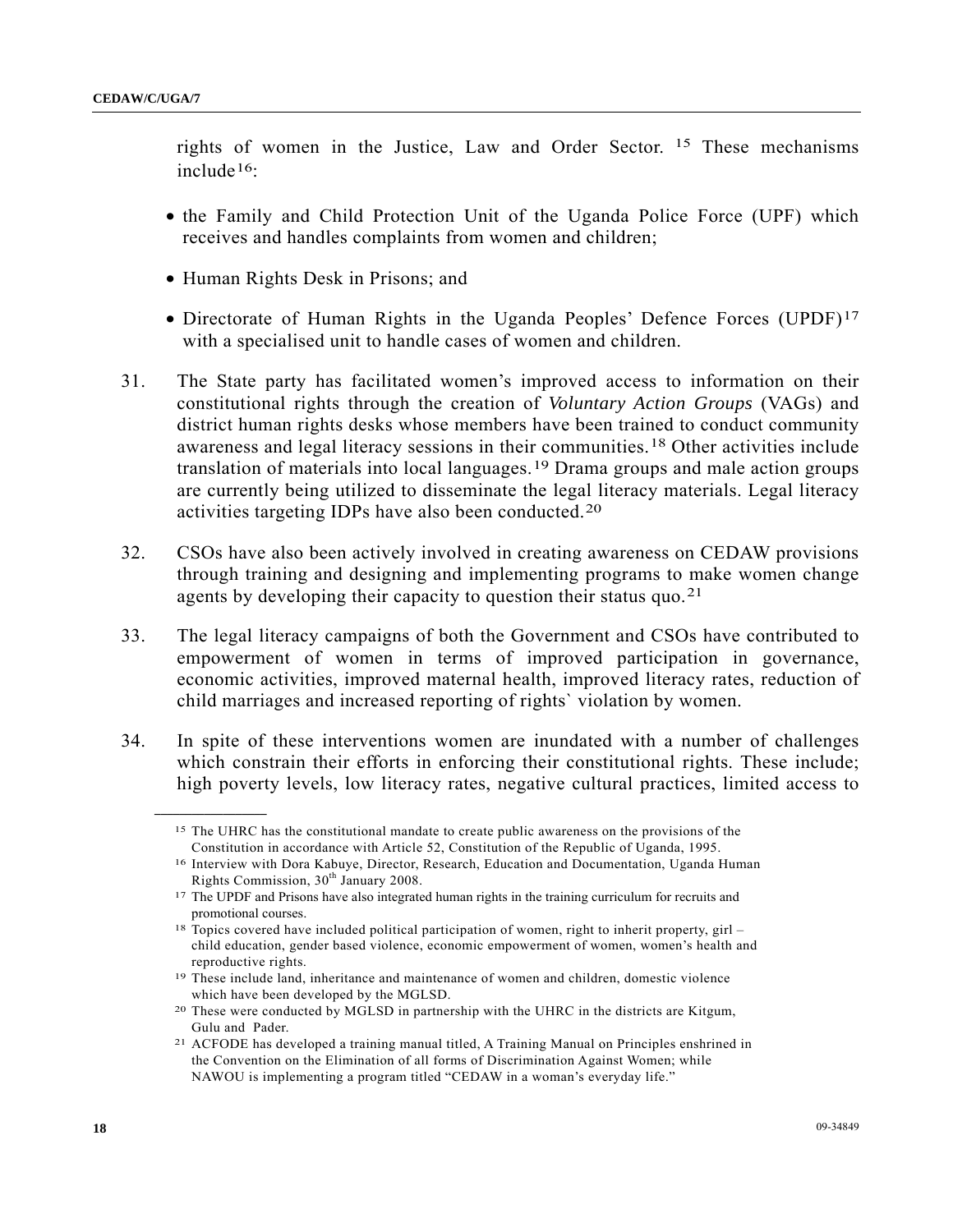resources and institutional weaknesses in law enforcement agencies. On the other hand, insufficient resources have restricted the coverage of key actors.

35. It is recognized that there is a need therefore, for increased coverage of awareness and conscious-raising programmes throughout the country and at all levels which the State party is committed to undertaking.

## **3.0 Article 3**

#### **3.1 The development and advancement of women**

*36. The Committee was concerned about the absence of comprehensive, systematic strategies and support mechanisms to facilitate sustainable implementation of the provisions of the Convention.* 

A comprehensive program of gender mainstreaming in all government ministries and a comprehensive awareness campaign which should also target civil servants on the provisions of the Convention was proposed.

## **3.1.1. Progress registered by the State party in Gender Mainstreaming and remaining difficulties**

- 37. Gender mainstreaming activities have been undertaken at two levels national and local government. At the national level, the State Party is currently conducting *gender and equity budgeting* training for relevant sector officials.[2](#page-18-0)2 Training materials on gender and equity budgeting have also been developed for sectoral planning staff and facilitators.[23](#page-18-1)
- 38. Gender mainstreaming efforts have resulted into the inclusion of gender and equity budgeting guidelines in Budget Call for local government and sectors. Consequently gender mainstreaming is included as one of the criterion in the assessment of Local Government Development Plans (LGDP). In a bid to further strengthen gender budgeting, the State Party has generated gender disaggregated data in health, education, access to productive resources and employment.<sup>[24](#page-18-2)</sup>
- <span id="page-18-0"></span>39. Gender mainstreaming in the Poverty Eradication Action Plan (PEAP) has also been undertaken during the reporting period. The PEAP is the comprehensive national development planning framework aimed at guiding policy actions to eradicate poverty in Uganda. Integration of gender in the PEAP has included formation of the

<sup>22</sup> MGLSD in partnership with the Poverty Monitoring and Analysis Unit in the Ministry of Finance, Planning and Economic Development.

<span id="page-18-1"></span><sup>23</sup> These manuals are titled, How to Prepare a Budget Framework Paper that addresses Gender and Equity Issues, Users Manual, MoFPED, MGLSD, May 2006; and Budgeting for Gender and Equity: A Manual for Facilitators.

<span id="page-18-2"></span><sup>24</sup> David Lawson, Gender Analysis of the Ugandan National Household Surveys, October 2003.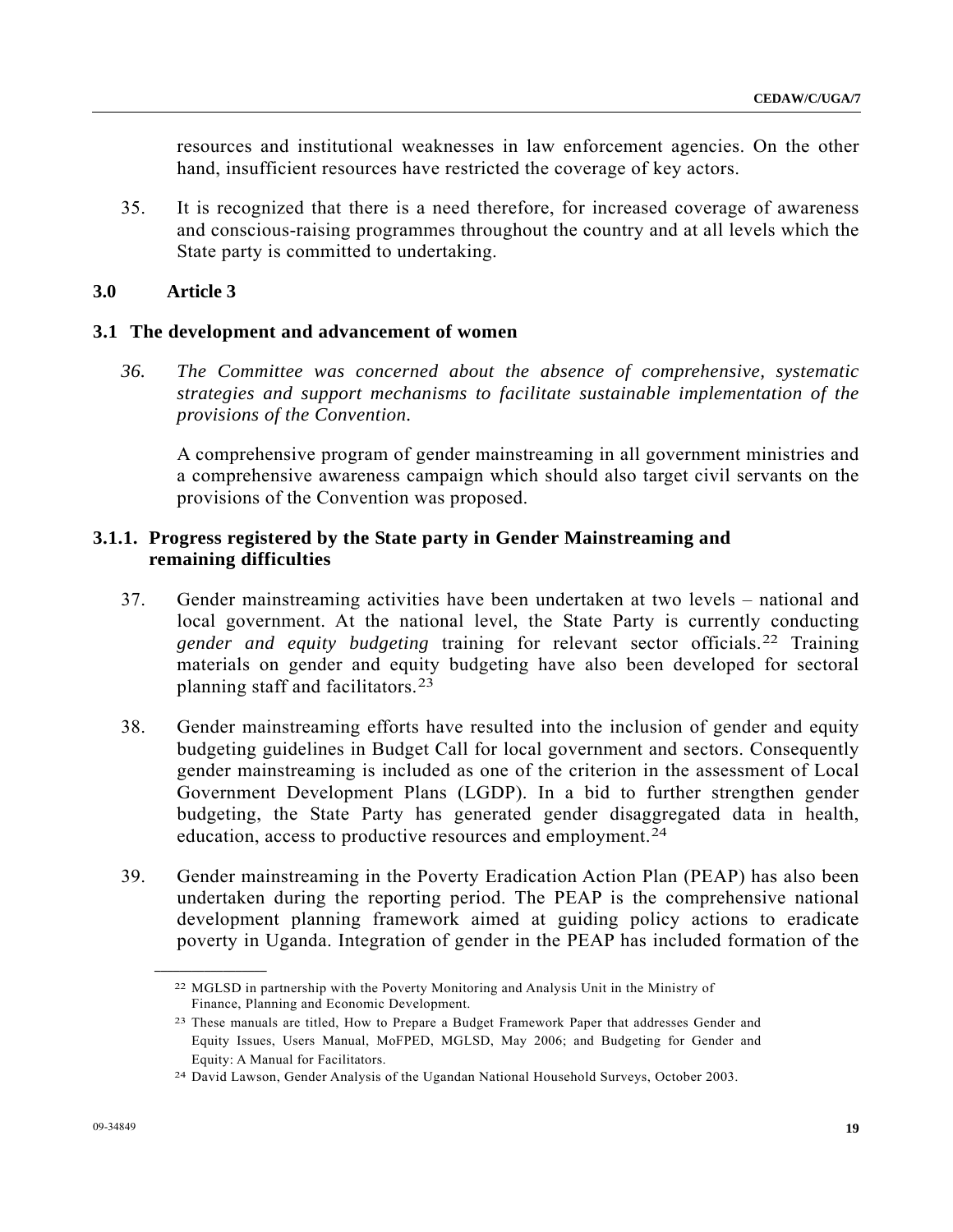PEAP Gender Team (which has been renamed as the Gender and Rights Sub-Committee) which has facilitated the process of gender mainstreaming. This has been implemented through the commissioning of studies that made a strong case for mainstreaming gender in the PEAP and development of an action plan to guide engagements with sectors and institutions implementing in the PEAP.

- 40. An evaluation of the process of mainstreaming gender within the PEAP established that there was varied progress with regard to the extent to which gender issues have been addressed in the PEAP, as well as the effectiveness of the gender strategies employed to implement them.<sup>[2](#page-19-0)5</sup> The findings with regard to lessons learnt will feed into the process of formulating the National Development Plan (NDP) which will replace the PEAP in the Financial Year 2009/10.
- 41. Progress has been registered in mainstreaming gender in agriculture, road, education, justice, law and order sector and health sectors of the PEAP. Gender mainstreaming efforts in the education and health sectors are discussed in detail in Arts. 10 and 12 respectively while those in JLOS are examined in Art 15.
- 42. Gender mainstreaming activities have been implemented in the agricultural sector to ensure that women participate in, and benefit from, agriculture on an equal basis with men. The Plan for Modernisation of Agriculture (PMA), which is the framework for modernizing agriculture, seeks to increase incomes and improve the quality of life of poor subsistence farmers through increased productivity and share of marketed production as one of its objectives. Gender mainstreaming interventions in this framework have included establishment of a PMA Gender Technical Sub-Committee (which has been renamed the Poverty and Gender Sub–Committee since 2005) which has prepared a gender position paper, commissioned the development of guidelines for mainstreaming gender within the 7 pillars of the PMA[26](#page-19-1) and Gender Policy Briefs for the PMA, undertaken gender surveys and extended support to the development of the National Agricultural Advisory Services (NAADS) Gender Strategy.
- 43. The road sector has mainstreamed gender in its policy documents with technical support from MGLSD and financial support from Danida. Implementation of gender mainstreaming in the road sector have resulted into an increment in the number of women participating in labor based road construction works. For example, the proportion of female contractors and forepersons has increased from 10 per cent to 30 per cent. Similarly, there has been an increase in the number of women who are employed as both skilled and unskilled labourers in roads construction.

<sup>25</sup> Evaluation of Gender Processes and Outcomes in Uganda's Poverty Eradication Action Plan (PEAP) 2004 – 2008 (Draft Report).

<span id="page-19-1"></span><span id="page-19-0"></span><sup>26</sup> These include Agricultural research and technology development; Agricultural advisory services; Rural financial services; Agro-processing and marketing; Agricultural education; Sustainable natural resource management and use and Supportive physical infrastructure.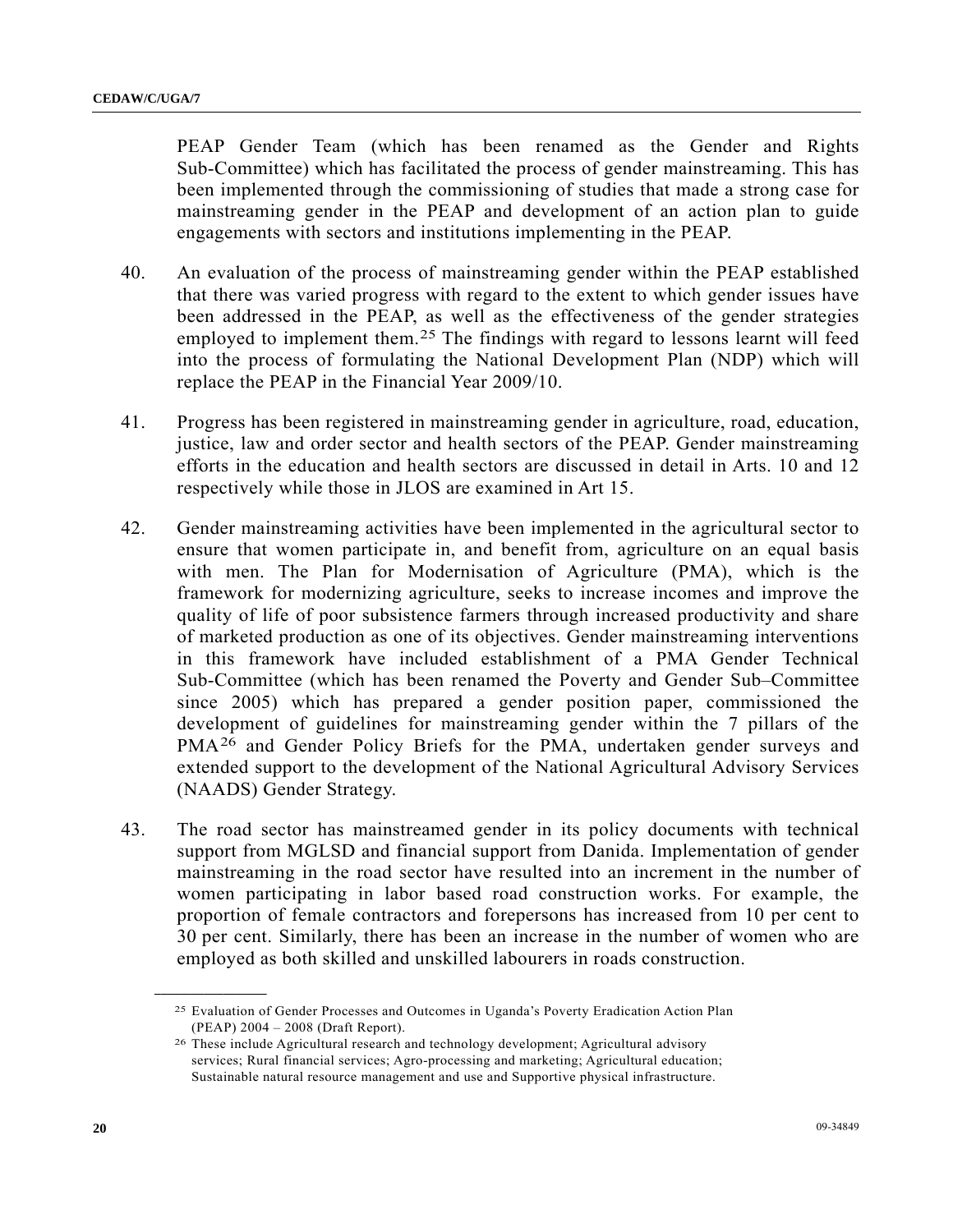44. At local government level, gender mainstreaming efforts have focused on developing the capacity of local government officials to integrate gender in their district development plans and budgets.[2](#page-20-0)7 Efforts have also been targeted at putting in place institutional mechanisms to support the gender mainstreaming process. Such institutional mechanisms include the Uganda Gender Forum, Gender Mainstreaming Task Force, Women Leaders Forum and the District Gender/Women Leaders Fora. Significant achievements attributed to gender mainstreaming efforts at local government have been registered in the following sectors in the district project areas: <sup>[2](#page-20-1)8</sup>

#### **Primary Education**

- A staffing structure that reflects gender parity Promotion of women to positions of head and deputy head teachers
- **EX** Construction of staff quarters for female teachers under the School Facilities Grant taking into account their family management responsibilities
- **Putting in place gender responsive facilities in primary schools such as construction of** separate sanitation facilities for girls and boys
- **Example 1** Engendering the school environment by appointing women as school counselors

## **Health**

- **Provision of user-** friendly services at health centres for female attendants of patients such as construction of water tanks, incinerators and provision for cooking space
- **T** Targeting men's participation in reproductive health programs

#### **Works and technical services**

- **Putting in place affirmative action for firms whose employees are either predominantly** women, or women occupying top management positions during the tendering process
- **Promoting labor based road works to enable female owned firms qualify**

#### **Finance and Administration**

- Ensuring gender parity in technical positions. For example in Kayunga district the ratio of female to male heads of department and sub–county chiefs is 4:5
- **Targeting women firms to collect taxes in some district**

<span id="page-20-1"></span><span id="page-20-0"></span><sup>27</sup> Jane Ekapu, Status of DDP II Gender Mainstreaming Component, February 2007. 28 The districts were Arua, Yumbe, Kayunga, Mukono, Jinja, Kabale.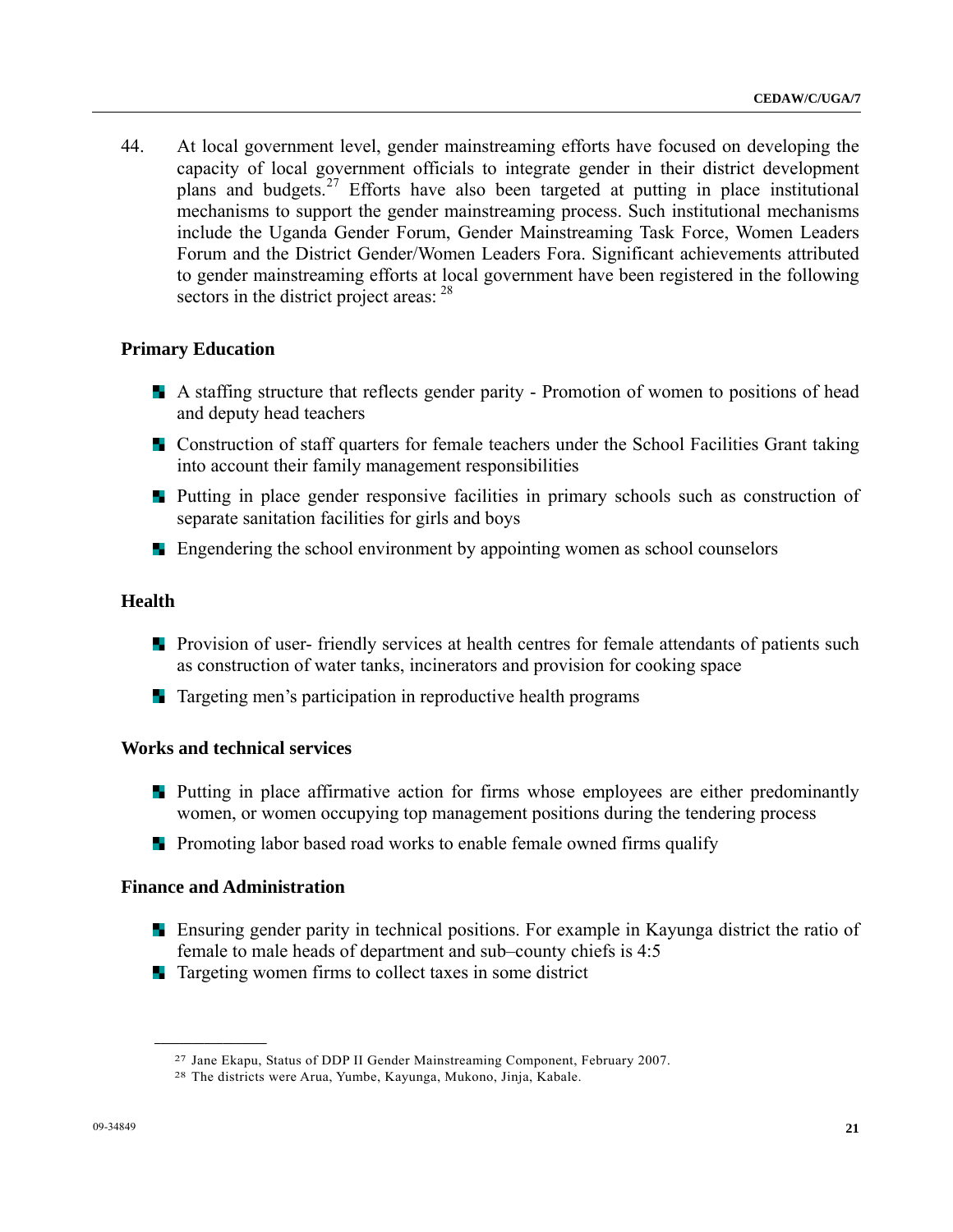#### **Community Based Services**

- Institutionalization of a gender mainstreaming task force that articulates gender issues
- **Example 1** Establishment of a Pre–Budget Women Caucus which has been instrumental in identification of gender specific interventions
- Institutionalization of gender mainstreaming interventions such as annual Gender Concern Analysis; Gender Status Index; Gender Analysis of Poverty Trends; all of which have been utilized for effective gender responsive planning
- 45. The creation of the Department of Women and Gender Studies of the Faculty of Social Sciences in 1991 is viewed as strategy at mainstreaming gender at Makerere University. The Department's mission is to provide the intellectual leadership for mainstreaming gender in all aspects of economic, political and socio–cultural development at the university. The department is credited for offering a gender studies curriculum.
- 46. Related to these developments is the creation of the Gender Mainstreaming Program (GMP) and the corresponding Gender Mainstreaming Division (GMD) at Makerere University. The Senate Standing Committee on Gender Mainstreaming, which is the key policy making body on gender issues and has oversight function over the GMP, has been instrumental in engendering the University's strategic planning process. The GMD is credited with commissioning a study titled "*Situational Analysis of the Gender Terrain at Makerere University*"; which identified gender inequalities and recommended interventions for reduction of gender inequalities. Sensitization sessions for new university students during the orientation week have been spearheaded by the GMD.
- 47. The State Party's commitment to implementation of the Beijing Declaration and Platform for Action has been demonstrated by the development of two National Action Plans on Women (NAPW), 1999–2004 and 2006–2010. The goal of the revised NAPW is to achieve equal opportunities for all women in Uganda by empowering them to be active participants and beneficiaries of the social, economic and political developments in Uganda. The NAPW identifies five critical areas for action which should result in women's empowerment and advancement. These are legal and policy framework and leadership; social and economic empowerment of women; reproductive health, rights and responsibilities; girl child education; peace building, conflict resolution and freedom from violence.
- 48. In a bid to strengthen the implementation and monitoring of the NAPW, key actors under each strategic action have been identified in addition to strengthening the capacity of the Ministry of Gender, Labor and Social Development (MGLSD). Progress on implementation of the NAPW to date entails distribution of copies of the guidelines for implementing and monitoring the NAPW to key stakeholders such as districts, Government Ministries, Departments/Agencies CSOs, academic institutions and representatives of the Private Sector. Training on use of the guidelines has been conducted for local government actors.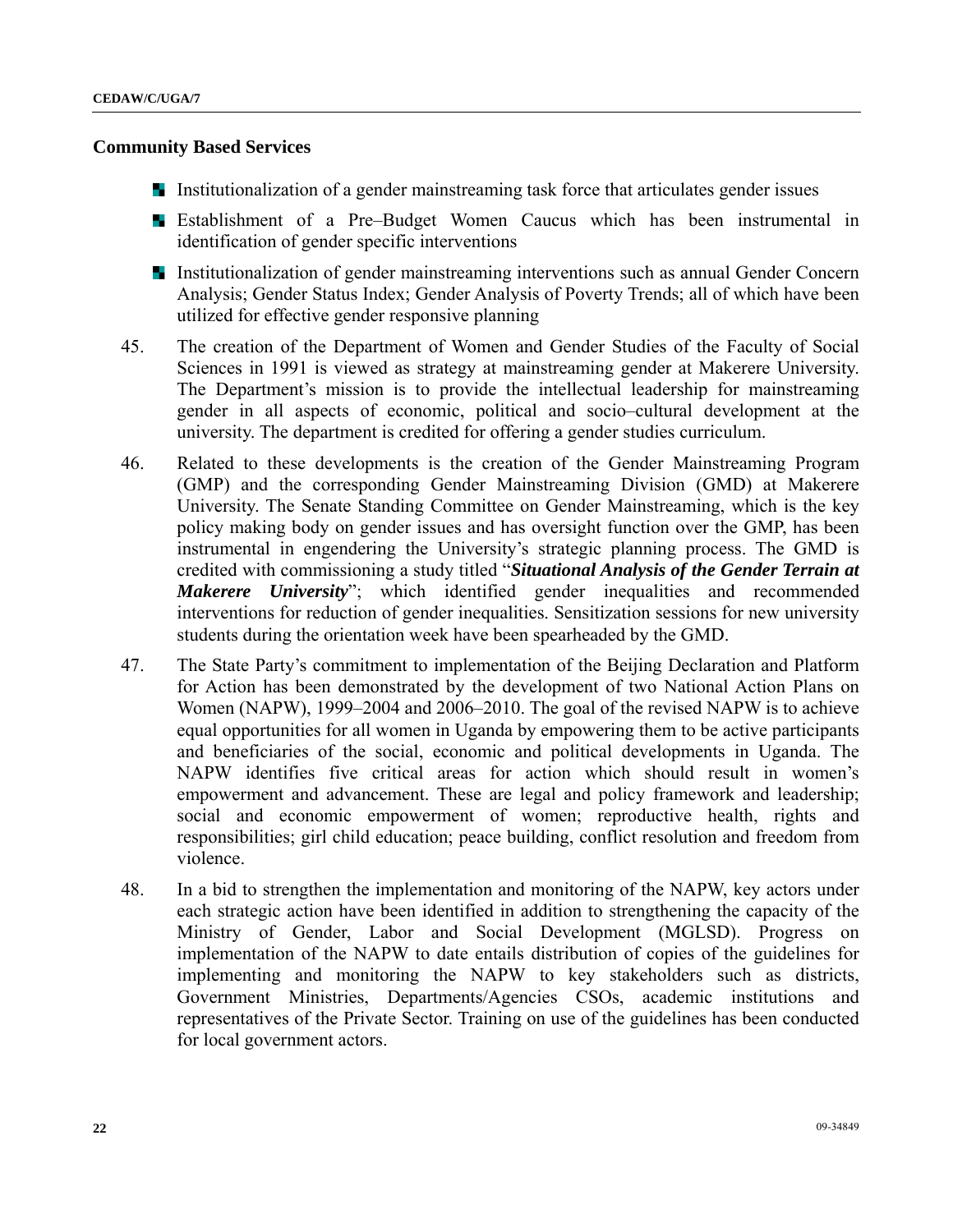- 49. CSOs have also been actively involved in implementing gender mainstreaming initiatives.<sup>29</sup> Significant achievements attributed to their gender mainstreaming Significant achievements attributed to their gender mainstreaming interventions are similar to those registered by the State Party.
- 50. A number of gaps still exist with regard to implementation of gender mainstreaming initiatives. At the national level, failure to follow guidelines for mainstreaming gender by the PMA line Ministries has resulted into uncoordinated gender mainstreaming efforts. Lack of indicators for monitoring and evaluation has made it difficult to assess impact attributable to gender mainstreaming efforts in the road sector.
- 51. At local government level there is limited availability of gender disaggregated data for effective program design, lack of standard gender analysis tools and, as a consequence, many programmes implemented at that level do not necessarily address women's priority concerns. In addition, implementation of gender mainstreaming at local government is still weak; given that resources are rarely allocated to implement gender mainstreaming initiatives.
- 52. In a bid to further strengthen gender mainstreaming; the State Party will continue with capacity development of relevant technical officers, development of sector specific gender mainstreaming guidelines and generation of gender disaggregated data.
- 53. The State party has drafted an Auditor General Bill; which contains provisions for conducting a gender audit to track budgetary allocations and expenditure.

# **4.0 Article 4**

## *4.1* **The acceleration of equality between women and men**

## **4.1.2 Progress registered by the State party and remaining difficulties in implementing Affirmative Action**

54. A number of appropriate measures have been taken by Government in the sector to ensure the full development and advancement of women for the purpose of guaranteeing them the exercise and enjoyment of human rights and fundamental freedoms on a basis of equality with men.

## **Affirmative Action in Political Representation is discussed in Art. 7**

- 55. Art. 78 (1) (c) of the Constitution provides for representation of special interest groups such as youth (two of whom must be women), persons with disabilities and workers.
- <span id="page-22-0"></span>56. The Uganda Gender Policy, a revision of the National Gender Policy of 1997, and approved by Cabinet in 2007. This policy provides a framework for identification, implementation and coordination of activities designed to achieve gender equality.

<sup>29</sup> The CSOs include, FOWODE, Akina Mama wa Afrika, EASSI, AUPWAE.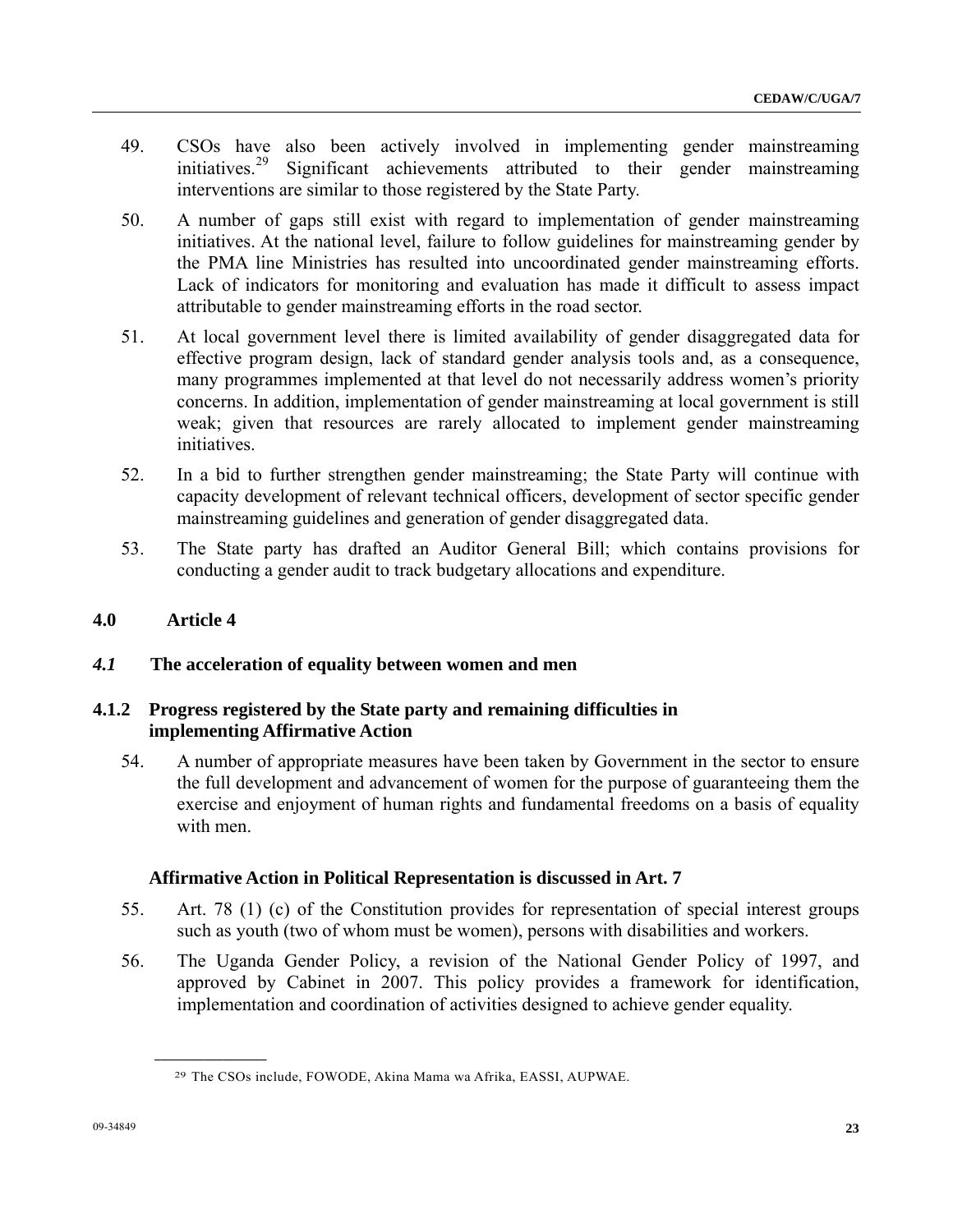- 57. Implementation of affirmative action strategy for special interest groups has resulted into Parliamentary representation of these groups. These include the youth (two of whom must be women), persons with disabilities and workers. Corresponding bodies such as the National Women's Council (NWC) and National Youth Councils have also been constituted and have provided an important forum for raising and addressing issues of concern to women. The NWC has been actively involved in implementing interventions that have facilitated the socio-economic development of women through capacity building and awareness raising.
- 58. Affirmative action has been extended to the composition of constitutional commissions, including the Sempebwa Commission that reviewed the 1995 Constitution in 2001. Women were appointed as Commissioners, Assistant Lead Counsel and Assistant Secretary.
- 59. Affirmative action has been implemented in the water and sanitation sector in a bid to address gender issues in the sector. In order to ensure meaningful involvement of women in the sector, the Water and Sanitation Policy and corresponding Water Sector Gender Strategy reserve 50 per cent of the composition of Water User Committees and Water and Sanitation Committees at community level for women. In addition, the Policy encourages election of women to the position of Chairperson and Treasurer of the WUC/WSC to ensure empowerment of women in decision making and management processes at the community level. The WUC/WSCs are critical entry points for user involvement and participation in the water sector.
- 60. National Women and Youth Councils are still exploring how to position themselves in a multi-party dispensation given that they represent all women and youth irrespective of their political leaning.
- 61. Proposals are being considered to make a law guiding the Women's and Youth Councils on how to operate within a multi–party dispensation. The need to develop indicators to assess the quality and extent of women's participation in the User Committees in the water and sanitation sector has been acknowledged.

# **5.0 Article 5**

## **5.1 Sex roles and stereotyping**

*62. The Committee expressed concern about the persistence of patriarchal patterns of behaviour and the existence of stereotypes in relation to the role of women in the home and society, and expectations of women's subordination to men.* 

 The Committee recommended the revision of school text books and curricula at all levels of the education system. The Committee further proposed awareness raising and public education campaigns targeting women and men to address traditional stereotypes regarding the role of women. In addition the GoU was tasked to assess the impact of these measures in order to identify shortcomings and improve them accordingly.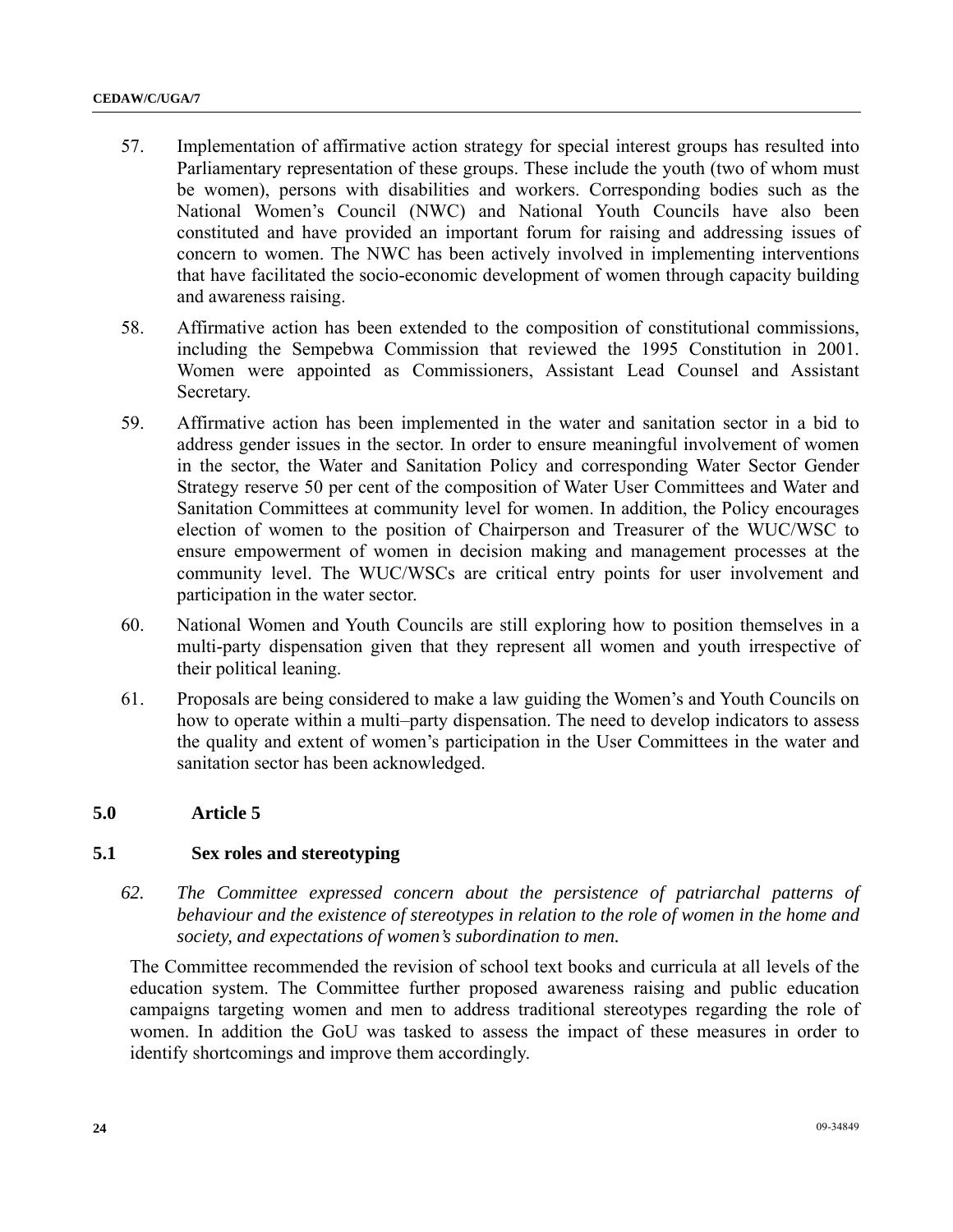## **5.1.1 Progress registered by the State party in eliminating Gender Stereotyping and remaining difficulties**

- 63. Art. 33. (1), (2) and (4) of the Constitution seek to eliminate discrimination against women in the political, economic and social spheres of life and below are interventions which seek to implement the constitutional provisions.
- 64. A Gender in Education Policy is being formulated by the Ministry of Education and Sports (MOES), to address gender concerns in the education sector. The overall goal of the Policy is to achieve gender parity at all levels of education and aims at gender equality in terms of opportunities, benefits and outcomes in the education and sports sector. Envisaged strategies to address gender stereotyping in the learning environment include engendering the education curricula and operationalising the Guidelines for mainstreaming gender in education. Proposed activities to be implemented include: designing gender responsive teaching, learning materials, methods and facilities, sensitization of publishers on gender, development of gender sensitive language, rules and practices and ensuring equity in the classroom.[30](#page-24-0)
- 65. MOES is also developing a handbook to guide primary school teachers on how to create a gender responsive learning environment. The handbook provides a background to gender issues in the society and how they impact on the learning process. It highlights areas that require specific attention at school and community levels in order to minimise barriers to education that arise from gender imbalance or neglect of the gender issues. The handbook is intended to help stakeholders in education; focusing on the teacher to create a gender responsive learning environment. It points out some of the gender related issues at school, at home, in the community and the challenges they pose to children's participation in the learning process. It suggests strategies that can be employed and practical action that can be undertaken by the teacher, with active involvement of pupils and community members, to reduce gender inequality and enhance learning.
- 66. During the reporting period, UHRC has developed a Human Rights Reader for primary schools.<sup>[3](#page-24-1)1</sup> The Reader among other human rights concerns addresses issues of rights of the girl child. A taskforce to oversee the implementation of the Plan of Action for human rights education in the school system has been constituted. Plans include mainstreaming human rights education at all levels of education. A National Human Rights Education Coalition to spearhead implementation of the first phase of the Plan of Action will be established soon.[32](#page-24-2) In addition, a concept note on the national implementation of the World Programme for Human Rights in Education has been formulated. The program will include human rights education in primary and secondary schools.
- <span id="page-24-2"></span><span id="page-24-1"></span><span id="page-24-0"></span>67. Legal literacy activities discussed under Art. 2 have contributed to addressing traditional stereotypes regarding the role of women.

<sup>&</sup>lt;sup>30</sup> The Draft Gender in Education Policy, Ministry of Education and Sports, January 2008.<br><sup>31</sup> The Uganda Human Rights Commission, 9<sup>th</sup> Annual Report.<br><sup>32</sup> Uganda Human Rights Commission, 9<sup>th</sup> Annual Report.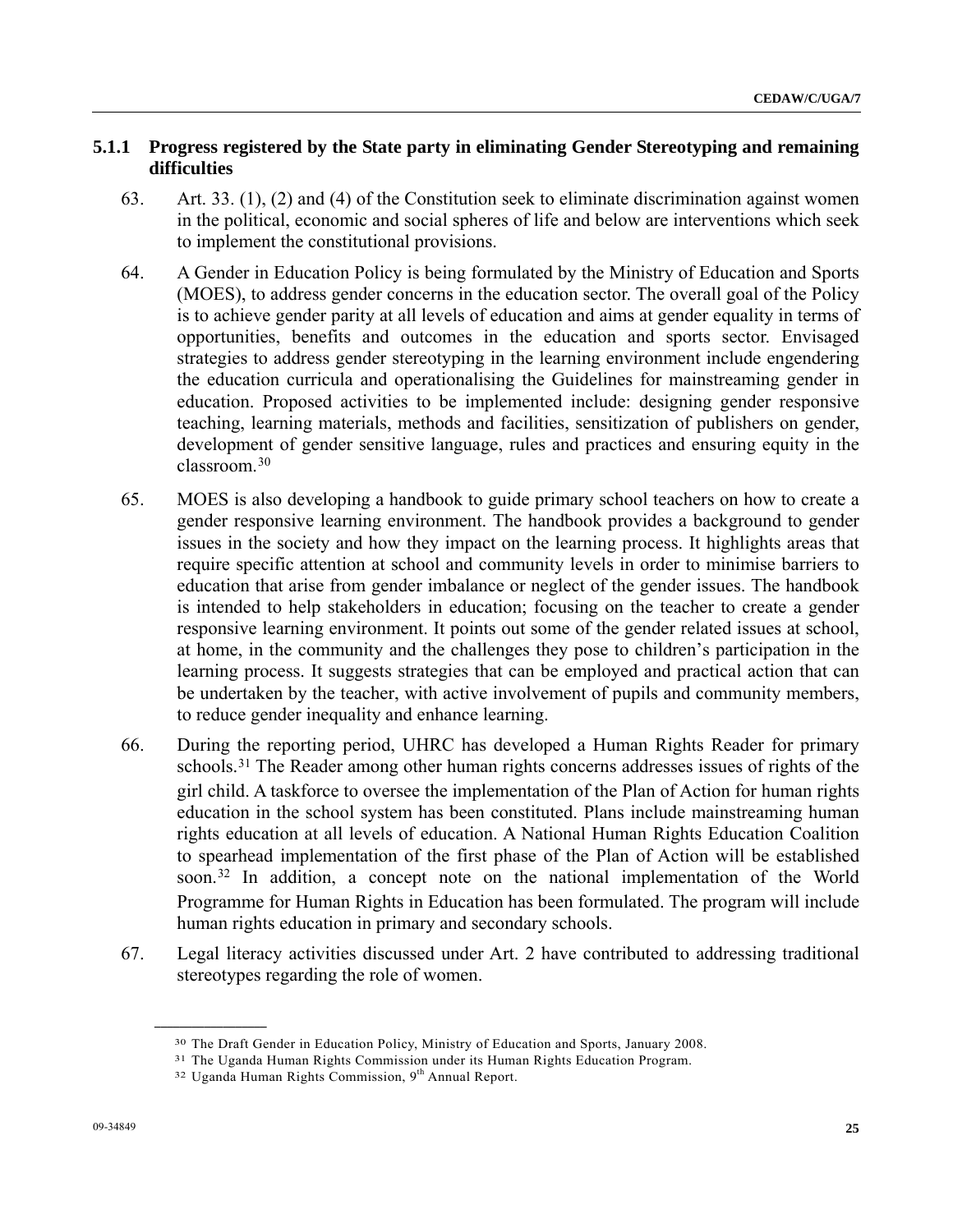- 68. Patriarchal patterns of behaviour still exist and the levels of discrimination against women remain relatively high. This discrimination is reflected in the following spheres of life:
	- Economic preference for male to female employees
	- Political–restricting women to middle level political positions
	- Access to information
	- Social and cultural–discrimination against women and girls with regard to inheriting property; preference of boy to girl–child education; expelling pregnant school girls from school without corresponding action on boys and relegating responsibility for domestic chores to women and girls.
- 69. Implementation of the Gender in Education Policy and putting the handbook into use by school teachers will contribute to efforts to address gender stereotyping in the learning environment.

#### **6.0 Article 6**

<span id="page-25-0"></span>**\_\_\_\_\_\_\_\_\_\_\_\_\_\_\_\_\_\_** 

### **6.1 Suppression of the exploitation of women**

*70. The Committee expressed concern about the increasing levels of exploitation of female prostitutes. Another area of concern was the prevalence of HIV/AIDS and other sexually transmitted diseases among female prostitutes.* 

 The Committee proposed the development of programmes targeting female prostitutes whose main focus should be to improve their socio–economic status in terms of providing appropriate health care facilities and services and alternative income generating activities. In addition stronger penalties for exploitation of female prostitutes were suggested.

## **6.1.1 Progress and remaining difficulties registered by the State party in providing assistance to Female Prostitutes**

71. The increasing focus on female prostitutes has come about as a result of the HIV/AIDS pandemic. The National HIV and AIDS Strategic Plan (NSP) 2007/8 – 2011/12 recognizes female prostitutes as one category of the *most at risk* groups<sup>[33](#page-25-0)</sup> which are extremely vulnerable to HIV/AIDS. The NSP recognises that by the nature of their work, female prostitutes have numerous sexual partners which places them at high risk of contracting HIV/AIDS and other sexually transmitted infections. Two surveys conducted over a two year period (2001–2003) showed a 75% increase in HIV prevalence among this category of women. Another survey[3](#page-25-1)4 showed an STD prevalence rate of 59.6% and hence the need for urgent and specific interventions.

<sup>33</sup> High risk groups include: Female prostitutes and their clients, the military (uniformed services), people engaging in transactional sex, truckers, fishermen, people who use condoms inconsistently, people engaging in multiple sexual relations, and people engaging in extramarital sexual relations.

<span id="page-25-1"></span><sup>34</sup> The 2003 Ministry of Health's Sero Survey on HIV/Aids and STIs.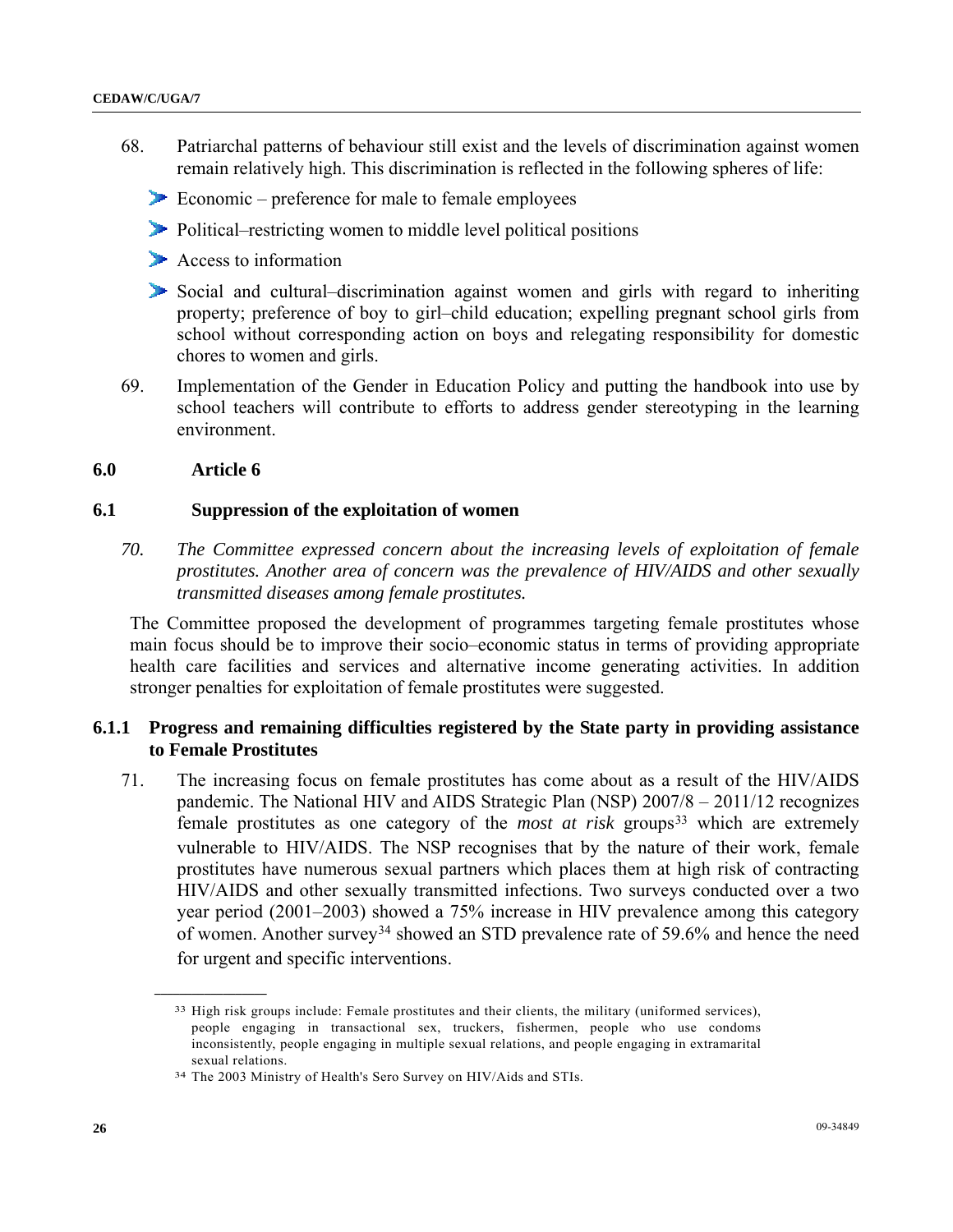| Year of<br><b>Survey</b> | <b>No of Female</b><br>prostitutes involved<br><i>in survey</i> | % of those found to<br>be HIV positive | Age-group with<br>highest prevalence<br>rates |
|--------------------------|-----------------------------------------------------------------|----------------------------------------|-----------------------------------------------|
| 2001                     | 195                                                             | 28.2%                                  | $20 - 24$                                     |
| 2003                     | 216                                                             | $47.2\%$                               | $20 - 24$                                     |

|  | Table IV: Cross sectional surveys conducted among Female Prostitutes in Kampala |  |  |
|--|---------------------------------------------------------------------------------|--|--|
|  |                                                                                 |  |  |

 **Source: Draft NSP 2007/8 – 2011/12** 

- 72. At the policy level, the NSP as part of its multi-sectoral & holistic approach to HIV/AIDS (prevention, care & treatment and social support) has identified the following strategies that could improve the welfare of female prostitutes and their access to health care:
	- o the development of prevention interventions targeting the *high risk* groups;
	- o the provision of *targeted* STI treatment services for these high risk groups which include female prostitutes;
	- o improve relevant legislative and policy framework that promote the support of vulnerable groups and criminalizes deliberate transmission of HIV and AIDS; and
	- o provision of formal and informal education, vocational and life skills development for OVC, PHAs, IDPs, PWDs and other disadvantaged groups
- 73. In terms of health care, the Government has instituted a policy for free STI treatment in all government health care facilities from which female prostitutes can access care & treatment. HIV/AIDS Counseling and Testing (HCT) and STI treatment is available in public health care facilities across the country. In addition, there are initiatives for scaling up HCT services to the *Most At Risk Populations* (MARPS) who include fishing communities, commercial sex workers, uniformed personnel and sexually active youth in higher institutions of learning, by increasing the number of outreach services.<sup>[3](#page-26-0)5</sup>
- 74. Government's programmes are being supported by the complementary efforts of a number of Civil Society Organisations. CSOs are running clinics where female sex workers can access a range of occupational health and safety services at no or minimum cost.
- 75. It is recognised that many female prostitutes are in this business on account of their dire socio-economic circumstances. There are a number of on-going initiatives focusing on creating alternative income generating activities for women. Mainly implemented by CSOs[3](#page-26-1)6, the programmes have included rehabilitation, skills/vocational training and enrolment in schools for some of the female prostitutes.
- <span id="page-26-1"></span><span id="page-26-0"></span>76. Legal literacy and equipping female prostitutes with information and knowledge on their basic human rights is also another area that some women organisations are embarking on.

<sup>35</sup> The AIDS Information Centre and Ministry of Health.

<sup>36</sup> UYDEL, ANPPCAN, Kids in Need, RHEMA.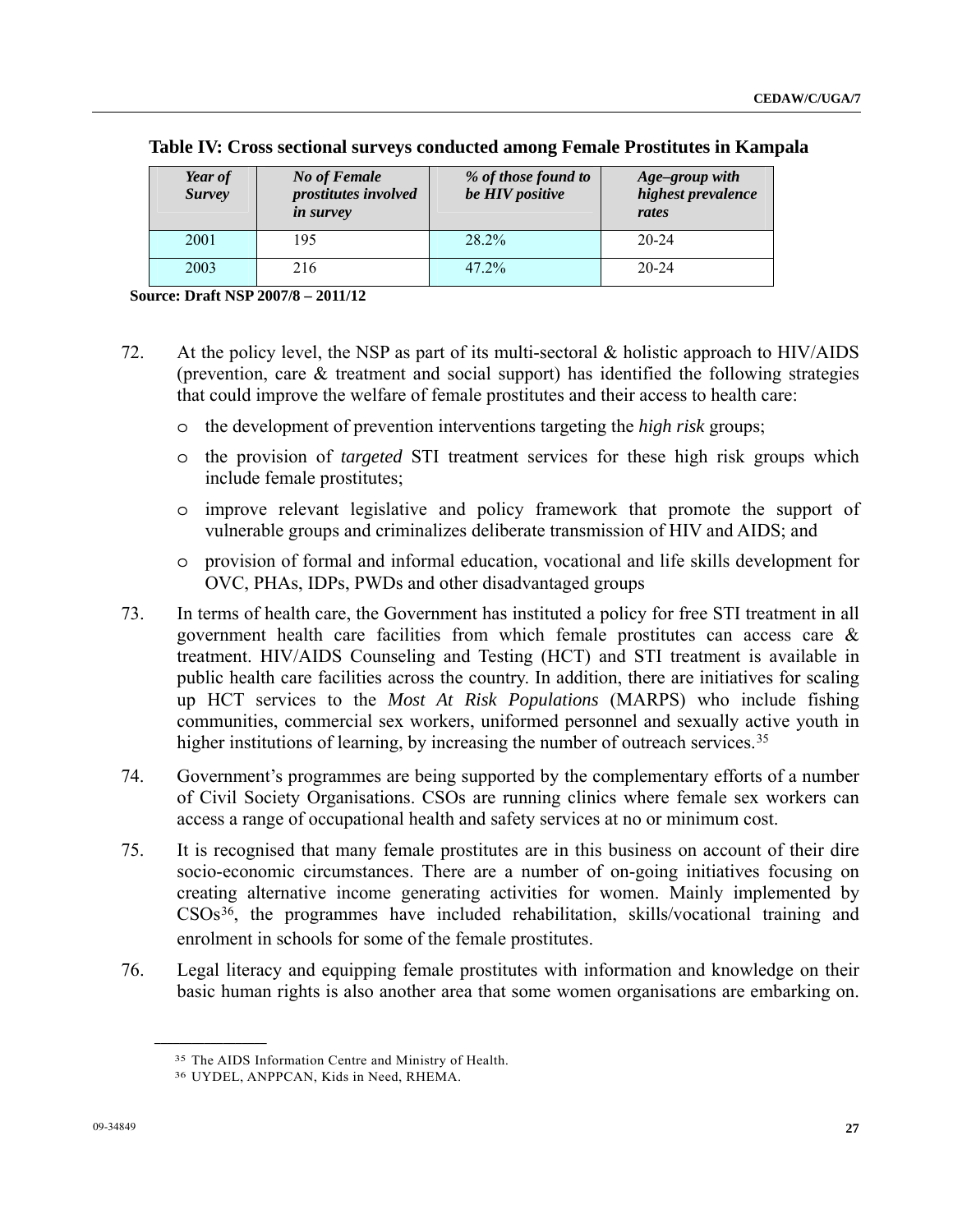Self-advocacy groups $37$  by former female prostitutes have also been established and among others provide psycho-social support services, HIV/AIDS education and skills training for former sex workers.

- 77. However, the main challenge in reaching female prostitutes in all these programmes has been the *labeling* and stigma associated with prostitution; which therefore makes it difficult for female prostitutes to identify themselves and seek support and assistance where they need it. Even groups established to, among others, advocate for the rights of female prostitutes e.g. freedom from harassment and fear of arrest; and equal access to health care, are yet to do so effectively. There are on-going efforts, albeit slow, to make reproductive health services as user friendly as possible. An approach that has worked successfully for CSOs has been through the use of prostitutes to mobilize their peers and a clinic that is dedicated to the prostitutes.
- 78. Recent proposals to legalise prostitution have been strongly resisted on account of the practice being at variance with the country's religious and cultural values. Sections 131- 134 of the Penal Code Act of Uganda outlaws *acts associated with prostitution* and not the act of prostitution. However, female prostitutes are frequently arrested by the Police on account of being *idle and disorderly*. Plans are underway to review the provisions on idle and disorderly in the Penal Code Act.
- 79. Although they are not legally recognised, the Government acknowledges the existence of female prostitutes and its role in addressing their welfare needs as a special category of its citizenry. Government efforts are thus geared towards rehabilitation and provision of economic opportunities and alternative sources of income for female prostitutes outside the commercial sex industry.

## **6.2 Measures taken by the State party to curb trafficking and remaining difficulties**

- 80. The country currently has no law on trafficking. However, the *Prevention of Trafficking in Persons Bill* has been tabled before Parliament. The Bill aims at criminalizing the offences of human trafficking as well as protection, assistance and support to victims of trafficking with full respect of their human rights.
	- *Offenders engaged in trafficking shall be liable for imprisonment of five years upon conviction;*
	- Any member of the community who is aware of the practice but fails to report the *matter to the Police shall be liable for imprisonment of six months;*
	- *The Bill provides for the protection of victims through provision of medical and psycho-social support, repatriation, safe accommodation and in the case of children, education and other welfare needs.*

<span id="page-27-0"></span><sup>37</sup> Lady Mermaid.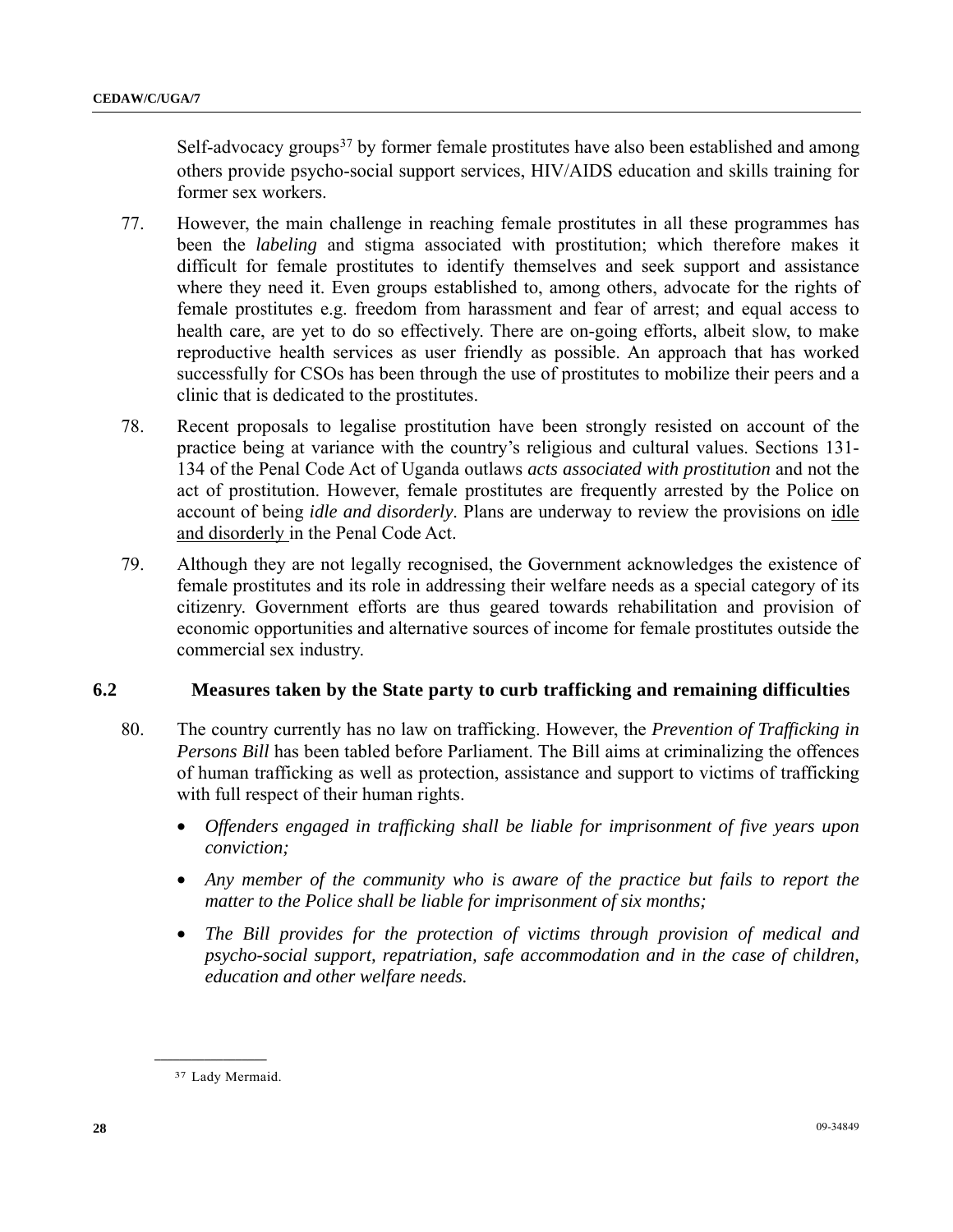- 81. As legislation is awaited, there are some on-going sensitisation/awareness activities<sup>[3](#page-28-0)8</sup> for the public, policy makers and law enforcement agencies.
- 82. There are, however, several challenges. There is general lack of public awareness and data on the prevalence of human trafficking. The practice has been fuelled by poverty, the lack of education and civil unrest. The other challenge in this area is the absence of a co-ordinating agency and the requisite skills within the law enforcement agencies. The absence of such skills has sometimes resulted into mishandling of trafficking cases; failure to recognise the plight of the victims; and sometimes criminalizing their trafficking situations.<sup>[3](#page-28-1)9</sup>
- 83. Capacity building through training for the institutions which handle matters of human trafficking is an area of priority in order to enable the effective identification, investigation, prosecution, and adjudication of human trafficking cases.

## **7.0 Article 7**

## **7.1 Representation of women in the political and public life of Uganda**

*84. The Committee noted with concern the low numbers of women in decision–making positions inspite of implementing temporary measures aimed at addressing gender inequalities in political representation. The persistence of patriarchal attitudes that view men as natural leaders and thereby preclude women from seeking positions of leadership was another area of concern.* 

 It was therefore recommended that efforts should be intensified to encourage women to take up leadership positions through further temporary measures in accordance with Article 4, Paragraph 1 of the Convention. It was further proposed that the GoU should offer or support programmes for current and future women leaders and undertake awareness-raising campaigns on the importance of women's participation in decision-making.

## **7.1.1 Progress registered by the State party in addressing Gender Inequalities in Political Representation**

85. There have been some modest improvements in women's participation in the political and public life of Uganda, since the last status report. Women are more visible in formal decision-making institutions and the legislature has for the first time achieved the 30% minimum. The outcome of the 2006 election – the first under a multi-party dispensation, reflected a 35% increase in the number of women Parliamentarians, from 75 in 2001 to 100 in 2006 out of a total of 333 MPs. The number of women holding Ministerial positions, chairing Standing Committees in Parliament and holding senior positions in

<span id="page-28-1"></span><span id="page-28-0"></span><sup>38</sup> Conducted by LAW - Uganda and UWOPA.

<sup>39</sup> Damallie Lwanga: Human Trafficking in Uganda.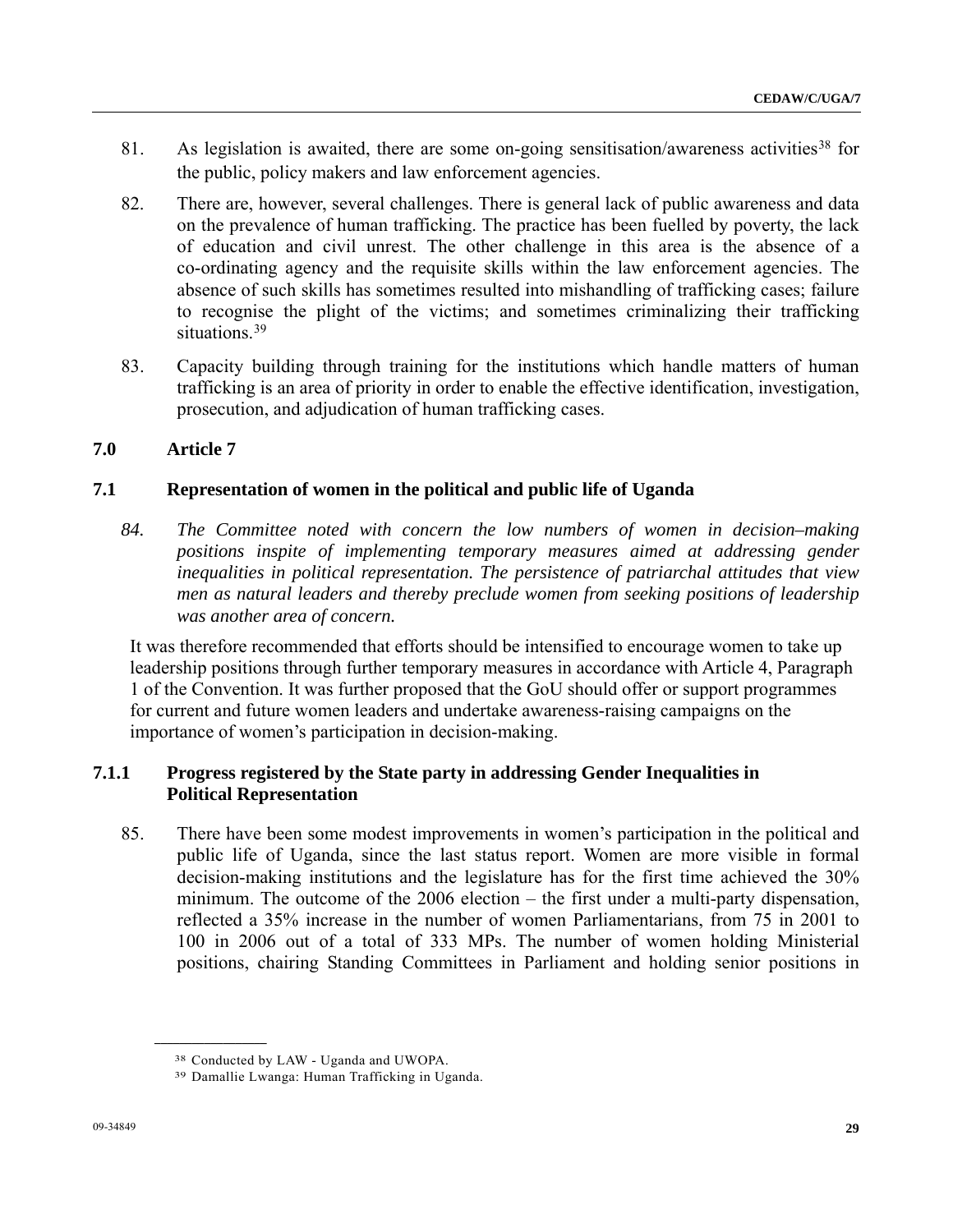political party structures has risen. The number of women heading critical public bodies<sup>[4](#page-29-0)0</sup> has also risen.

| <b>Women in Leadership</b><br><b>Positions</b>         | $2001 - 2005$  |      | $2006 - 2008$ |       |         |       |
|--------------------------------------------------------|----------------|------|---------------|-------|---------|-------|
|                                                        | F              | $\%$ | M             | F     | $\%$    | M     |
| <b>Cabinet &amp; Ministers of</b><br><b>State</b>      | 15             |      | 51            | 14    | 19%     | 58    |
| <b>Parliament</b>                                      | 75             | 24.6 | 230           | 102   | 30%     | 231   |
| <b>Top Civil Service</b> <sup>41</sup>                 |                |      |               | 15    | 38%     | 24    |
| Judiciary <sup>42</sup>                                |                |      |               | 31.3% |         | 68.9% |
| <b>Local Government</b>                                |                |      |               |       |         |       |
| <b>District Chairs and Vice</b><br><b>Chairpersons</b> | $\mathbf{1}$   | 1.8  | 55            | 1     | $1.4\%$ | 68    |
| <b>Municipality (Local</b><br>Council 111)             | $\overline{2}$ |      |               | 1     | 5.5%    | 17    |
| <b>Sub County</b><br><b>Chairpersons</b>               | 16             |      | 673           | 11    | $1.1\%$ | 969   |

**Table V: Women in Leadership Positions**

Measures to increase women's representation in the political life of the country have included:

- *Affirmative action policy* which has expanded leadership opportunities for women. In addition to enabling them break through the *glass ceiling*, the policy has enabled women to exhibit their leadership capabilities and thereby challenge the negative stereotyping on women's leadership. As a result, more and more women have been encouraged to venture into politics. This is evident in the increased number of women competing for the open seats against their male counterparts during the 2006 elections, 15 of whom were successful. The same election had for the first time ever, a woman standing as a Presidential Candidate. This is a major break from the past where this position has been considered a male preserve; and it is expected to inspire more women into vying for the highest leadership positions.
- <span id="page-29-0"></span>*• Capacity building programmes* supporting women's political activities. Mainly championed by women's' organisations<sup>[43](#page-29-3)</sup> and some district councils, a number of capacity building programmes have targeted aspirants and current women leaders in response to systemic barriers (limited education, experience, time poverty, leadership skills). Other institutions

<sup>40</sup> Uganda Revenue Authority, Uganda Investment Authority, Uganda Electricity Distribution Company Limited, the Inspectorate of Government.

<span id="page-29-1"></span><sup>41</sup> Permanent Secretaries, Under Secretary and Director level.

<span id="page-29-3"></span><span id="page-29-2"></span>

<sup>42</sup> Judges, Registrars, Magistrates. 43 (AMWA/ ACFODE/FOWODE/UWONET/UWOPA.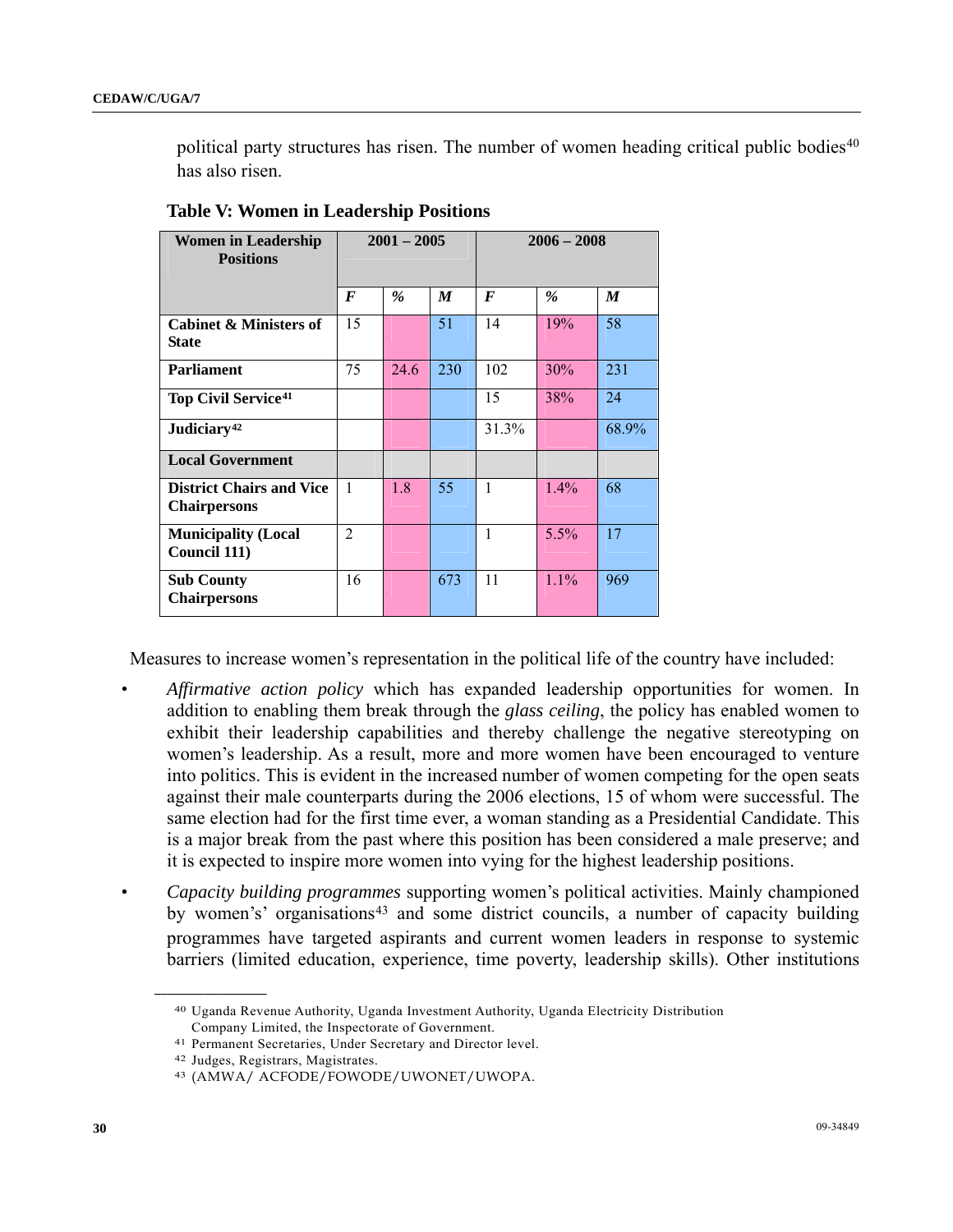have also organized capacity building initiatives targeting political parties with the intention of increasing women's profile within the party structures.<sup>[44](#page-30-0)</sup> There have also been leadership development programmes for women parliamentarians aimed at increasing their effective participation and capacity to influence the inclusion of women's concerns in policy frameworks. Uganda Women's Parliamentary Association (UWOPA) has since become a strong lobbyist for women's representation on public boards and regional bodies.

- *Civic education activities* albeit limited, have increased communities' awareness on leadership issues in general and citizens' political rights. Other Government initiatives including the FAL and NAADs programmes which are implemented at the district level have boosted women's confidence to step out in the public and contest for local council positions. The MGLSD has undertaken mentoring of women leaders at the local government level and initiated the formation of District Gender Forums, and Caucuses for women leaders. These initiatives have also contributed to increased gender sensitivity within the district councils and their capacity to mainstream gender issues.
- *Advocacy campaigns* by women's organisations for increased women's representation. Using the *Women's Manifesto* and *"Women's Minimum Demands to Political Parties and Organisations"* as advocacy tools, the Coalition on Political Accountability for Women demanded for affirmative action with a minimum of 40% women's representation in their party structures. While the numbers were not uniformly attained, the competition for women's votes has expanded the leadership spectrum for women and has brought to prominence a number of women who now hold top executive ranks in the political parties.
- *The decentralization policy* and specifically the creation of new districts to improve local governance and the equitable distribution of resources, has also created new leadership opportunities. Women leaders were able to acquire an additional 24 seats emerging from the newly created districts.
- 86. Women's presence on the Committees of Parliament has transformed the male dominated character of Parliament. In the  $8<sup>th</sup>$  Parliament, 5 women MPs head Parliamentary Committees, while 9 are deputies. Of particular importance is their presence on Standing Committees which are critical entry points for addressing gender concerns in government programmes. Women representatives have brought a gender perspective to the legislative process. They have used their positions to draw attention to issues of concern to women such as domestic violence, property rights, gender based violence, reproductive health and have realized some success in ensuring that the laws enacted are more gender sensitive. An example is the Land Act 1998; which contains a clause on spousal consent that increases women's security of tenure.
- 87. The Uganda Women's Parliamentary Association (UWOPA) has, through its Common Women's Legislative Agenda (CWLA), lobbied for a number of Bills aimed at improving the welfare and respect for the rights of women. The Bills brought forward include the following: *Sexual Offences, Trafficking in Persons, Maternal Mortality, Domestic Violence, Domestic Relations, and Female Genital Mutilation*. UWOPA's efforts in this

<span id="page-30-0"></span><sup>44</sup> Such as NDI, IRI and AWEPA.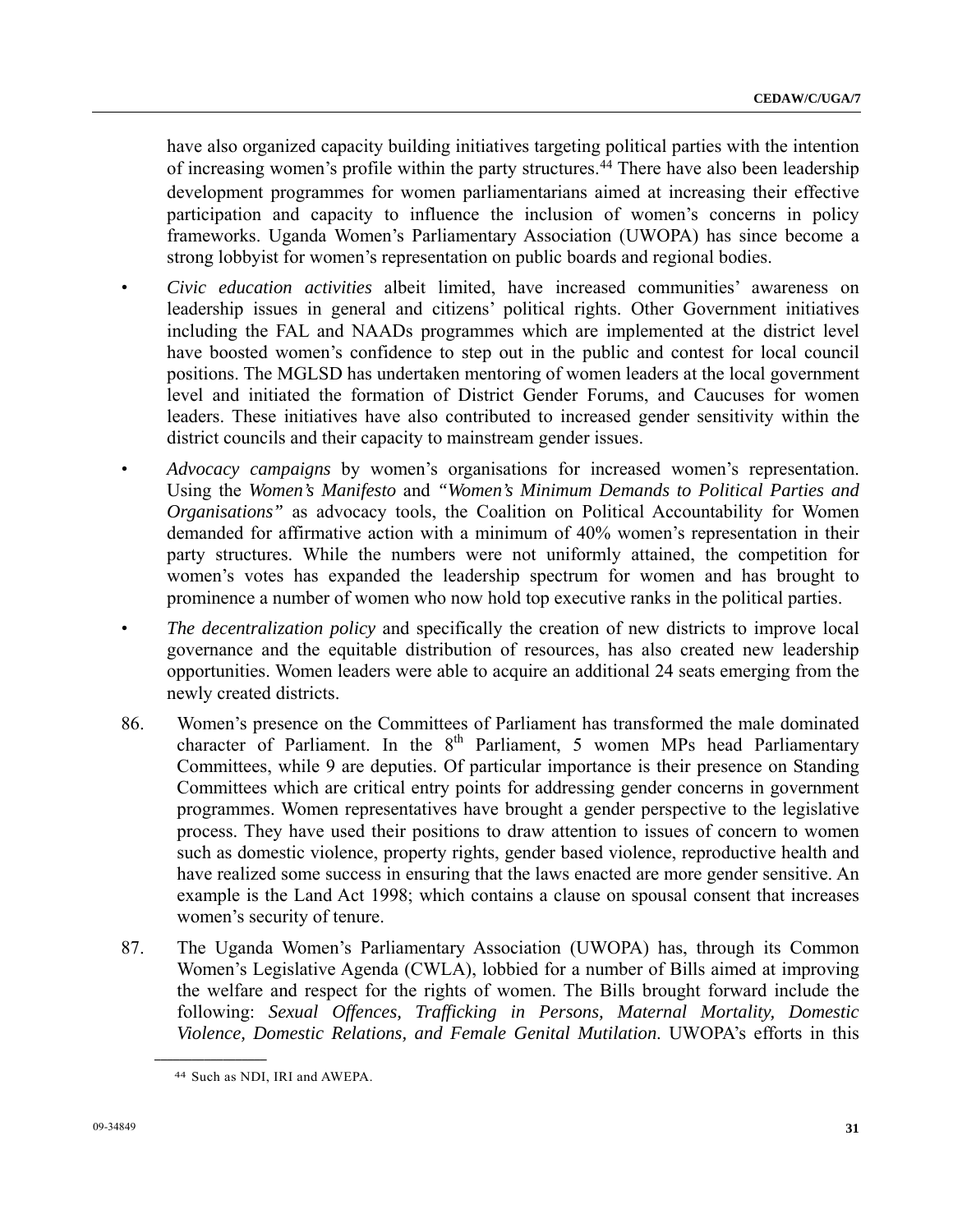respect are also being supported by the presence of some its members on the Association of African Women Ministers and Parliamentarians which voices women's reproductive health concerns.

- 88. At local government, the Local Government Act, 1997 ensures that a third of all Local Council seats are reserved for women at all levels of the Local Council (LC) structure and has increased the numerical representation of women on local councils.
- 89. However, although the quota system<sup>[45](#page-31-0)</sup> is operational, women's participation is still below the desired level. A survey of 10 districts showed that women in the districts have mainly been relegated to councillorship positions, with only a handful making it to the Vice-Chairperson Position. There have been only 8 LC III women Chairpersons, and there's only 1 woman who is a district Chairperson out of the 80 Districts.
- 90. There are general concerns that much as women's representation has grown quantitatively, their presence is not sufficiently felt. Hence, although they are present within the decision making positions, their power and capacity to influence policies for the advancement of women is very limited. It is recognised that UWOPA has attempted to ensure that genderbased barriers to social, economic and political development are eliminated through gender responsive legislation. However, while UWOPA has succeeded in developing a Common Women's Legislative Agenda (CWLA), the delay in getting the Bills passed is indicative of other challenges.

Factors attributed to this state of affairs include:

- $\blacktriangleright$  The gap between policy and practice on gender equality provisions. The deeply entrenched patriarchal character of the institutions within which the women leaders operate continue to undermine women's efforts to make positive changes for their constituency. An example is the resistance to gender responsive legislation, e.g. the proposed law on domestic relations;
- $\blacktriangleright$  the absence of well articulated political ideologies and positions on women's issues which have made it difficult for women to use their support during the elections as a bargaining chip with the different political parties;
- $\blacktriangleright$  the multi-party dispensation which has somehow fragmented the women's voice;
- **►** Stereotyping men as natural leaders; and
- $\blacktriangleright$  insufficient collaboration between women in leadership and the women organisations which would otherwise lead to the development of a common agenda and concerted efforts.
- <span id="page-31-0"></span>91. Other barriers to women's participation in the political activities of the country include the poor socio-economic status of women (associated with low literacy, limited exposure and limited resources) which continue to deter many women from standing for electoral office. Government programs such as *the Prosperity for All (PFA)* are geared at improving the low

<sup>45</sup> According to the Local Government Act, one third of the positions of the Executive Committees of the Local Councils are reserved for women.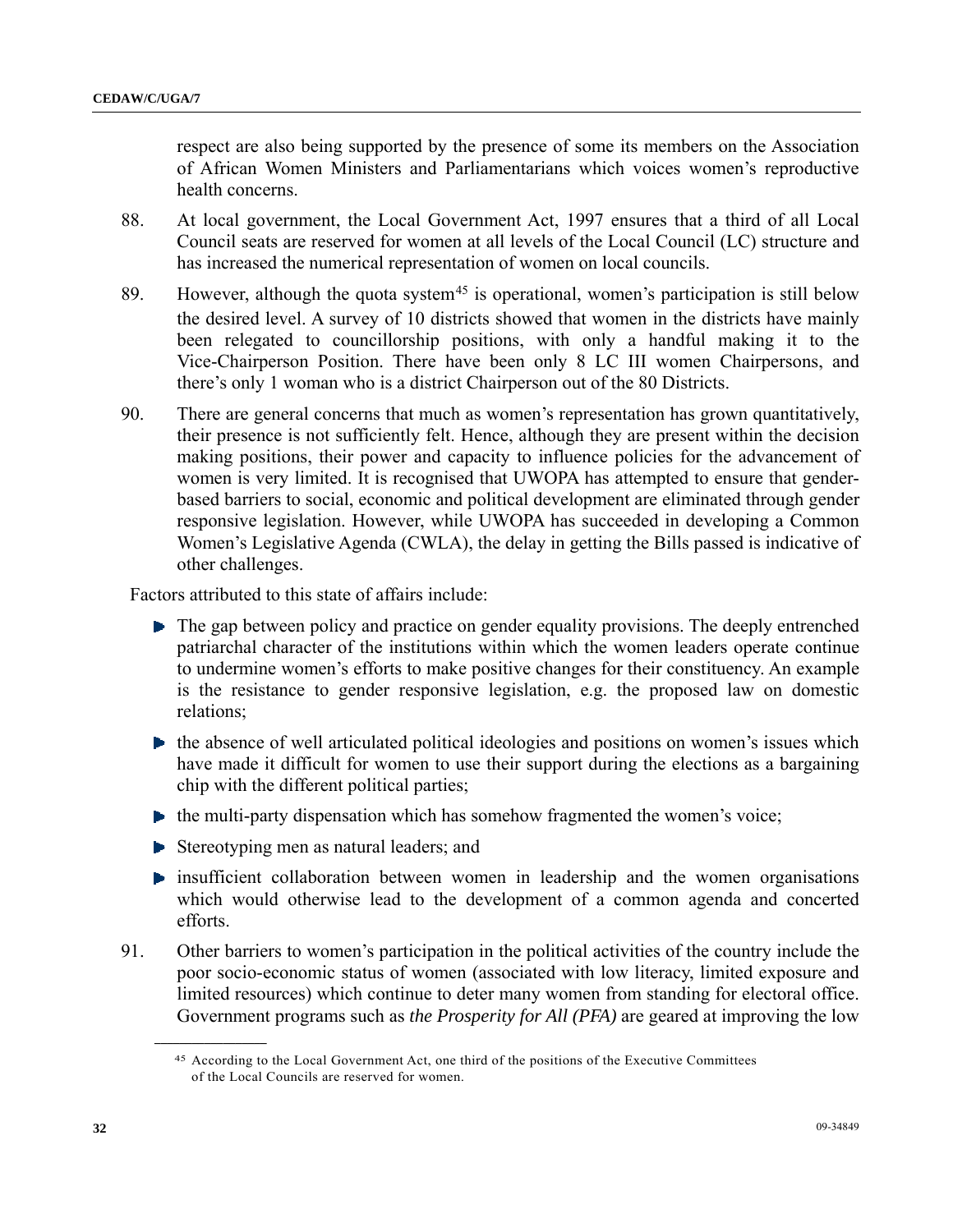economic status of communities and women are a specified target group for the various interventions of the PFA.

- 92. A change from the electoral colleges to adult suffrage has increased the financial burden on women aspirants for the Women District Representative in Parliament. During the last election, women in such cases had to cover 24 sub-counties (whole districts) as opposed to 3 for those contesting for the open constituency seats.
- 93. Limited understanding of the political processes particularly the transition from the Movement to the Multi-party dispensation and how the latter should work was an issue for many citizens including the women and this created a lot of uncertainty. Women were therefore not able to take advantage of the transition to articulate their concerns as well as make new inroads to broaden their representation. It was observed that women's concerns were not adequately emphasized during the last election campaigns and this resulted in limited integration of their concerns into the political agenda.
- 94. UWOPA is, however, commended for formulating strategies that will help it overcome these challenges. These include the establishment of roundtables which will facilitate discussions with civil society organisations and male members of Parliament around the CWLA.

### **7.2 Women's Participation in Peace Building and Reconciliation Efforts**

*95. The Committee was concerned that many girls and women in the conflict areas have been victims of violence, including abduction and slavery.* 

 It was recommended that the GoU should include women in national reconciliation and peacebuilding initiatives. To this end it was suggested that women from all ethnic groups affected by armed conflict should be included in peace negotiations. It was further proposed that the peace negotiations should include measures of accountability, redress and rehabilitation for women and girls who have been victims of violence, including enslavement in these conflicts.

96. Women's participation in the political life of the country goes beyond elective office and has extended to other spheres, including peace building and reconciliation efforts as stipulated by United Nations resolution 1325(2000).

## **7.2.1 Progress registered by the State party in Facilitating Women's Participation in Peacebuilding and Reconciliation Efforts and remaining difficulties**

- 97. The GoU has previously supported the efforts of women leaders (e.g. Ms. Betty Bigombe) who initially headed the peace talks (1994/2004) with the Lords' Resistance Army (LRA) to end the conflict in Northern Uganda. Although women have since not enjoyed such high level representation in the Government negotiating team, Government made provisions for women's participation in the Peace Talks in Juba. In addition to the two women directly on the peace team, women were facilitated to attend some of the meetings.
- *98.* These have been backed by CSO initiatives such as the *Civil Society Women's Peace Coalition* which has played an instrumental role in bringing women's voices and issues to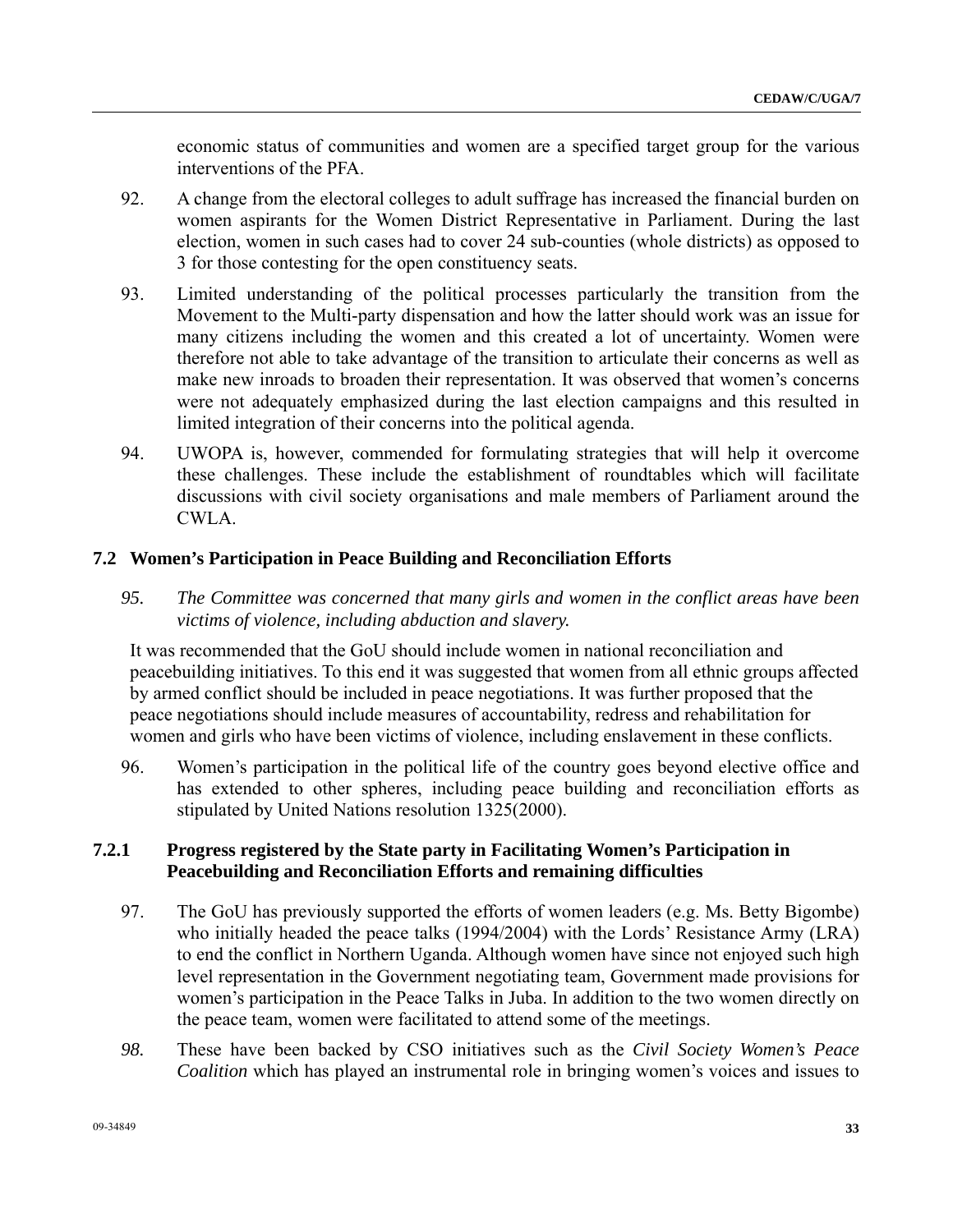the table through its peace campaigns<sup>[4](#page-33-0)6</sup>; and capacity building programmes for women leaders/organisations at the community level. These activities are in recognition of women's crucial role in sustenance of the community during the conflict and in rebuilding the society thereafter.

- 99. With regards to measures of accountability, redress and rehabilitation for women and girls who have been victims of armed conflict, the efforts in the foregoing paragraph have resulted into attempts to engender the 5 items of the Peace Agenda. Redress for victims of human rights violations is being addressed under Agenda No. 3. Proposals include the use of traditional justice systems (Mato Put) to resolve and settle grievances. It is not yet clear at this point what forms of redress will be available and particularly to those who have suffered sexual violence.
- 100. GoU in collaboration with its development partners is currently working on different recovery programmes to resettle and rehabilitate the displaced communities in the conflictaffected regions. Special provisions are being made for the most vulnerable groups which include women under the Peace Recovery Development Plan (PRDP) for Northern Uganda. The Ministry of Gender Labour and Social Development has initiated the process of engendering this document; so as to ensure the women equally enjoy the opportunities and benefit from the planned interventions.
- 101. Challenges experienced in ensuring women's participation include a limited understanding of UNSCR 1325 (2000) at all levels. Experience from the previous rehabilitation programme – the Northern Uganda Social Action Fund (NUSAF) showed that there is a tendency for women to lose the status they have acquired during the times of conflict and return to the subordinate status. Women are not sufficiently consulted nor involved in decision-making processes on the various resettlement programmes. This is aggravated by women's low literacy levels and the cultural norms on women's position; and inadequate co-ordination of women initiatives at the grass root level.
- 102. Some of these challenges are being addressed by CSO-led initiatives that have facilitated skills training for women leaders, cross learning visits and consultative meetings at community level in a bid to put UNSCR 1325 ( 2000) into practice.

#### **8.0 Article 8**

**\_\_\_\_\_\_\_\_\_\_\_\_\_\_\_\_\_\_** 

## **8.1 International Representation and Participation of Women**

*103. Low numbers of women in the diplomatic service, particularly in postings outside Uganda was an area of concern for the Committee. Related to this is the small number of Ugandan women working in international organizations.* 

<span id="page-33-0"></span> The GoU was urged to take measures in accordance with Article 4, Paragraph 1, of the Conventions, to encourage women to enter the diplomatic service. In addition the Ugandan

<sup>46</sup> The Peace Caravan and Peace Torch were symbolic of women's solidarity for peace and drew attention to the concerns.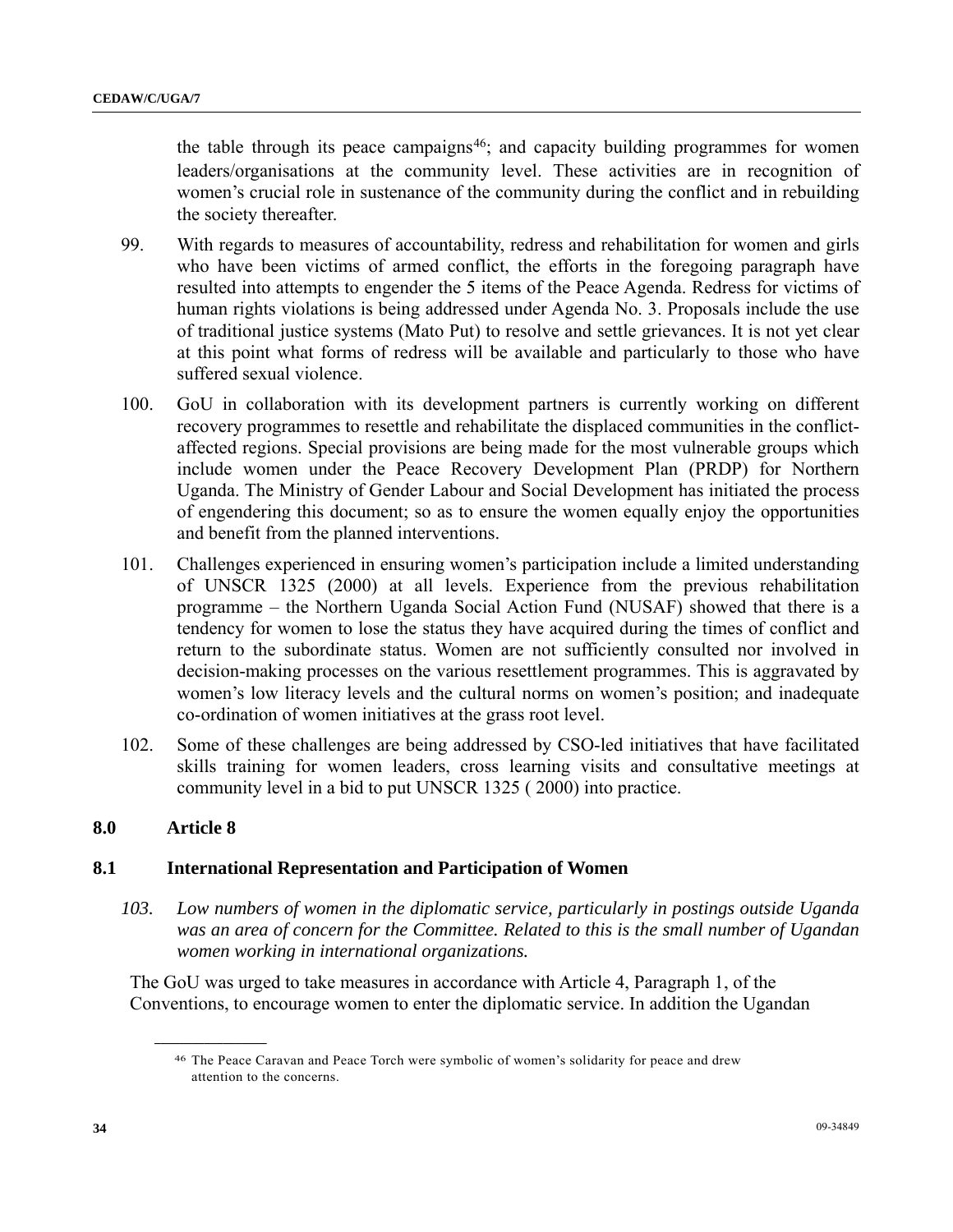government was advised to introduce measures to encourage women to seek employment in international organizations.

## **8.1.1 Progress registered by the State party in Encouraging Women to enter the Diplomatic Service and International Organizations**

- 104. While the numbers of women holding international and diplomatic jobs may not have changed significantly since the last status report a number of women have since been appointed to high profile positions in the United Nations System and other regional bodies. Ugandan women now hold the position of:
	- ) United Nations Assistant Secretary-General
	- ) AU Commissioner for Agriculture and Rural Development
	- ) Deputy Secretary General of the East African Community
	- ) Director of the UNDP Gender Team/ Bureau for Development Policy
	- ) FAO Representative in China
	- ) WHO Representative in Lesotho
- 105. Two other women have been seconded by Government to participate in high profile International Court Tribunals in Sierra Leone and Rwanda. This is perhaps the one area where Ugandan women have more visibility and are enjoying a higher profile than their male counterparts.
- 106. The reverse is true when it comes to the diplomatic ranks. Women's representation in the higher ranks within the diplomatic service is still low, with only 3 women holding Ambassadorial positions in comparison to 21 men (as of October 2008). Women are more visible in the deputy, middle and lower cadre positions in the country's foreign missions.
- 107. While the Government of Uganda is generally supportive of promoting women's representation, mechanisms to ensure their adequate representation in the top positions of the Foreign Service are lacking. Perceived weaknesses include informal mechanisms through which potential candidates are identified. These mechanisms which often operate at the political level are male dominated – hence reducing opportunities for capable women. With regards to international representation, the absence of properly established information-sharing and nomination channels to ensure that as many capable women candidates are notified of the available opportunities is also a challenge.
- 108. It is, however, anticipated that when operationalised, the Equal Opportunities Commission will provide an institutional framework for promoting equal gender representation in diplomatic service ranks as well as international organizations.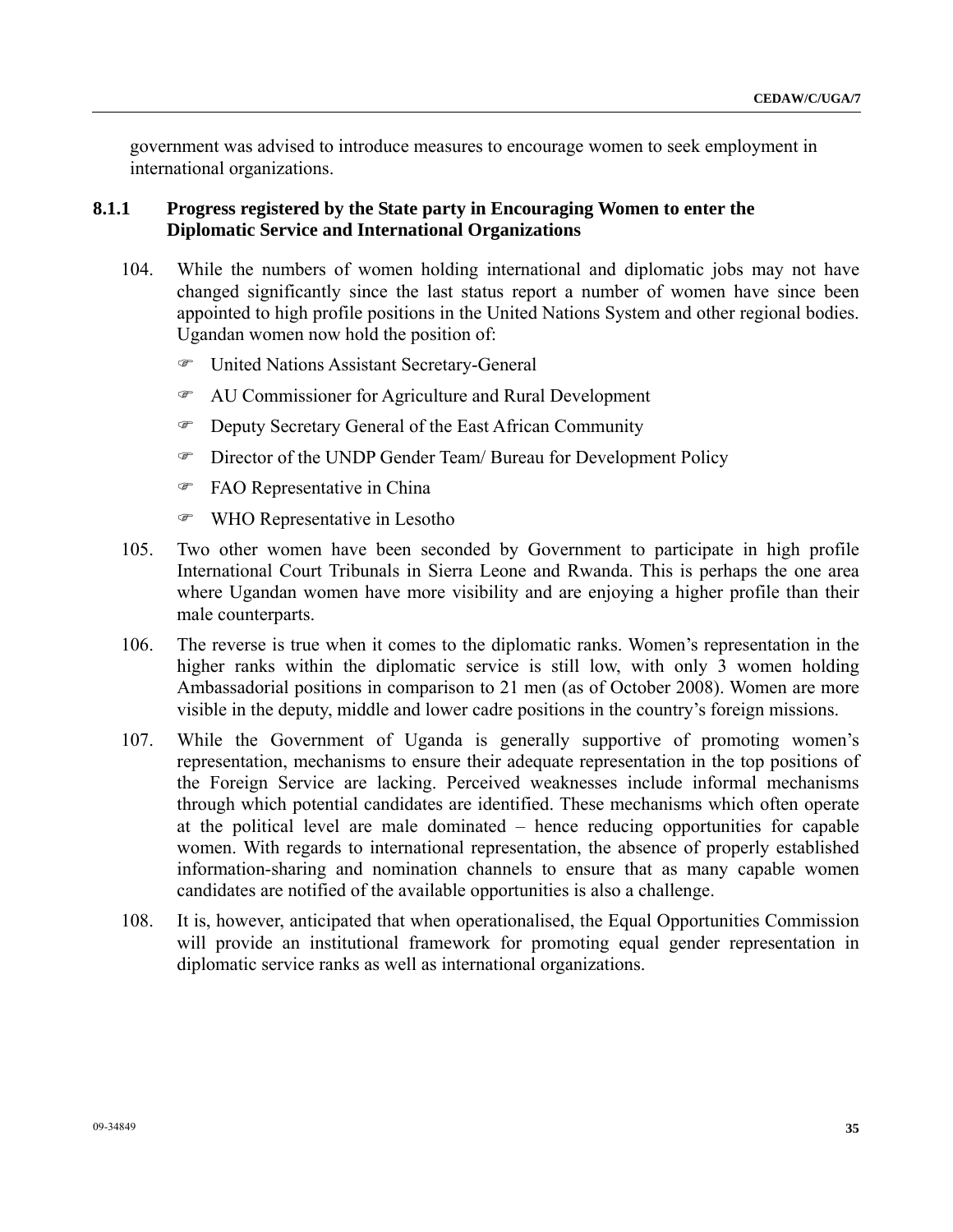## **9.0 Article 9**

#### **9.1 Nationality**

*109. The Committee was concerned about the discriminatory provisions of the Passport Regulations which required a married woman to get written consent of her husband as a prerequisite to being issued with a passport. In addition the Regulations required a woman to secure the written consent of the father of her minor children before she could include them in her passport.* 

 The Committee therefore recommended revision of the Passport Regulations in conformity with the constitutional provisions on citizenship.

## **9.1.1 Progress registered by the State party in Amending the Passport Regulations**

- 110. The current status of the law is that children should acquire their own passports to reduce on incidences of child trafficking. Both fathers and mothers have equal rights to acquire passports for their children. In addition written consent from a spouse is also no longer required when applying for a passport.
- 111. Following the 2005 Constitutional Amendment, Uganda now permits dual citizenship and recognises that a person who is not a citizen of Uganda may acquire the citizenship of another country, while retaining their Ugandan citizenship. The Ugandan Citizenship and Immigration Control (Amendment) Bill has been tabled in Parliament. The new law will operationalize this constitutional provision.
- **10. Article 10**
- **10.1 Equality in the field of Education**

## **10.1.1 Progress registered by the State party in ensuring Equality in Education and remaining difficulties**

#### **Primary Education**

- 112. The Universal Primary Education (UPE) policy has contributed to narrowing enrollment disparities in primary school education. The proportion of girls in primary schools improved from 44.2% in 1990 to 49.8% in 2006.
- 113. In order to bridge gender gaps in education, UNICEF supports the Girls' Education Movement (GEM) school clubs to increase children's participation and girls' empowerment, as well as the United Nations Girls Education Initiative (UNGEI) camp and community education committees that aim to increase community engagement for education of girls and other vulnerable children.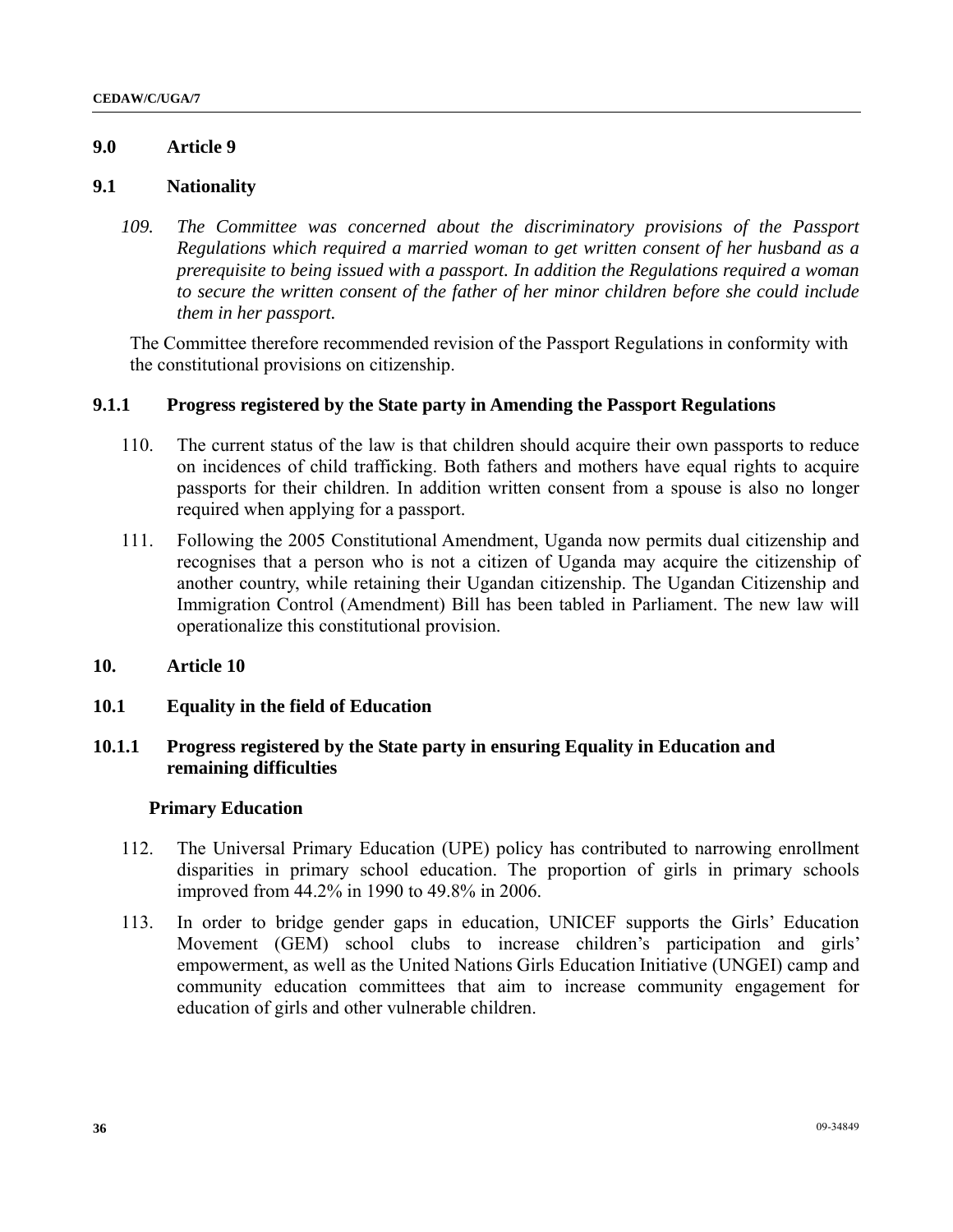#### **Secondary Education**

114. In a bid to strengthen its program of expanding access to education the Government has introduced the Universal Post Primary and Technical Education Policy which was adopted in 2007. Under this scheme free secondary education is provided by Government.

#### **Tertiary Education**

- 115. Gender equality efforts in tertiary education have entailed implementation of the 1.5 scheme. The scheme was introduced in 1990 in a bid to increase enrolment figures for women at the Makerere University as well as enable more women to enroll in maledominated courses such as engineering veterinary and human medicine. Under the scheme all female applicants enrolling for undergraduate courses are automatically awarded a bonus point of 1.5. The scheme has contributed to an increment in enrolment of female students from 25% in 1990 to 43% in 2003. The University registered a higher ratio of female to male graduates (51.6%) at the graduation of the academic year 2005/06 where 6,519 students graduated.[47](#page-36-0)
- 116. Makerere University has implemented the Female Scholarship Initiative (FSI) for 7 years  $(2001 - 2007)$ .<sup>[48](#page-36-1)</sup> The objective of the scheme was to enhance enrolment, retention and academic performance of female undergraduates at the University. The scheme targeted female students who have been admitted under private sponsorship but are unable to finance their studies. During the selection process priority was given to female orphans and those from under – represented and disadvantaged districts from Uganda and from poor family backgrounds. One of the core objectives of the FSI is to increase female enrolment in the science disciplines by reserving 70% of the awards for science disciplines against 30% for the humanities. The Initiative has contributed to increased female enrolment in science disciplines. Between 2001/2 and 2002/03, 233 female students had benefited from the scheme and of these 150 received scholarships to pursue science related courses. [4](#page-36-2)9
- 117. However, at primary school level, the dropout rate for girls remains high at 53.5% in comparison to 46.3 for boys. The gender gap is worse in areas affected by conflict in Northern Uganda and Karamoja. This is due to a number of reasons, inter alia, early marriages; pregnancies; absence of gender sensitive sanitation facilities in schools; preferential treatment to boys as opposed to girls in accessing education; family responsibilities; sickness; financial constraints; sexual harassment in the communities and at school; and the absence of life-skills or guidance and education on adolescents' reproductive health and rights.<sup>[50](#page-36-3)</sup>

<span id="page-36-0"></span><sup>47</sup> Gender Mainstreaming Division, Makerere University (2007) Situational Analysis of the Gender Terrain at Makerere University 2007, Fountain Publishers, Kampala.

<span id="page-36-1"></span><sup>48</sup> Makerere University with the support of the Carnegie Corporation. 49 Ibid.

<span id="page-36-3"></span><span id="page-36-2"></span><sup>50</sup> Millennium Development Goals; Uganda's Progress Report, 2007.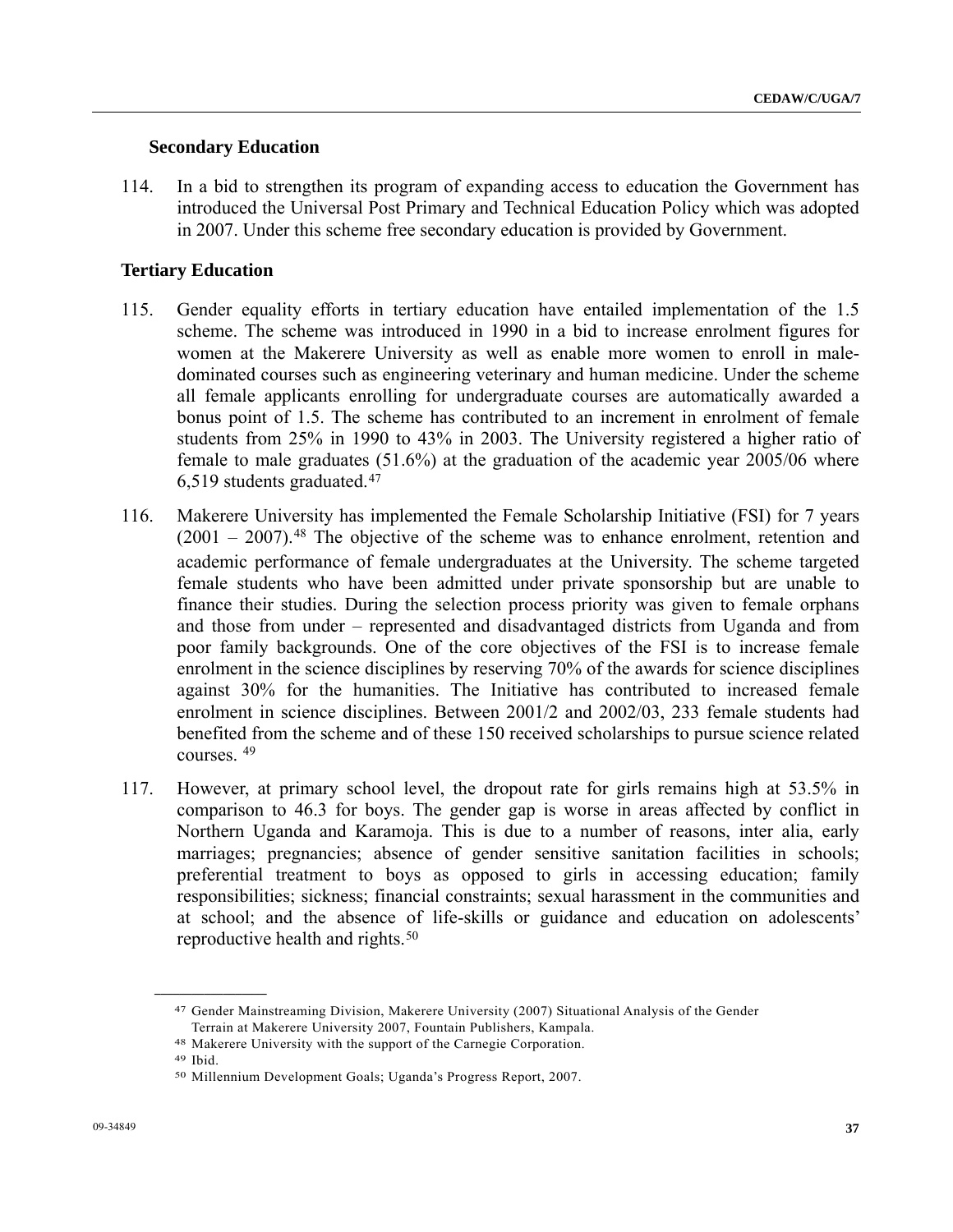# **TABLE VI: ENROLMENT AND COMPLETION RATES IN PRIMARY SCHOOL EDUCATION**

|                           | <b>Female</b> | <b>Male</b> |
|---------------------------|---------------|-------------|
|                           |               |             |
| <b>Enrollment figures</b> | 48%           | 52%         |
| Completion                | 42%           | 55%         |
| Drop out                  | 53.5%         | 46.3%       |

**Source: Millennium Development Goals: Uganda's Progress Report 2007** 

- 118. Current statistics indicate gender differentials in enrollment for secondary school and retention. For instance, estimated secondary school enrollment for 2005/06 was 900,000; of these 53% were boys and 47% girls. The enrollment figures decreased substantially for girls at higher levels. The number of girls enrolled at Senior Four was 42% while boys were 58%.<sup>[51](#page-37-0)</sup>
- 119. Uganda adopted the National Strategy on Girl Child Education to improve on retention of the girl child. The Strategy has identified development of gender-sensitive materials; provisions of adequate and separate sanitation facilities for boys and girls in mixed schools; improving quality of education for both boys and girls as well as strengthening governing bodies of schools to respond to the basic needs of pupils (including those of the girl child) as interventions that should improve on retention of the girl child in primary education.
- 120. A school feeding program has been introduced targeting children in Karamoja and Northern Uganda. The Alternative Basic Education for Karamoja is a context-specific education program that has been adapted to suit agro-pastoralist communities. Under this program children attend schools in the morning or evening hours when they are not required to herd cattle or other household chores. The program has witnessed an increment in enrolment of children.<sup>[52](#page-37-1)</sup>

## **11.0 Article 11**

#### **11.1 Employment**

*121. The Committee noted the lack of gender disaggregated data on women in employment. The Committee was also concerned about the high rate of unemployment among women, disparities between the wages of women and men, disparities in social security and lack of legal protection for women against sexual harassment at the workplace. In addition the Committee was concerned about the delay in adopting the Draft National Employment* 

<span id="page-37-1"></span><span id="page-37-0"></span><sup>51</sup> Ibid.

<sup>52</sup> Obligations Unfulfilled: The Rights to Education and Health in Karamoja and Northern Region of Uganda, HURINET, 2008.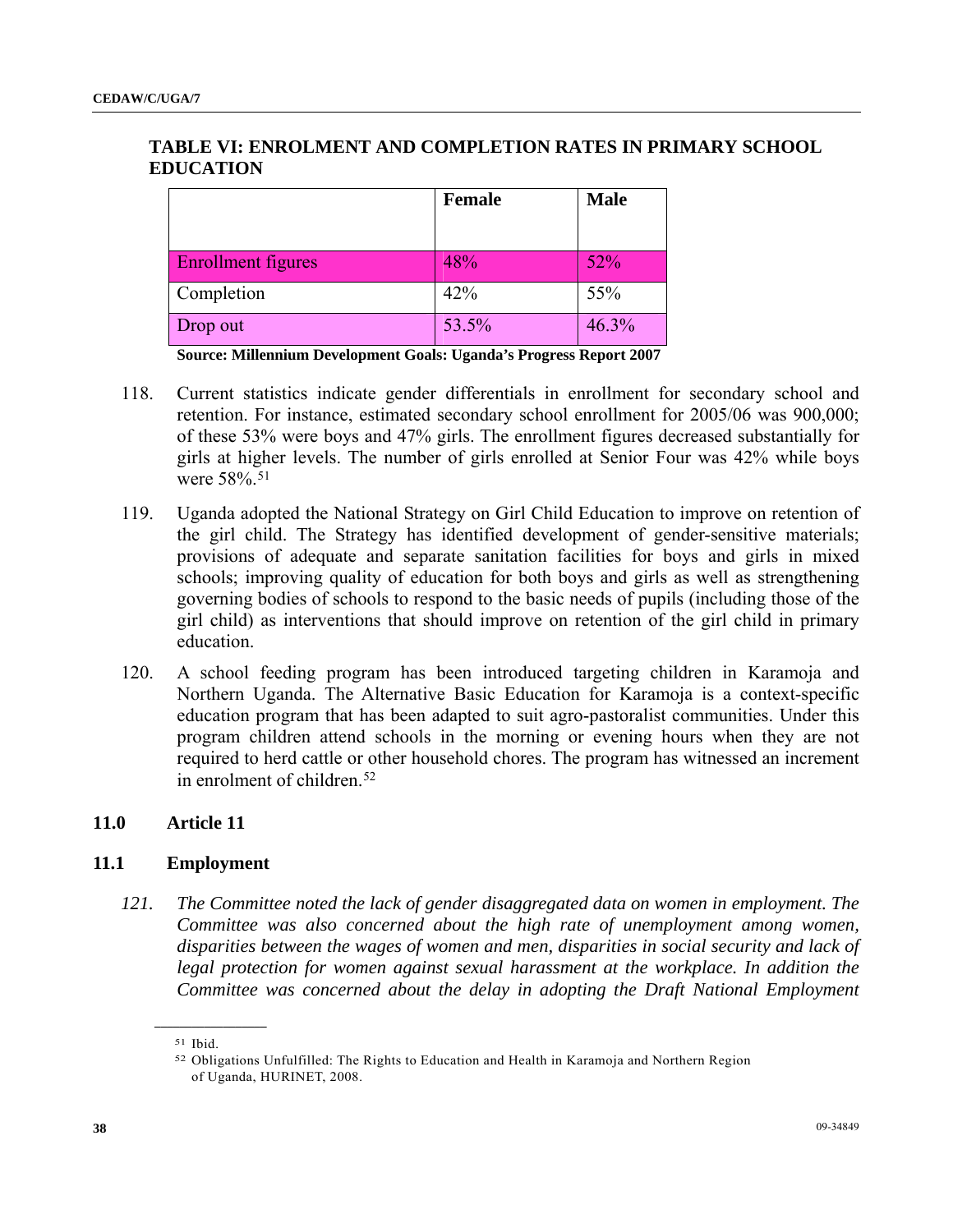*Policy and the lack of legislation to operationalise the provisions of Article 40 of the Constitution which protects the rights of persons in employment.* 

 The Committee urged the State party to provide gender disaggregated data on women's participation in the labor market and employment conditions, including wages in the private and informal sectors. The Committee further encouraged the State party to enact legislation to protect the rights of persons in employment which complies with the provisions of Article 11 of the Convention and adopt the Draft National Employment Policy. In addition the State was tasked to introduce temporary special measures in accordance with Article 4, paragraph 1 of the Convention to create employment opportunities for women. The Committee furthermore recommended the introduction of specific legislation with accessible procedures and compensation for victims, and penalties for perpetrators to address sexual harassment in the workplace.

## **11.1.1 Progress registered by the State party in Eliminating Discrimination in Employment and remaining difficulties**

- 122. Labor legislation passed by the State party contains a number of provisions which comply with the constitutional provisions on economic rights of women. Of particular relevance is the Employment  $Act^{53}$  $Act^{53}$  $Act^{53}$  which contains a number of provisions that protect the rights of women in employment. These are <sup>[54](#page-38-1)</sup>:
	- $\blacktriangleright$  A broad definition of discrimination, which includes discrimination on the basis of sex in field of employment<sup>[5](#page-38-2)5</sup>
	- **Prohibition** of sexual harassment in employment and requiring employers to put in place measures to prevent sexual harassment. The definition of sexual harassment is extensive and includes both express and implied incidences of sexual harassment.
	- Prohibition of employment of children.
	- Increment of maternity leave from 45 calendar days in the public service and 6 weeks in the private sector to 60 working days for both the public service and private sector. This applies to both childbirth and miscarriage.
	- **Provision for 4 days' paternity leave.**
	- A right to return to the same job after maternity leave, even in sickness related to pregnancy and child birth.
- <span id="page-38-1"></span><span id="page-38-0"></span>123. In line with the new labour legislation, the Ministry of Public Service has revised its Code of Conduct to contain provisions on sexual harassment at the workplace.

<span id="page-38-2"></span>**\_\_\_\_\_\_\_\_\_\_\_\_\_\_\_\_\_\_**  53 Act 6 of 2006.

<sup>54</sup> Interview with Harriet Luyima, Commissioner of Labor, MGLSD, 24<sup>th</sup> January 2008; Op.cit at 4.

<sup>55</sup> Discrimination is defined as "any distinction, exclusion or preference made on the basis of race, colour, sex, religion, political opinion, national extraction or social origin, and HIV status or disability".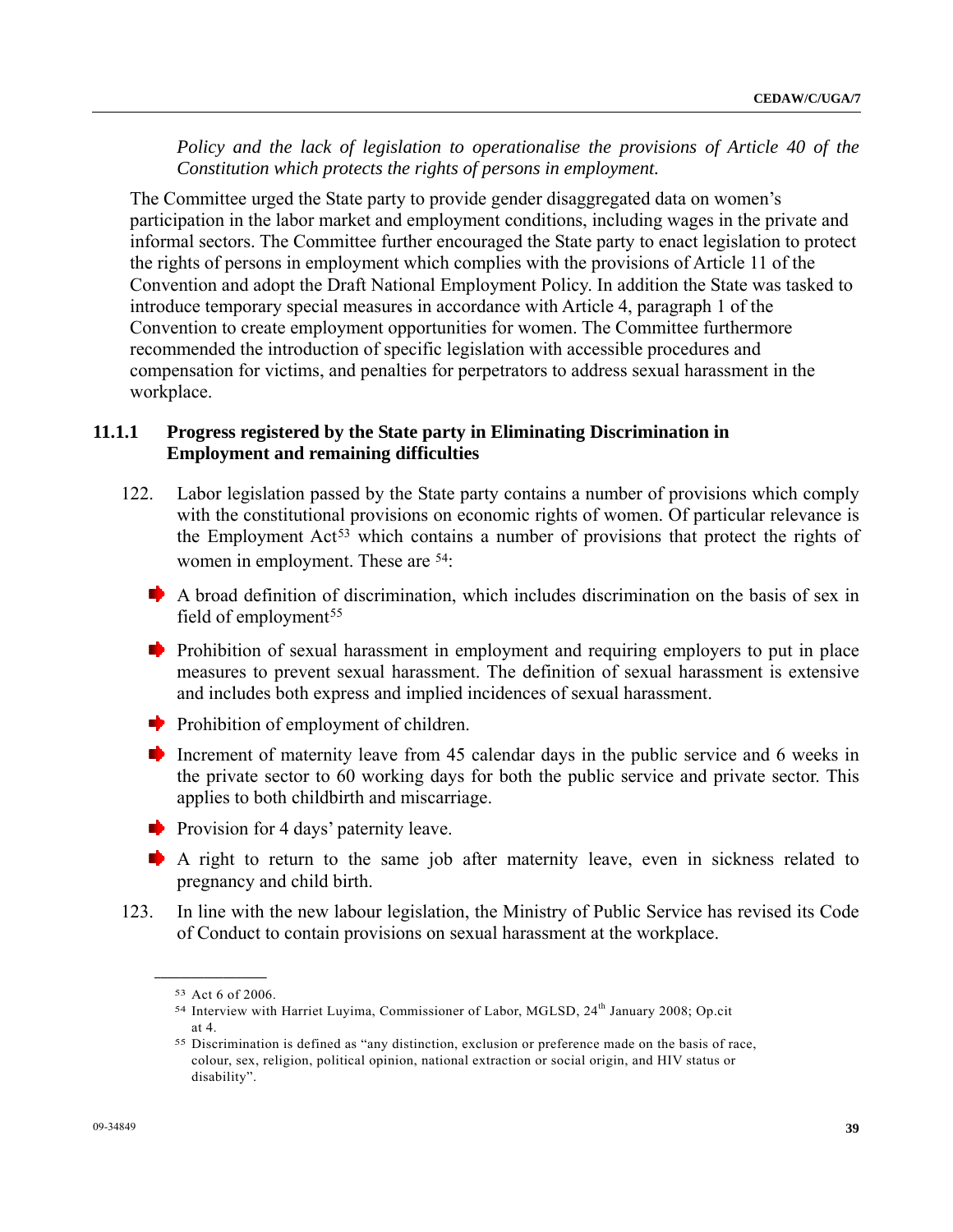- 124. Unions played a significant role in advocating for enactment of the Employment Act. This has been followed by sensitization sessions for workers on the provisions of the Act and negotiations for recognition and collective bargaining agreements with employers. All these measures are geared at ensuring that workers can benefit from the provisions of this legislation.
- 125. Gender disaggregated data generated<sup>[56](#page-39-0)</sup> on labor force and time use reveals a slight improvement on the status of women in labor sector but disparities still exist between women and men as reflected in the tables VII and VIII below. These inequalities include:
	- o Women are paid less than men in both the private and public sectors; but wage differentials are more pronounced in the private sector where men's wages double those of their female counterparts.
	- o Women constitute 79% of the labor force in the agricultural sector which is characterized by uncertainty, low returns and yet employees in this sector earn the lowest wages in comparison to other sectors.
	- o There are more women employed in low paid jobs or sectors of the economy than men.
	- o Women constitute only a third of all employed persons.
	- o Women spend 9 hours on care labor activities compared to 1 hour for men per day. Care labor activities have no monetary value attached to them. Care labor activities include cooking, fetching firewood and looking after the young and sick.
	- o Women in the informal sector are not covered by the social security system and efforts are underway to transform the entire system to increase coverage.

<span id="page-39-0"></span><sup>56</sup> Uganda Bureau of Statistics which conducted the Uganda National Household Survey (UNHS).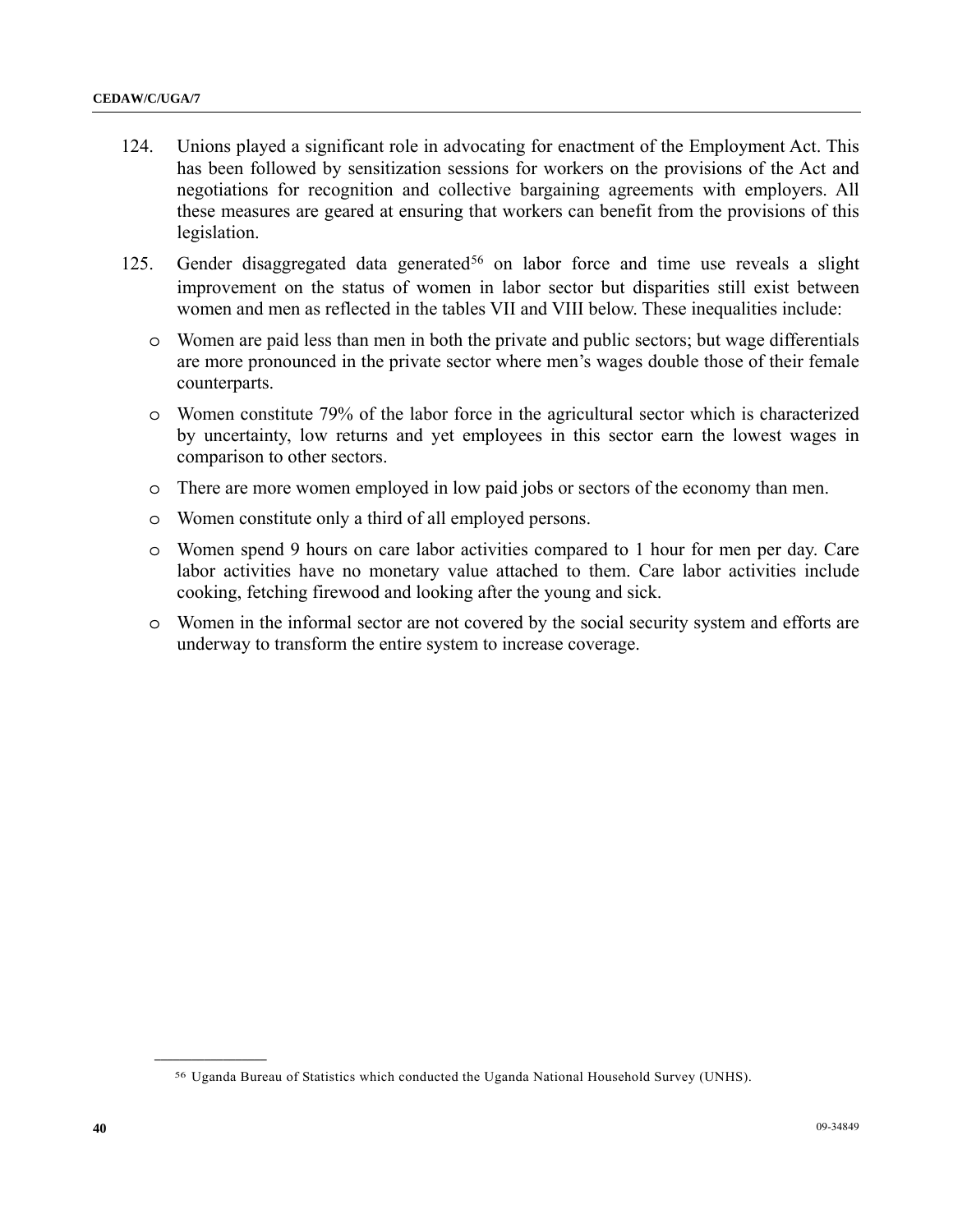| <b>Occupation %</b>                             |               |             | <b>Income earned</b><br>(900) |             |
|-------------------------------------------------|---------------|-------------|-------------------------------|-------------|
|                                                 | <b>Female</b> | <b>Male</b> | <b>Female</b>                 | <b>Male</b> |
| Legislators/Professionals                       | 0.5           | 1.4         | 169.0                         | 250.0       |
| Technicians<br>and<br><b>Associated workers</b> | 1.9           | 3.5         | 140.0                         | 150.0       |
| Clerks                                          | 0.9           | 1.1         | 60.0                          | 100.0       |
| Service<br>and<br><b>Sales</b><br>Workers       | 8.9           | 9.9         | 30.0                          | 75.0        |
| Agriculture<br>and<br><b>Fisheries Workers</b>  | 79.1          | 61.6        | 18.1                          | 36.2        |
| Crafts<br>Related<br>and<br><b>Traders</b>      | 1.3           | 5.9         | 50.0                          | 90.5        |
| Machine<br>Plant<br>and<br>Operators            | 1.2           | 3.2         | 150.0                         | 90.5        |
| <b>Elementary Occupation</b>                    | 5.2           | 14.4        | 18.1                          | 30.0        |

# **Table VII: Distribution of Occupation and Median Income earned by Sex of Household**

**Source: Uganda National Household Survey 2005/2006** 

# **Table VIII: Percentage of Labor Force and the Growth Rates (%)**

| <b>Employment status</b>   | <b>Women</b>                                                            | <b>Men</b>                       |
|----------------------------|-------------------------------------------------------------------------|----------------------------------|
| Composition of Labor force | 51.4 which is a decline $ 48.6 \text{ an}$ increase from<br>from $52.6$ | 47.4                             |
| Labor participation rate   | 80.9 an increase from 80                                                | 83.5 an increase<br>from<br>80.5 |
| Labor growth rate          | 2.9                                                                     | 4.4                              |
| Employment growth rate     | 3.6                                                                     | 4.75                             |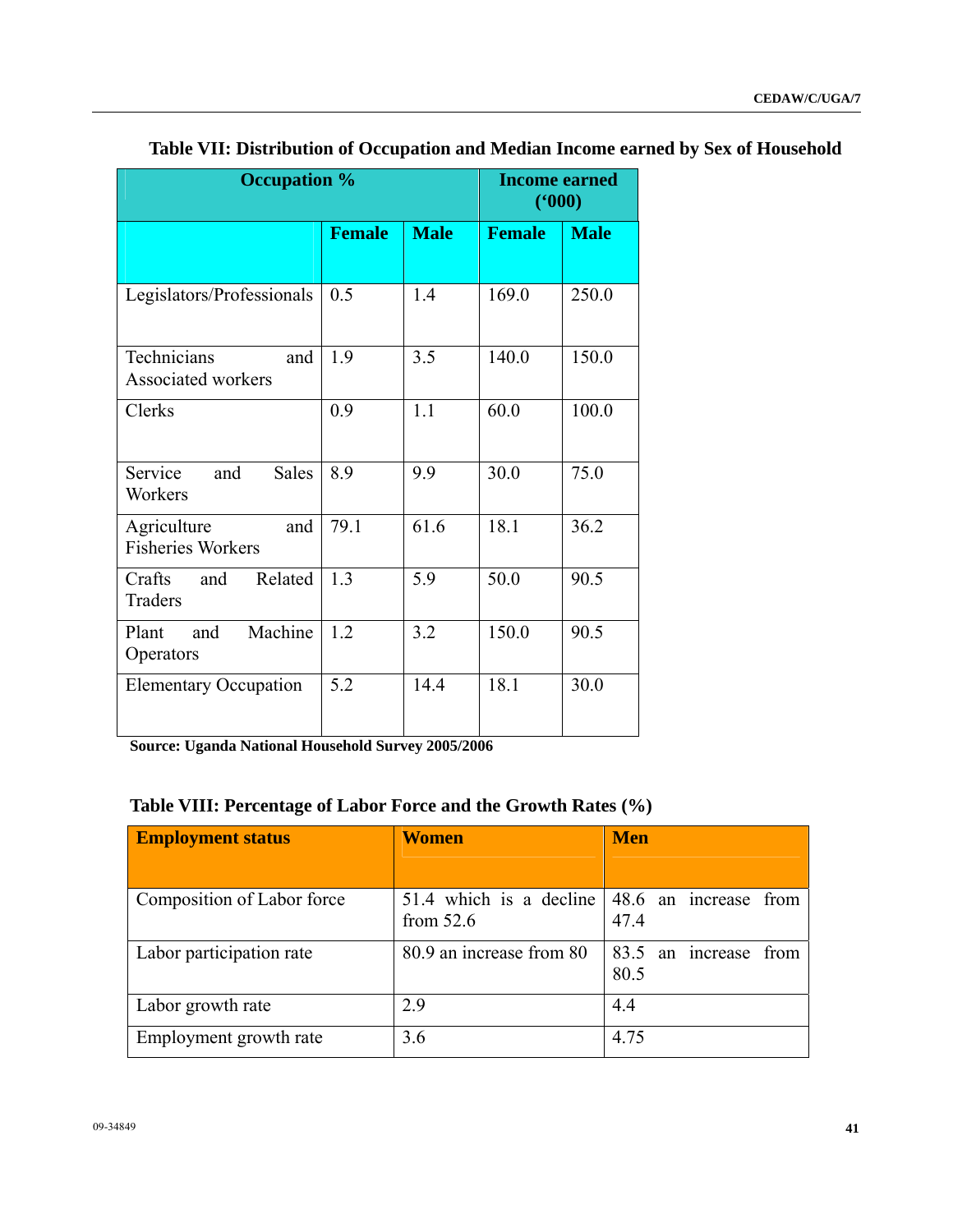| Composition of non-<br>agricultural employment        | 36                     | 53   |
|-------------------------------------------------------|------------------------|------|
| Unemployment rate                                     | 2.1 a decline from 4.2 | 1.7  |
| Self-employment                                       | 40                     | 52   |
| <b>Unpaid Family Worker</b>                           | 50.1                   | 23.5 |
| Permanent employee                                    | 2.6                    | 6.5  |
| Temporary/Casual employee                             | 6.4                    | 17.4 |
| Time<br>spent<br>economic<br>on<br>activities (hours) | 6                      | 7.3  |

**Source: Uganda National Household Survey 2005/2006** 

- 126. Women's low economic status has been attributed to their low literacy levels, limited access to productive assets such as land, credit and other resources.
- 127. The Employment Act (2006) contains a number of exemptions and shortcomings which limits its scope to offer adequate protection to women in employment. These are <sup>[57](#page-41-0)</sup>:
	- Its non–application to the informal sector which is predominantly occupied by women viz. family businesses, domestic work. For example the 2005/2006 UNHS indicated that women constitute 50.1% of the unpaid family workers. This therefore leaves women in the informal sector vulnerable to exploitation.
	- Exclusion of the provision on discrimination from particular professions which can justify  $\mathbf{p}$  . such 'distinctions, exclusions or preferences in respect of a particular job as inherent requirements of that job'. Such a proviso can be used to justify exclusion of women from given professions.
	- Limiting the incidences of sexual harassment that are actionable to those that are committed by an employer or his representative to an employee. This therefore means that incidences of sexual harassment between employees of the same rank are not actionable under the Act. On another front, the provision requiring employers to put in place measures that prevent sexual harassment is only applicable to workplaces with more than 25 employees.

<span id="page-41-0"></span><sup>57</sup> Gender Audit of Key Laws Affecting Women in Uganda.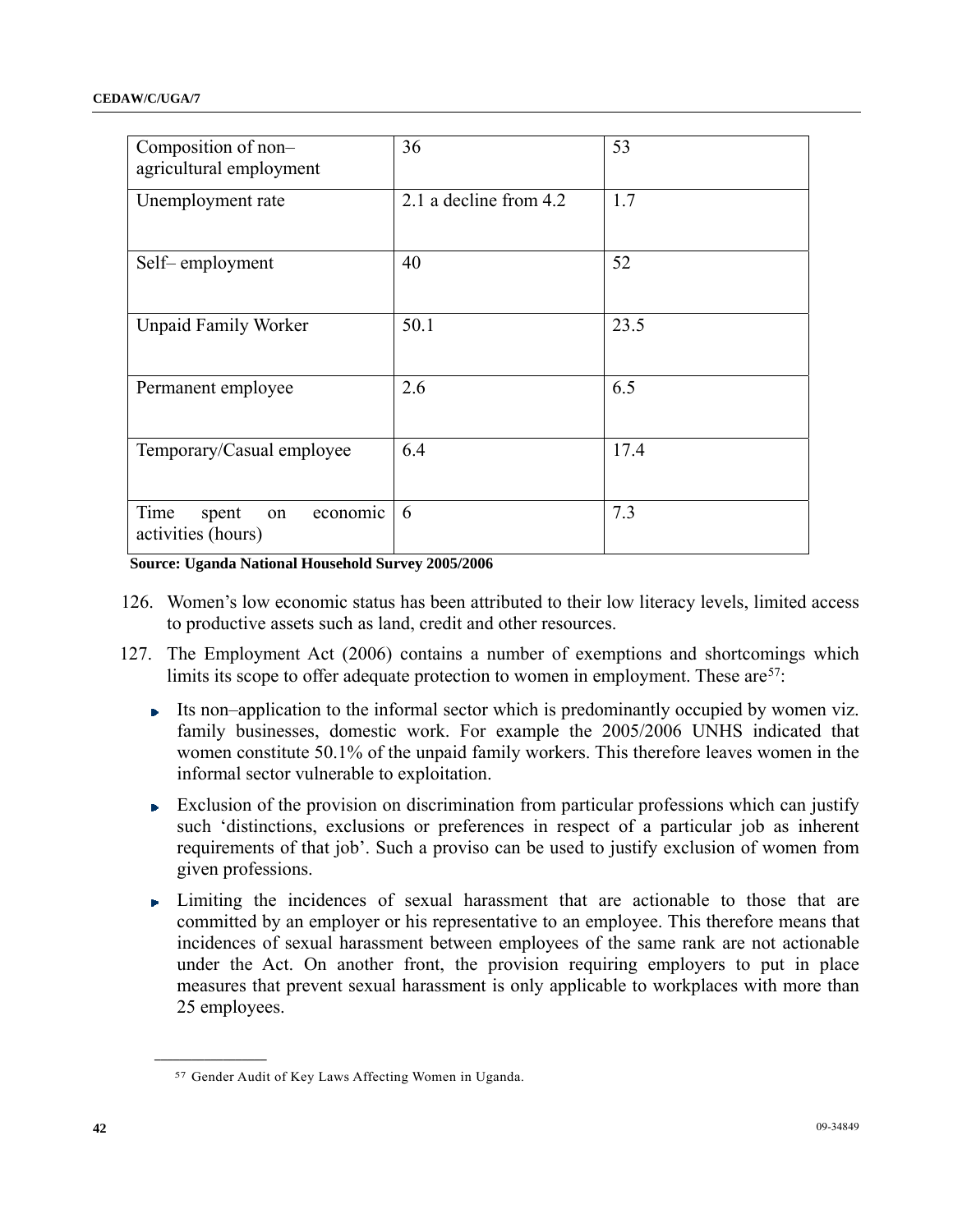- Failure to recognise taking time off to care for sick family members as good cause for b. absenteeism from work. Given that women spend 9 hours on care labor activities, this therefore inevitably means that women in employment face the risk of having their wages reduced or foregone altogether when they take time off to look after sick relatives.
- Failure to provide for measures that would enable breastfeeding mothers who have resumed work to continue breastfeeding during a working day. The Act provides that an employee who works for a maximum of 8 hours is entitled to a break of 30 minutes. Such a break is insufficient to enable a mother get to the place where the baby is and return to work in time. This provision would only be practical if employers provided child care facilities at the work place. However the Act places no such obligation on employers.
- 128. Further there are challenges in enforcing these laws and guaranteeing safe working conditions due to limited institutional capacity and acute staffing constraints<sup>[58](#page-42-0)</sup>. Small scale firms are experiencing difficulties in implementing provisions of the Employment Act due to insufficient resources. Of particular relevance are the provisions on maternity leave. Such firms find it difficult to offer maternity leave and at the same time employ another person to cover the employee on maternity leave.[59](#page-42-1)
- 129. A National Employment Policy is being formulated. The Policy will serve as a comprehensive framework for employment in the country. It scope is expected to cover different categories of workers, including women, youth, migrant workers, workers living with HIV/AIDS and People with Disabilities.
- 130. Other policies in place include a National Child Labour Policy and the National Policy on HIV/AIDS in the Workplace. A draft action plan to implement the child labor policy is being finalized, as well as one on Youth Employment. The MGLSD has also embarked on consultations for development of an action plan on HIV/AIDS in the Workplace.

## **12.0 Article 12**

<span id="page-42-1"></span><span id="page-42-0"></span>**\_\_\_\_\_\_\_\_\_\_\_\_\_\_\_\_\_\_** 

#### **12.1 Equality and access to appropriate health care**

- *131. The Committee was disheartened about the high rate of teenage pregnancy and its implications for girls' rights to education and health. Related to this was the high rate of maternal mortality among teenage girls, particularly in the rural areas, frequently as a result of clandestine abortion.*
- *132. The Committee was concerned about the high incidence of violence against women, such as domestic violence, rape including marital rape, incest, sexual harassment at the workplace and other forms of sexual abuse of women. The lack of a legal and policy framework to address violence against women was also another area of concern. The*

<sup>58</sup> Weak supervision and enforcement measures have exposed workers to deplorable working conditions characterized by long working hours, low wages, unfair dismissal, and general mistreatment of workers.

<sup>59</sup> Interview with Lillian Keene, Executive Director, Platform for Labor Action and Susan Acen (Program Officer),  $9<sup>th</sup>$  February 2008.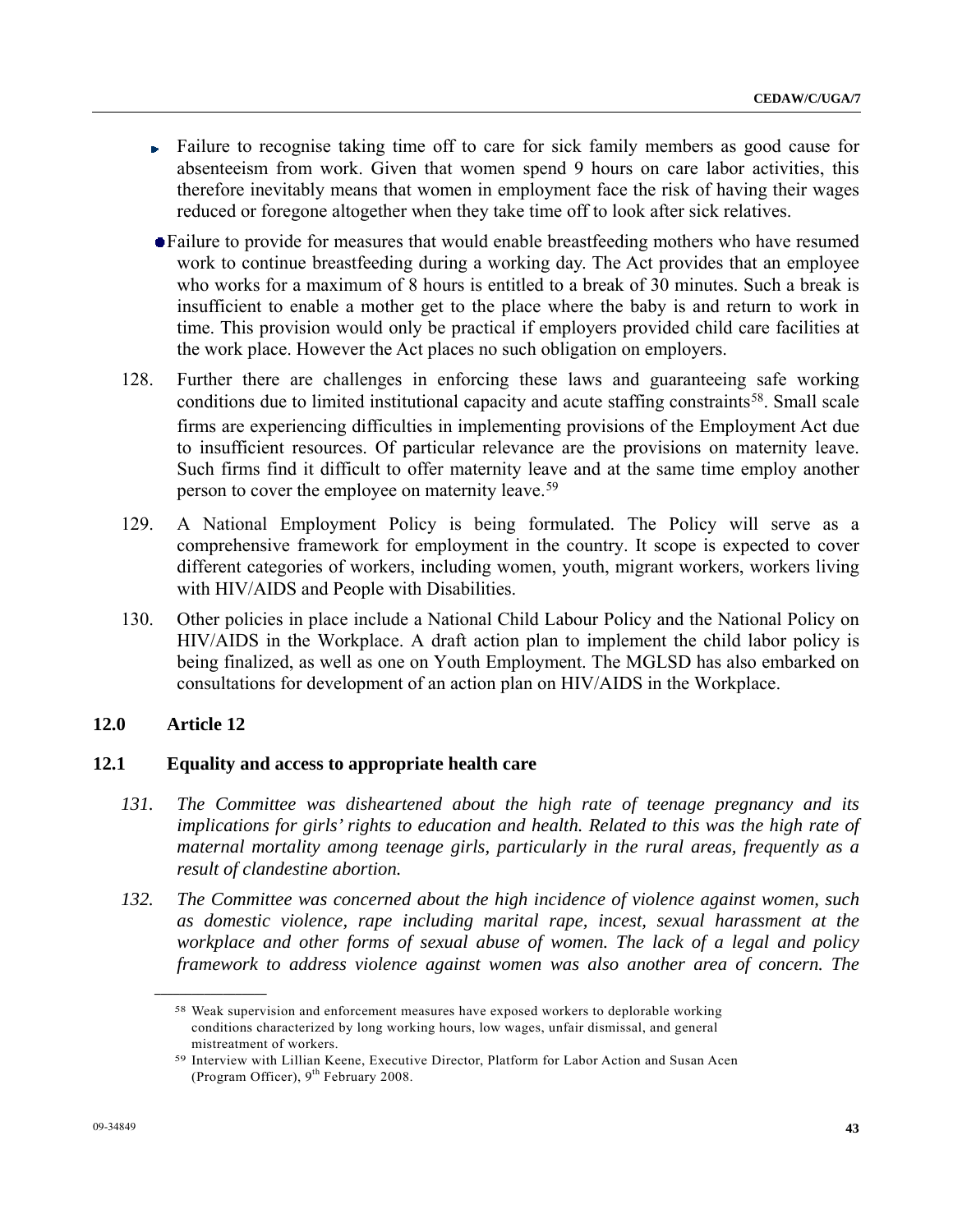*continued existence of Female Genital Mutilation in some districts was identified as another area of concern.* 

 The Committee proposed the design and implementation of a national health programme that includes reproductive health programmes designed to prevent early pregnancies and induced abortions in rural and urban areas. Another area for further improvement was the development and implementation of sexual and reproductive health programmes targeting both girls and boys. The Government of Uganda was also urged to provide safe and affordable contraceptives.

## **12.1.1 Progress registered by the State party in ensuring equality and access to health care and remaining difficulties**

133. Women's health continues to be an area of concern and particularly the issues related to women's sexual and reproductive rights which have been aggravated by the HIV/AIDS pandemic. According to the UDHS 2006, the number of women in Uganda who die due to pregnancy complications has declined slightly from 505 in 2001 to 435 per 100,000 in 2006; while the number of children who die before their first birthday has reduced from 88 to 75 per 1000 live births during the same period. Yet while the statistics indicate some improvement, it is almost insignificant in relation to the MDG targets on reducing maternal mortality to 131 deaths per 100,000 live births by 2015.

| <b>Indicator</b>            | 1995 | 2001 | 2006 |
|-----------------------------|------|------|------|
| <b>Maternal Mortality</b>   | 506  | 505  | 435  |
| Infant Mortality $(\leq 1)$ | 81   | 88   | 75   |
| CMR $(\leq 5)$              | 72   | 69   | 137  |
| <b>TFR</b>                  | 6.9  | 6.9  | 6.5% |
| <b>CPR</b>                  | 15%  | 23%  | 24%  |
| Adolescent pregnancies      | 43%  | 32%  |      |
| Unmet FP need               | 29%  | 35%  |      |

## **TABLE IX: STATUS OF REPRODUCTIVE HEALTH**

**Source: UDHS** 

134. The Government of Uganda has put in place a number of measures aimed at reversing these trends. Sexual and Reproductive Health issues are being addressed through an elaborate policy framework that includes: the National Health Policy; the Health Sector Strategic Plan (HSSP II); the National Strategic Framework for HIV/AIDS; the Population Policy; and the Universal Primary Education, Population Policy. Sexual and Reproductive Rights form one of the priority areas under the National Minimum Health Care Package. The core areas of focus include: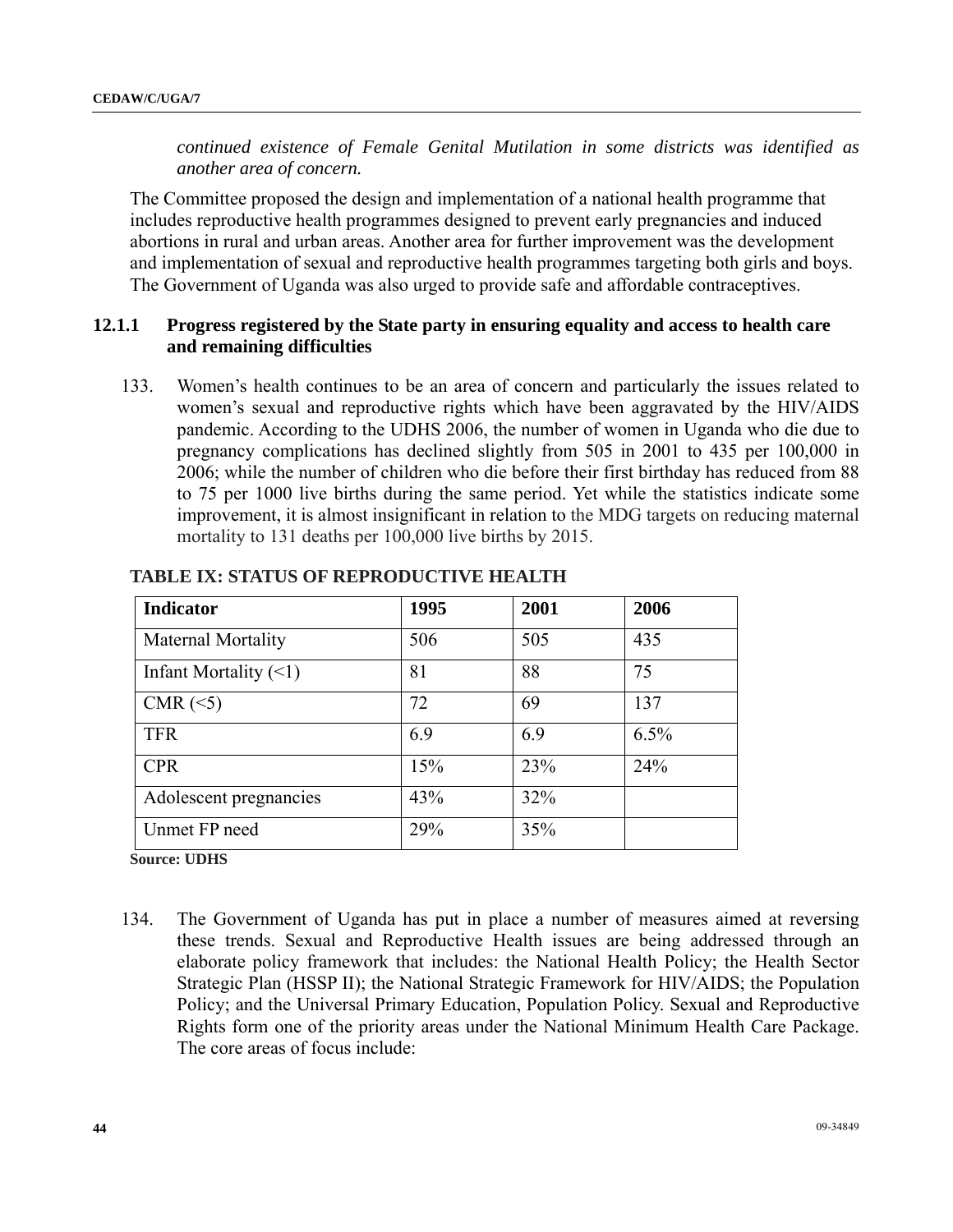- Adolescent Sexual and Reproductive Health.
- Safe motherhood (prenatal, antenatal, postnatal and breast-feeding).
- Family planning.
- Sexually Transmitted Infections, including HIV/AIDS.
- Reproductive Health Cancers (Cervical and breast)
- Gender issues in Reproductive Health (domestic violence, rape and male involvement).

#### **Safe motherhood**

- 135. Emergency obstetric care (EmOC), family planning and skilled attendance are some of the key interventions proposed to further reduce the maternal mortality rates to 300 per 100,000 live births or below by 2010. An Infant and Maternal Mortality Task force established that the main causes of maternal deaths in Uganda are: abortion, anemia, hemorrhage, obstructed labour and infections; which have been caused and or aggravated by: poverty, illiteracy; early/ frequent pregnancies and a poorly- equipped health system.
- 136. The near universal first attendance at antenatal clinic has continued, although the proportion of women who reach the national target of 4 attendances per pregnancy and those who deliver in health facilities has only marginally improved. These improvements have, however, not been matched with availability of  $EmOC$ . A national survey<sup>[6](#page-44-0)0</sup> of EmOC in 2003/2004 found an unmet need for EmOC of 86 per cent. Access to basic emergency obstetric care, the main determining factor for improved maternal and neonatal survival remains extremely low at 5.1 per cent nationally, compared to the United Nations recommended minimum rate of 15 per cent.
- 137. Interventions being taken by the State party to address this situation have included: building a community of skilled health workers with the capacity to support mothers (including traditional birth attendants); strengthening linkages between the communities and formal health care system; mobilising communities on health-seeking behaviour and the extension and improvement of the district health care delivery system. There are ongoing efforts to upgrade and equip Health Centres with the necessary drugs and attendant equipment to manage emergency obstetric care, blood transfusions and post-abortion care. National Minimum Health Care package and theatre facilities are only available at Health Centre IV. However, the idea is to use the available resources as efficiently as possible by building a functioning referral system.
- 138. Related interventions have included integration of reproductive health programmes with the Malaria Control Programme and specifically the inclusion of Intermittent Preventive Treatment (IPT) as part of the ANC package; and promotion and provision of free/subsidized insecticide-treated nets (ITN) to pregnant mothers and children under five, albeit on a very limited scale. However, coverage of IPT is still low, in particular as a result of late utilization of ANC.

<span id="page-44-0"></span><sup>60</sup> Status of EmOC in Uganda, (October 2004).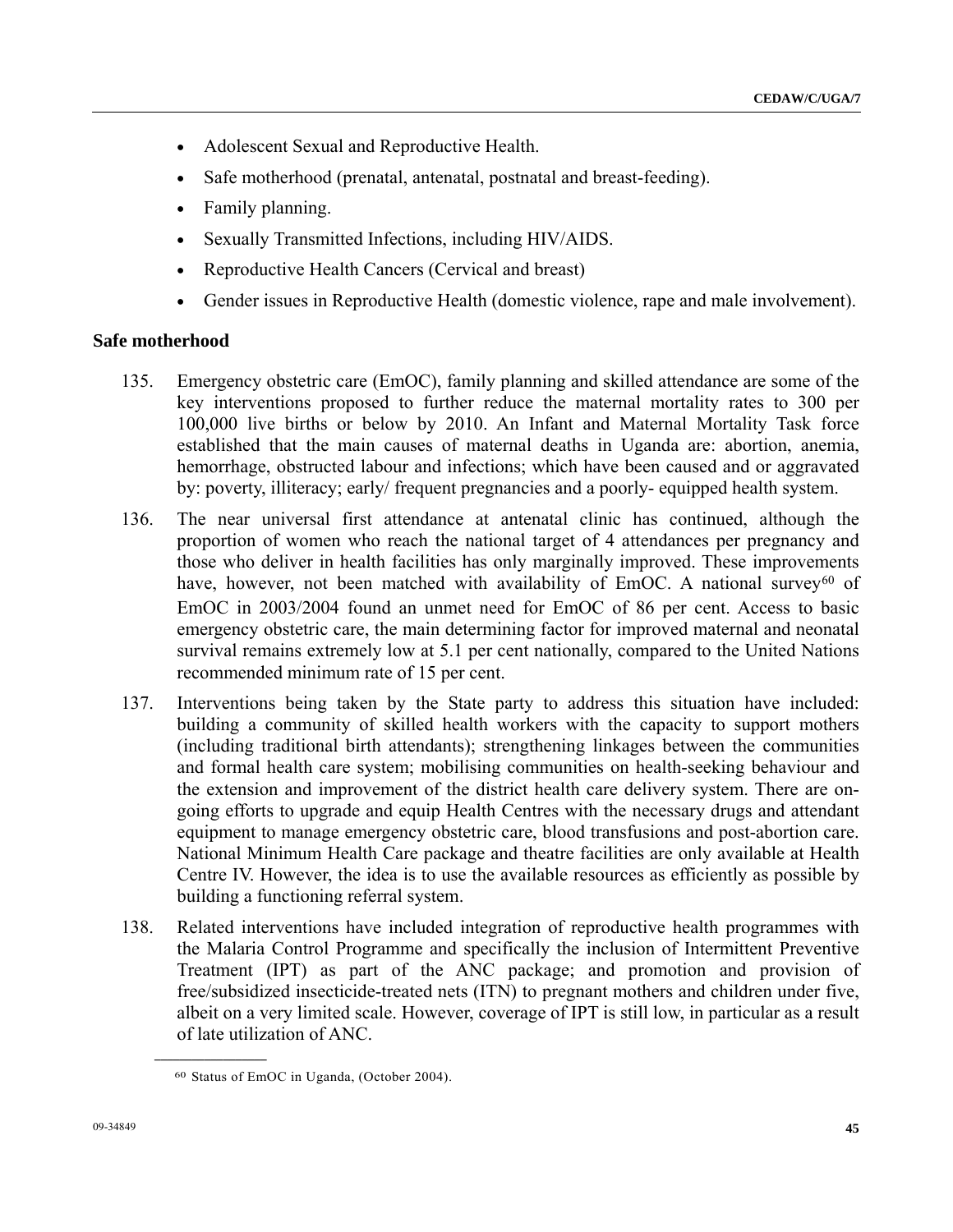- 139. Despite these efforts, Government continues to experience many challenges in ensuring access to quality health services and promoting utilization of key health services. The issue of funding on maternal health issues remains a critical one. Maternal health issues are yet to receive the required level of prioritization at both the policy and implementation levels. Although statistics indicate substantial funding to the health sector, they mask the inequalities in disbursements to the different areas of health care, with the bulk of funds going towards HIV/AIDS activities. For example, while the Ministry of Health needs at least 40 billion UGS annually to reduce maternal and child mortality, it receives only 80 million — which is only 0.2% of the required amount. The sector-wide approach has resulted in less funding for reproductive health today, as most donors who previously supported RH initiatives have joined SWAP, and so they cannot support reproductive health projects. The fragmentation of related RH issues i.e. HIV/AIDS, Population issues, SRH and Safe Motherhood under different bureaucracies has also not helped matters.
- 140. The health delivery system is particularly inadequate in the rural areas where the decentralization system and autonomy in allocation of resources has not been favorable for women's health issues. There are still huge challenges in relation to securing proper infrastructure, the regular supply of drugs and the recruitment and retention of well-trained health personnel. The situation is particularly bad in the conflict-affected northern Uganda and the Karamoja region. The health indicators in these regions remain way below the national average. For example access to primary health care (PHC) services in Karamoja stands at 7.1% in comparison to 100% in Kampala.
- 141. Some of the remedial measures being taken to improve health care in these regions and most rural areas include: development of special programmes (Northern Uganda and Karamoja) and the institution of the private partnership policy as a policy strategy for the increased decentralization of service delivery. Measures are being taken to ensure better coordination and collaboration between the Ministry of Health and private, not-for-profit providers (including NGOs, Churches). Traditional and complementary medicine practitioners are yet to be formally included.
- 142. Another measure being taken to increase resources available for reproductive and maternal health is through synergistic integrated programming. Some success has already been registered with the Malaria Control Programme and the HIV/AIDS programme. The need for additional resources, however, remains critical, in order for Government to improve health outcomes in general, and to meet the MDG goals of reducing maternal mortality. An increase in resources for the Health Sector will enable the sector to adequately equip and staff the health facilities that have been constructed around the country.
- 143. The Ministry of Health has also made available a drug known as *Misoprostol*, which can prevent women from bleeding after birth. The drug can be accessed at no cost right up to Health Centre IV and will be administered to women who experience haemorrhage after birth.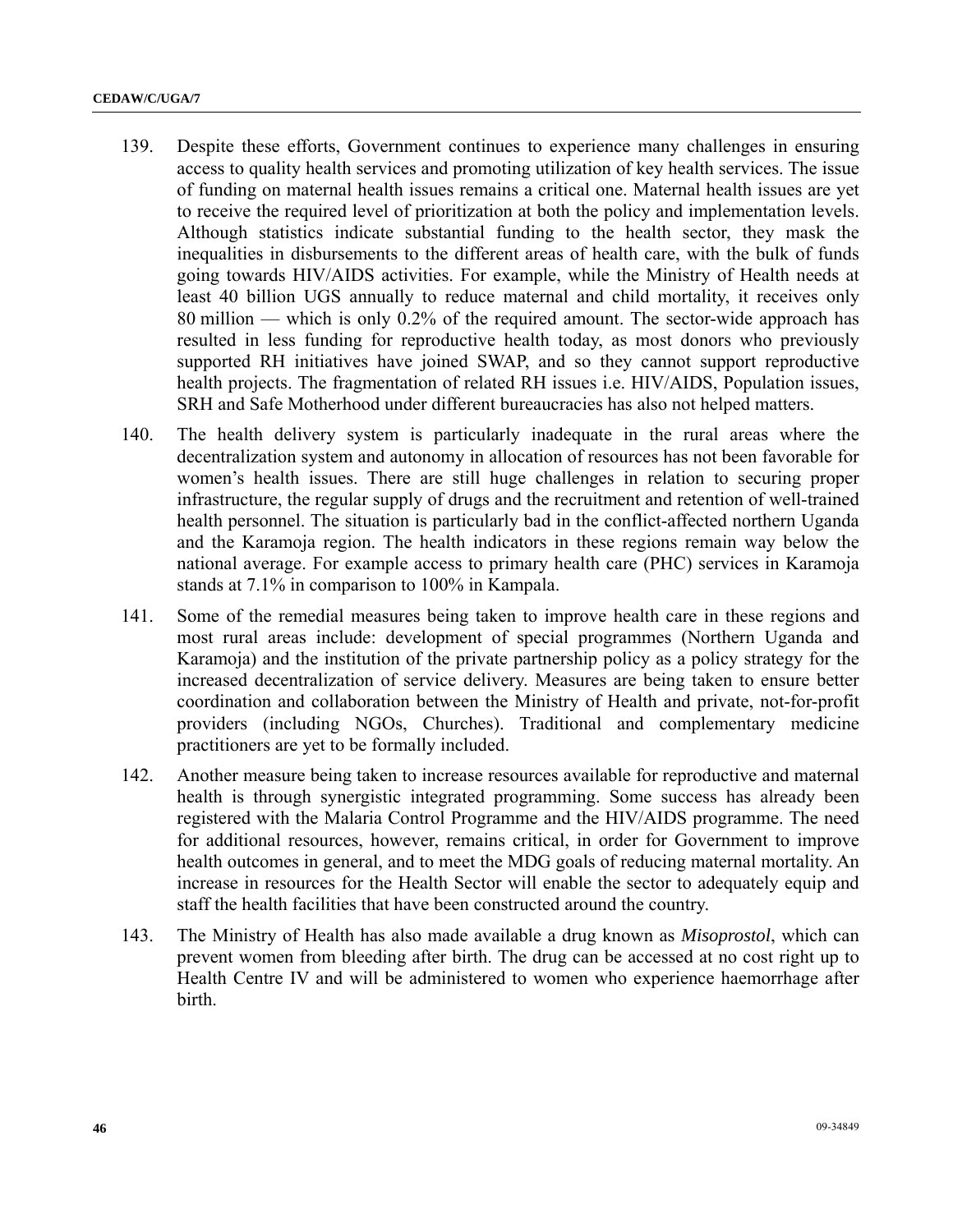## **Family Planning**

- 144. The issue of family planning is of critical importance in light of the high fertility rates (6.7 children per woman) and population growth. According to the World Population data sheet (November 2007), Uganda has the world's third fastest growing population (3.2% per annum) and will, as a result, have the biggest population increase in the next four years. Uganda's population estimated at 30.66 million by mid 2009 will grow to 55.9 million by 2025 and 117 million by 2050; i.e. indicating a 307% increase between 2007 and 2050. It is recognised that Uganda is unlikely to meet its national poverty reduction and MDG goals unless efforts to reduce population growth and total fertility are accelerated in the immediate future.
- 145. The high unmet need for family planning has led to an increase in unplanned births from 38% in 2000 to 41 percent in 2006[61](#page-46-0). An estimated 775,000 women have unplanned pregnancies each year (approximately 25% of these being adolescents) and hence the high number of induced abortions – estimated at  $297,000$  per year<sup>[6](#page-46-1)2</sup>.
- 146. However, although women want to reduce the number of children that they have, only one fifth of married women (24%) practice birth control. This is due to many factors, including: misconceptions about family planning, lack of information, limited access to services, costs, limited decision-making power on reproductive choices and opposition from male partners.
- 147. Government aims at reducing the total fertility rate (TFR) from 6.9 to 5.4 and contraceptive prevalence rate from 23% to 40% by 2009 by tackling the problem through different fronts including: integrated reproductive health services; information & education programmes for women and *sensitisation* efforts to increase male involvement in family planning programmes; as well as provision of a range of family planning services and information targeting adolescents.
- 148. Complementary efforts by CSOs include the vigorous social marketing of family planning services and birth spacing.
- 149. The correlation between formal education and early pregnancies is well understood. According to a recent study, 6% of young women in school have ever had a pregnancy, compared to 73% of those out of school.<sup>63</sup> The Government is therefore committed to increasing access to formal education through the Universal Primary Education and more recently the Universal Post Primary and Technical Education Policy. It is hoped that these programmes, which will be backed with the National Girls Education Strategy, will increase educational and other livelihood opportunities for girls.

<span id="page-46-1"></span><span id="page-46-0"></span><sup>&</sup>lt;sup>61</sup> Study by the Family Planning Association of Uganda, 2006/7.<br><sup>62</sup> Guttmacher Institute: Unintended Pregnancy and Induced Abortions in Uganda: Causes and Consequences.

<span id="page-46-2"></span><sup>63</sup> Guttmacher Institute, Protecting the Next Generation in Uganda: New Evidence on Adolescent Sexual and Reproductive Health Needs 2008.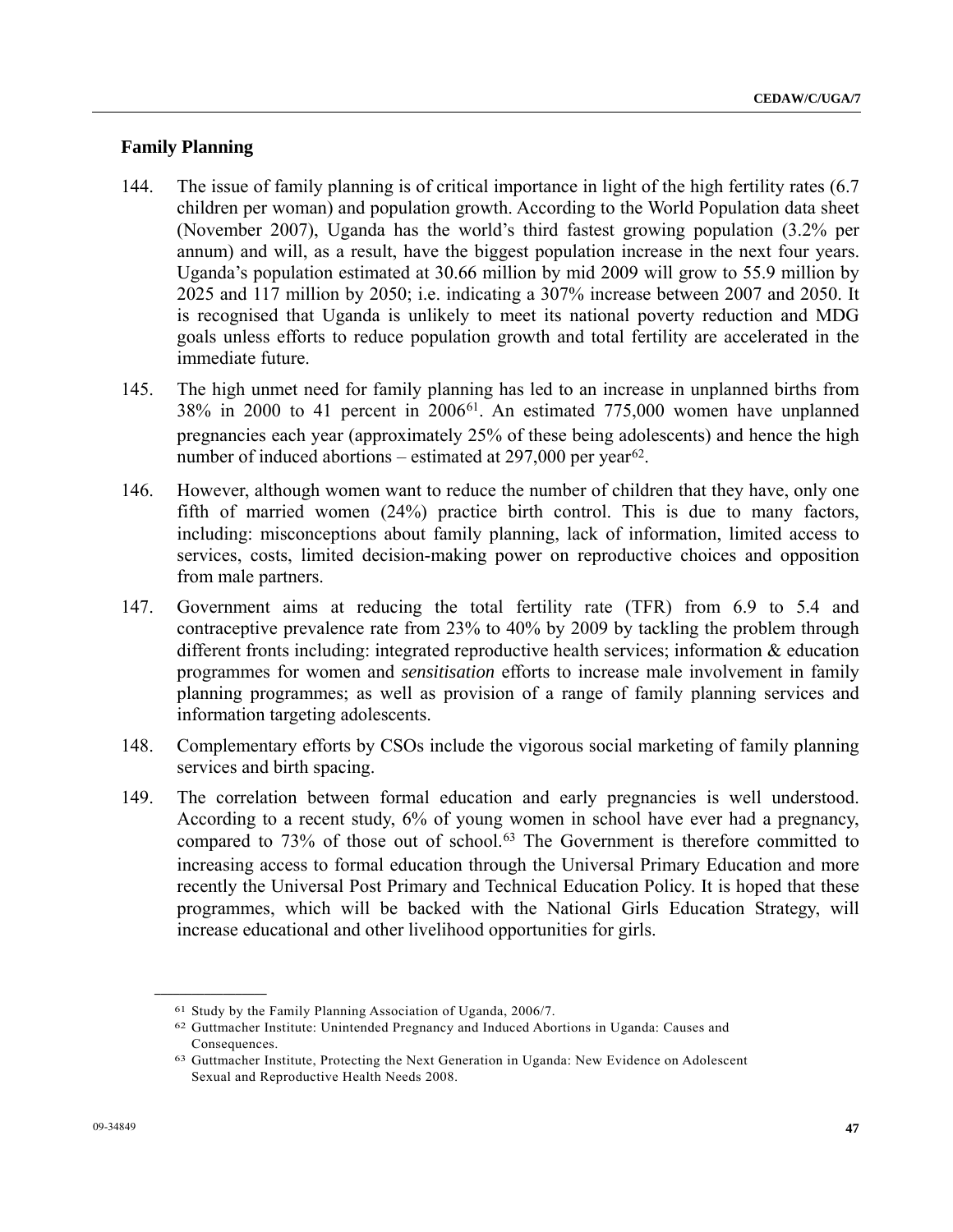#### **Adolescent Sexual and Reproductive Health (ASRH)**

- 150. HIV/AIDS prevention remains a core component of the Government's programmes on ASRH. In terms of policy, the State party is continuing with its *ABC* strategy on HIV/ AIDS with emphasis on *abstinence* for the youth. Current measures to promote Adolescent Sexual and Reproductive Health (ASRH) include the *Health Promoting School Initiative (HPSI)* that includes sex education, counseling and life skills. Others include the Presidential Initiative on AIDS Strategy for Communication to Young People (PIASCY) and the Young Empowered and Healthy (Y.E.A.H) Initiative started in July 2004 by the Uganda AIDS Commission to prevent HIV and early pregnancy among school going and out- of- school youth.
- 151. MGLSD is implementing the Programme for Enhancing Adolescent Reproductive Life (PEARL) program with support from UNFPA. The community-based programme is aimed primarily at out-of-school youth aged 10-24. The approach is multi-pronged with the following aims:
	- to create a safe environment where adolescents can engage in recreational activities;
	- to create awareness and provide reproductive health counseling and services.;
	- to involve parents and religious and community leaders and to sensitize them on the importance of providing such counseling and services.

 In fact, the importance of involving parents has been one of the most valuable lessons learned during the course of the programme.

- 152. There are also a range of media campaigns being led by CSOs[6](#page-47-0)4. These include the campaign against *Cross Generational* Sex – a key contributing factor to HIV prevalence rates among young women. The campaign will be extended to girls and young women in universities and 50 secondary schools. The Straight Talk Foundation (STF) has also been instrumental in relaying IEC materials on ASRH through newspaper publications, open dialogue, radio programmes in 14 local languages; and the establishment of 1200 *Straight Talk* clubs in communities and schools<sup>[65](#page-47-1)</sup>.
- 153. As the epidemic has matured, the population groups most severely affected have shifted from young, unmarried individuals to older and married or formerly married individuals. The recent HIV/AIDS Sero-Behavioural Survey (2006) indicated a shift in the epidemic from the younger age groups to the  $30 - 49$  age group which could be an indicator that young people are adopting safe behaviours and practices. There has also been a reported decline in teenage pregnancies from 41 % in 1995 to 31% in 2001 and 25% in 2006.
- <span id="page-47-1"></span><span id="page-47-0"></span>154. While progress has been registered, the remaining challenge is extending and expanding the availability of ASRH services. This so far has been addressed by Government through pursuing an *integrated* approach – (integrated sexual and reproductive health services) in

<sup>64</sup> Population Services International (PSI).

<sup>65</sup> Straight Talk Campaign in Uganda: Impact of Mass Media Initiatives.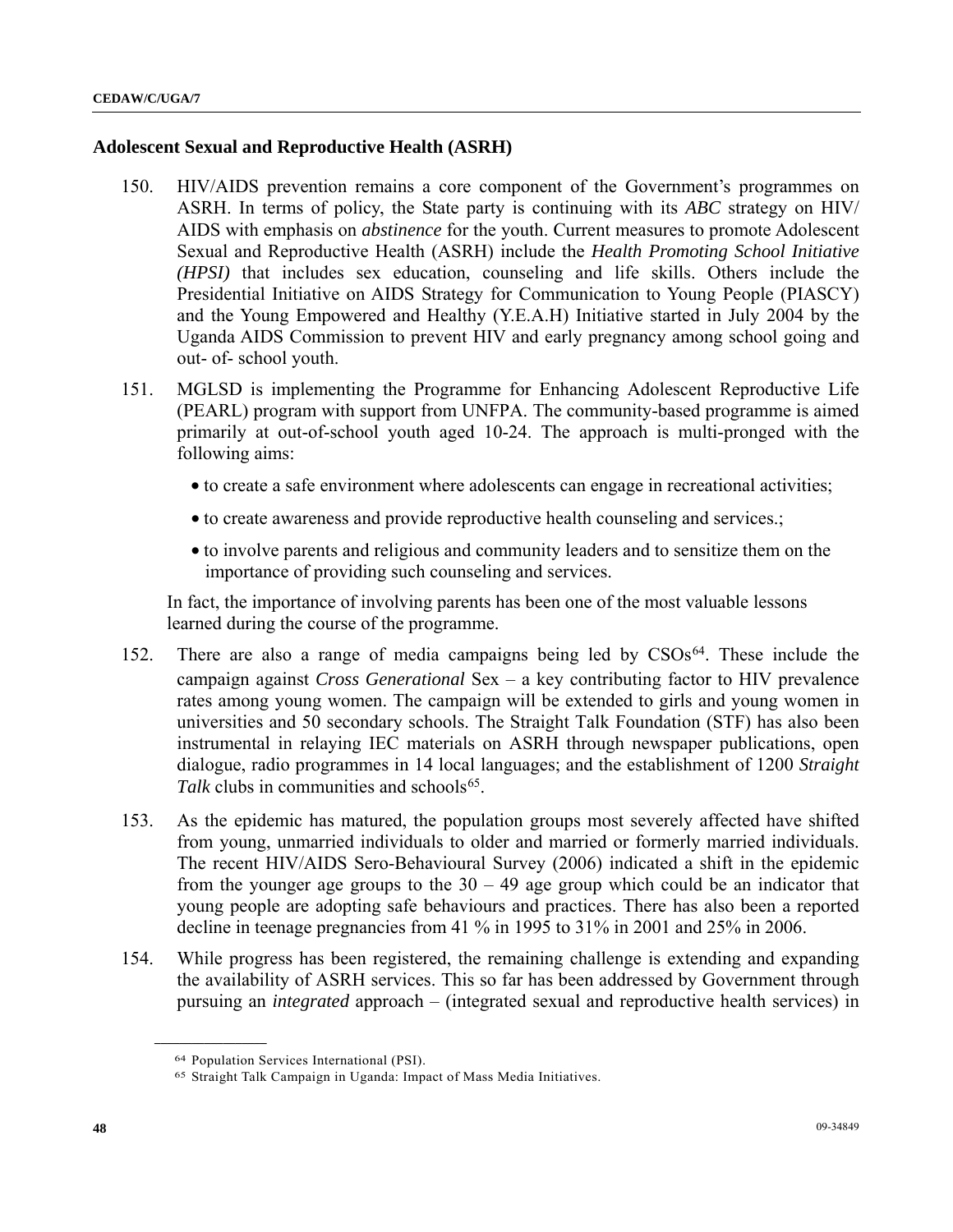health units, PHC and community programmes as a cost effective means of addressing reproductive health issues. Unfortunately, these are not always user-friendly for the youth and more, therefore, needs to be done in terms of training and sensitizing staff to respond effectively to the adolescent's SRH needs.

155. Another emerging challenge is that of HIV positive adolescents i.e. many of whom acquired the infection at birth. A study<sup>[6](#page-48-0)6</sup> conducted indicated that they are a time bomb source of infection. It was noted that this category of adolescents still have knowledge gaps relating to RH, HIV transmission & contraceptive use. The study also revealed that poverty, peer pressure, stigma and the fear of rejection have been a hindrance to disclosure. This calls for tailored interventions to support the needs of these youth, including the adoption of appropriate behavioural skills.

#### **Sexually Transmitted Infections, including HIV/AIDS**

- 156. Statistics from the 2004-05 HIV/AIDS Sero-Behavioural Survey indicated that HIV prevalence among women is higher (8%) than that of men (5%). Currently, HIV prevalence peaks among women aged 30-34 years and men aged 40-44 years, a shift of five to ten years from the early  $1990s^{67}$  $1990s^{67}$  $1990s^{67}$ . The survey also showed a rise in the number of discordant couples (5%). Three fifths of the infected partners in these couples are men. This poses a serious risk to married women, who because of low couple counseling and testing and limited negotiation power for condom use, are continuously exposed to HIV infection.
- 157. Government measures to address these challenges include the introduction of free STI testing and treatment in all Government facilities. Voluntary counseling and testing (VCT) is also high on the agenda in light of the rise in discordant couples and as a prevention strategy. A communication strategy is being drafted to sensitise the population on the importance of HIV testing and counseling (HCT).[68](#page-48-2) In the interim, Government in collaboration with CSOs have invested significantly in VCT centres and are working on making it universally available and accessible.
- 158. HCT and specifically routine counseling and testing are becoming an integral component of ANC in most health facilities. The State Party is also planning on making HCT a requirement for supporting decisions on getting pregnant among women of reproductive age; and for those already pregnant to avoid transmission to babies. HCT has played an invaluable role in identifying HIV positive mothers in need of special care, support and anti retroviral therapy. Government has fairly successfully introduced the Prevention of Mother to Child Transmission (PMTCT) service package which has reduced the rate of HIV infection of new born babies from 25% in the 1990s to [6](#page-48-3)% in 2006. At least 60-70%<sup>69</sup>

<span id="page-48-1"></span><span id="page-48-0"></span><sup>66</sup> Pediatric Infectious Disease Clinic of Mulago Hospital, Uganda/ Institute of Tropical Medicine and Centre for Evaluation and Programme Development, Antwerp, Belgium.

<sup>67</sup> National HIV and AIDS Strategic Plan ( 2007/8 – 2011/12).

<span id="page-48-3"></span><span id="page-48-2"></span><sup>68</sup> Ministry of Health.

<sup>69</sup> Dr Saul Onyango: Early HIV/ AIDS Testing saves the Baby – Saturday Vision December 1, 2007.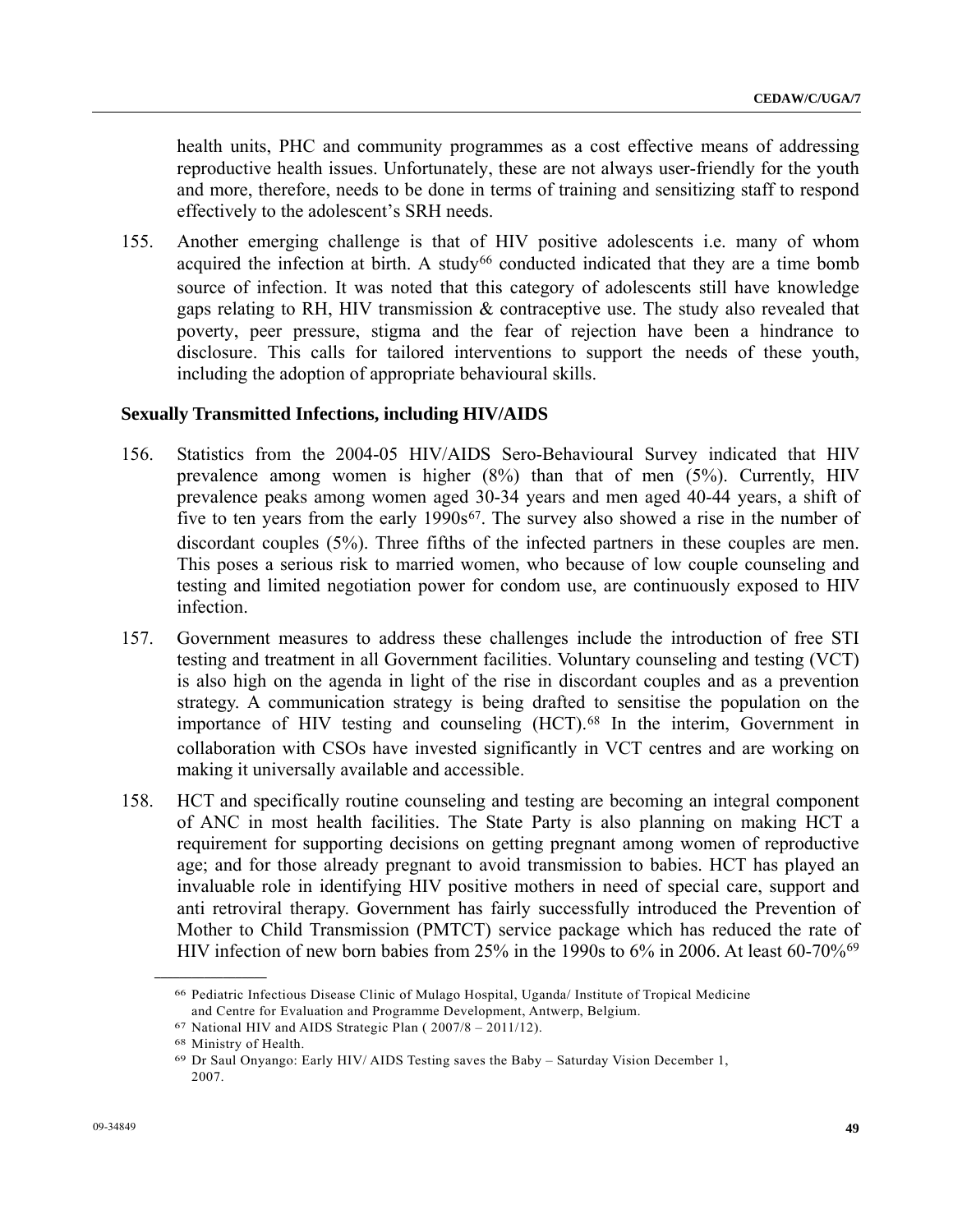of all pregnant HIV positive mothers now access PMTCT. Figures show that by 2006, 500,000 women were accessing PMTCT and there are plans to expand this number to 800,000 in 2008. A pilot programme is underway in 5 district hospitals where PMTCT services are being expanded to include HIV services and ART treatment to the families of HIV+ mothers.

- 159. Despite these measures, PMTCT has been challenged by limited uptake of increasingly available services. Failure of some mothers to access PMTCT is due to some limitations in the health care facilities at the lower community level - inadequate and inexperienced health workers, inadequate supply of drugs for opportunistic infections and ART, testing kits and other essential sundries. Inadequate access to IEC messages as well as the fact that many women do not seek early ANC nor deliver at health facilities presents a problem to the programme. Male co-operation, which is vital in realizing PMTCT, is also still lacking.
- 160. Imbalances in decision-making/negotiating power at the household level, lack of autonomy on RH, low unavailability of women-friendly HIV barrier methods and the absence of legal protection, i.e. against the various forms of gender based violence, continue to pose serious threats to women's protection against HIV and other sexually transmitted infections.
- 161. Responses to these challenges have included the introduction of female condoms whose distribution has, however, been suspended due to low uptake; as well as vaccine trials carried out in Uganda and 3 other countries on the use of microbicides, which were unfortunately not successful.

## **Cervical Cancer**

- 162. In Uganda, over 80% of women with cervical cancer are diagnosed in advanced stages of the disease thus making it the leading cause of cancer deaths in the country. Women with cervical cancer account for over 40% of radiotherapy patients in Mulago Hospital.
- 163. The high costs and inaccessibility of services have weighed down the fight against cervical cancer. Cervical cancer screening is not yet widely available and is mainly restricted to urban centres. Many lower cadre care providers, who form the bulk of staff in upcountry clinics, have not been exposed to its use. The problem is aggravated by the lack of awareness for the need for regular pap smears among sexually active women.
- 164. The Health Sector is responding to this challenge through utilization of vaccines. Uganda is one of the countries that is involved in a pilot initiative aiming at the vaccination of 10 to 12-year-old girls against the HPV virus, before they become sexually active. There is, however, need for IEC campaigns and low cost screening tools for women above that age. Infact it is paramount that a policy that encourages screening for prevention, early detection and effective treatment of cervical cancer is formulated.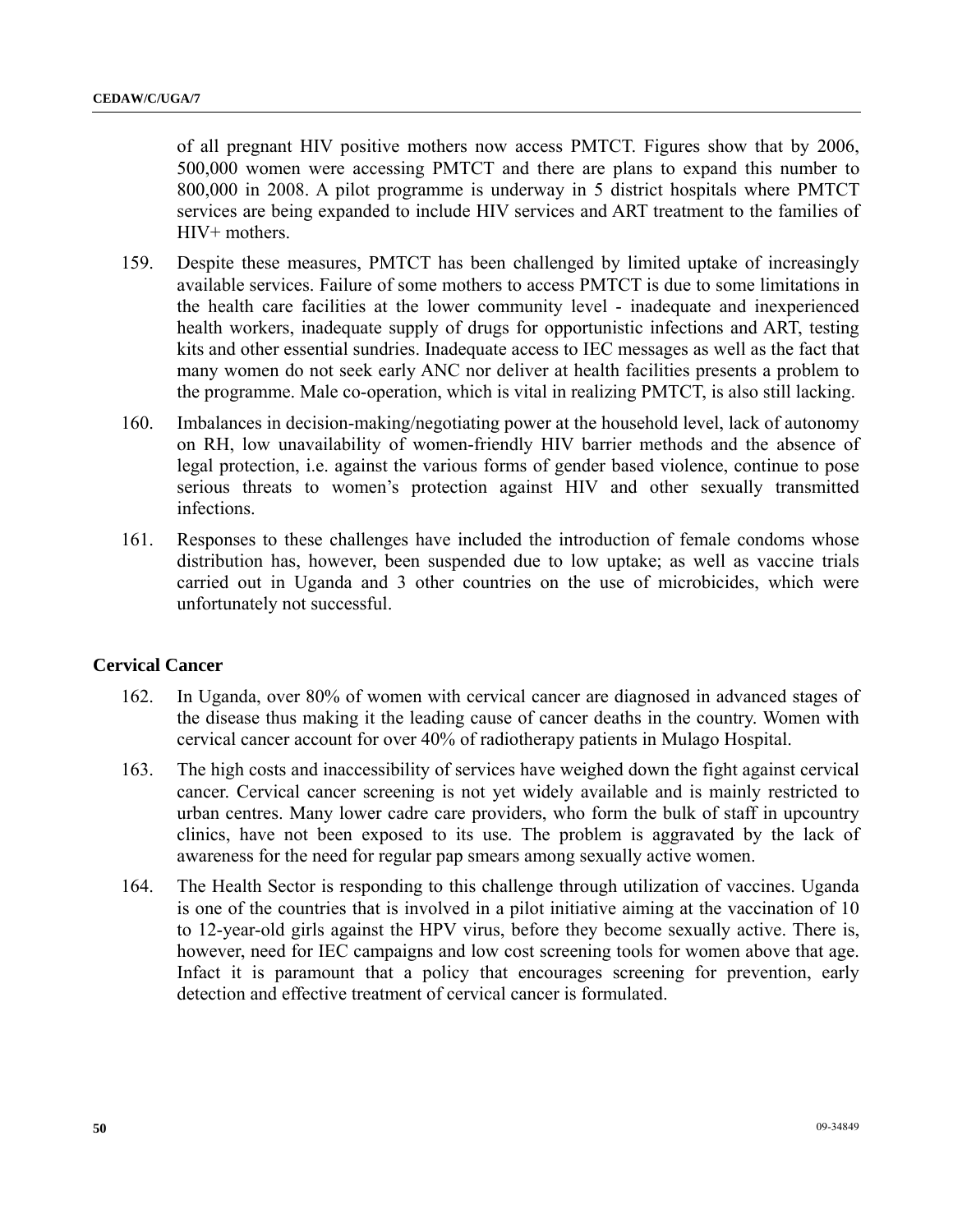## **Sexual and Gender-Based Violence (SGBV)**

165. SGBV remains both a serious human rights and public health issue for women especially. In Uganda, women are subjected to different forms of gender-based violence, including FGM (which is still practiced in some parts of the country) battery/ assault; defilement; rape and marital rape; which increase the risk of gynecological problems and women's vulnerability to sexually transmitted infections and HIV/AIDS.

#### **Table X: Prevalence of VAW**

| <b>Sexual and Gender Based Violence</b>          | <b>Average</b> | <b>Urban</b> | <b>Rural</b> |
|--------------------------------------------------|----------------|--------------|--------------|
| Experience of Physical violence                  | 60%            | 54%          | 61%          |
| Experience of Sexual violence                    | 39%            | 31%          | 41%          |
| during<br>Experience<br>of Violence<br>pregnancy | 16%            | 7%           | 17%          |

**Source: 2006 Demographic and Health Survey, Uganda** 

166. Some of the predisposing factors include: the low socio-economic status/ dependency; discriminatory laws and the cultural values, practices and attitudes regarding women in marriage (polygamy, payment of bride price, non -disclosure of marital woes). At the secondary level, the absence of legal protection mechanisms including the absence of law enforcement agencies in some areas e.g. conflict affected regions, has further increased women's vulnerability

Measures to address these predisposing factors and challenges include the following:

- 167. In addition to provisions under the Constitution, Uganda Gender Policy, National Health Policy, the Land Amendment Act, the Penal Code Act (Cap 120) has recently been amended to cover the offences of simple and aggravated defilement. In addition, it has conferred jurisdiction to try defilement cases to magistrates in an effort to ensure the speedy dispensation of justice. The draft DRB and Sexual Offences Bill are also expected to boost legal protection mechanisms for women.
- 168. A draft Domestic Violence Bill which seeks to criminalize the different forms of domestic violence and to make provisions for appropriate penalties and civil remedies, has also been prepared by the Law Reform Commission and forwarded to the Attorney General for consideration. It is anticipated that it will be tabled as soon as the attendant processes are completed.
- 169. Indeed one of the challenges in accessing the legal system continues to be the painfully slow process of law reform and especially in relation to gender sensitive legislation. For example, whereas discriminatory sections of the Divorce and Succession Act (extensively discussed under Art. 15) have been repealed, new laws are yet to be put in place.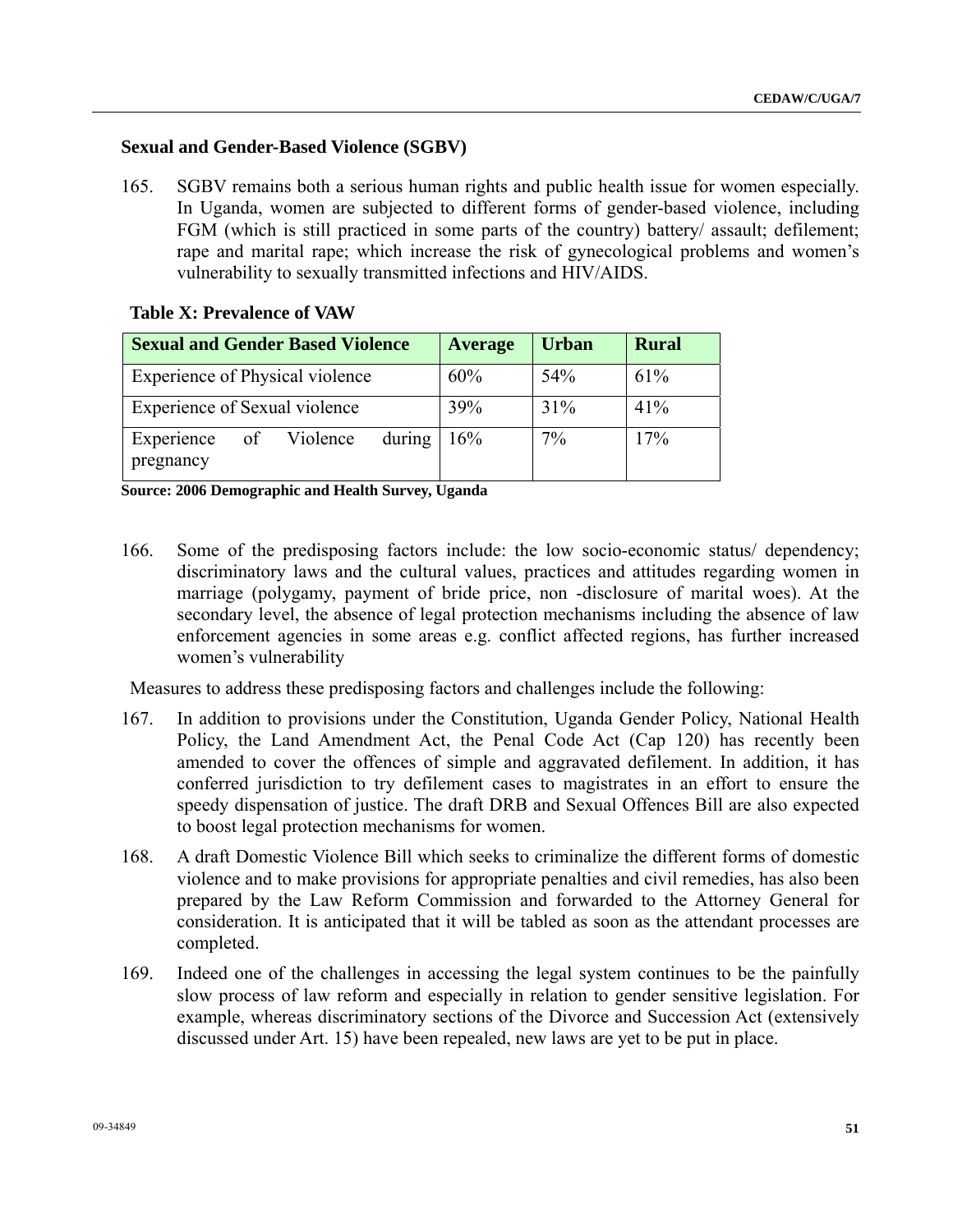- 170. Government through the MGLSD has taken a number of measures designed to address SGBV in its policies and practices and has registered the following achievements:
	- o Establishment of an SGBV Reference Group
	- o Development of a strategy to address GBV (work in progress)
	- o Inclusion of SGBV in the Minimum Health Care package provided by the MoH
	- o Development of a training manual, information and emergency kits
	- o Establishment of a training team on SGBV composed of both government and CSO representatives.
	- o Generation of Data with UBOS on status of SGBV to support policy interventions

So far training has been undertaken in five districts <sup>[70](#page-51-0)</sup> reporting some of the highest SGBV prevalence rates. 80% of all health workers have received some training and this has led to an increase in the number of SGBV cases being reported to police.[7](#page-51-1)1 Efforts to establish a model SGBV Recovery Centre in Gulu District are underway through a joint undertaking by MGLSD and Ministry of Health.

- 171. Other related interventions include the implementation of an SGBV project (2006–2010) which aims at increasing access to information, counseling, social support and treatment of and protection against SGBV and other harmful practices.[72](#page-51-2) Under this project, community-based media campaigns against SGBV were carried out in the project area constituted by 5 districts. Sensitization seminars at parish level, radio talk shows and advertisements on SGBV were carried out. Increased awareness on SGBV, pre–disposing factors and appropriate steps to take in the event of SGBV are the outcomes associated with this initiative. Community willingness to report cases of SGBV is gradually increasing in the project area, in addition to commitment of local leaders to address SGBV. The project has recently concluded a *study on gender issues in trafficking of human persons* that will inform implementation of the United Nations Protocol on Trafficking in Persons.
- 172. In addition to these special projects, other measures to address violence against women have included: increasing protection mechanisms through the establishment of the Police Family Protection Units; provision of HIV/AIDS post-exposure prophylactic (PEP) kits at Health Centre III and IV; and capacity building/gender sensitisation programmes for law enforcement agencies.
- <span id="page-51-1"></span><span id="page-51-0"></span>173. Government is also in the process of re-establishing and strengthening the Police and Judicial services in the conflict affected regions<sup>[73](#page-51-3)</sup> where the incidence of SGBV is extremely high. However, apart from resource constraints which have affected logistical

<sup>&</sup>lt;sup>70</sup> Training has been undertaken in the districts of Gulu, Kitgum, Pader, Lira, Kapchorwa.<br><sup>71</sup> The training has been conducted in the Acholi and Lango regions.<br><sup>72</sup> The project is a partnership between the GoU and UNFPA

<span id="page-51-2"></span>MGLSD.

<span id="page-51-3"></span><sup>73</sup> National Peace, Recovery and Development Plan for Northern Uganda (PRDP).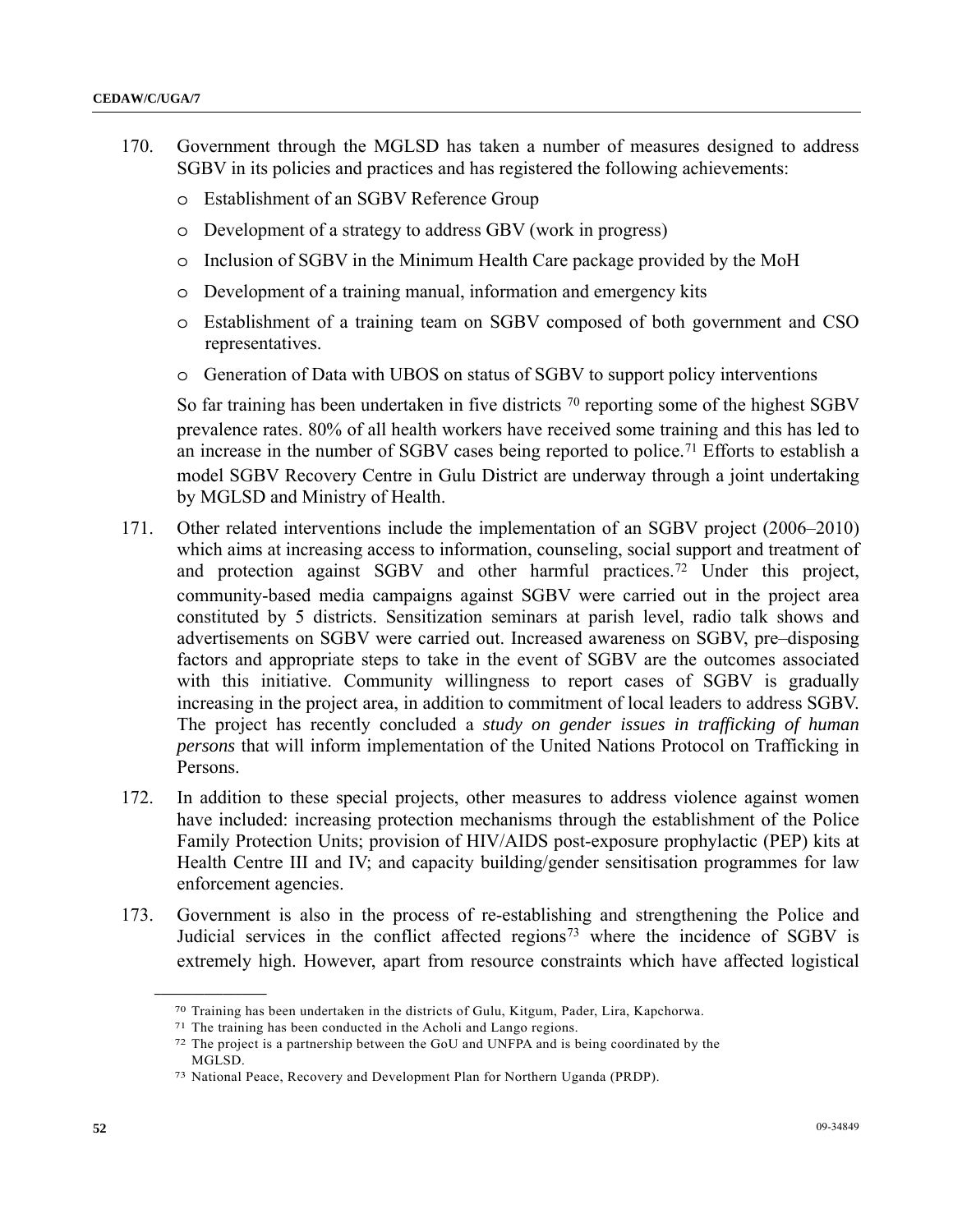operations and staffing of law enforcement agencies, attitudinal issues towards GBV particularly from the Police Officers remains a challenge. It is, however, anticipated that this could change if the law that criminalizes domestic violence is passed.

174. The above efforts are complemented by CSO initiatives, e.g. the National Domestic Violence Prevention Initiative, which aims at strengthening GBV prevention at the community level. Some of the CSOs<sup>[74](#page-52-0)</sup> have undertaken integrated projects which include legal literacy programmes, capacity building, legal aid services, counseling services and shelters for abused women. These initiatives have increased the visibility of GBV; mobilised communities including men in the fight against GBV; and strengthened civilstate relations in the handling of survivors of violence.

# **12.2 Female Genital Mutilation**

## **Progress registered by the State party in Eliminating FGM**

- 175. A proposed law was drafted and presented to Parliament '*The Prohibition of Female Genital Mutilation' Bill*. The Bill defines FGM *as violation or attempted violation of the physical integrity of the female organ, either by total or partial ablation, excision, infibulations or desensitization*. If enacted, it provides that a person found guilty of FGM is liable to imprisonment (7 to 10 years) or liable to pay a fine of no less than 1 m UGX. The Bill is a result of the efforts of the Kapchorwa Local Government, REACH programme and those of LAW Uganda – a CSO that recently petitioned the Constitutional Court to declare FGM illegal.
- 176. Efforts to eliminate harmful practices, e.g. Female Genital Mutilation (FGM), have focused on awareness campaigns aimed at changing attitudes and eroding its social acceptability in the communities where it is practiced. The anti-FGM campaign spearheaded by the REACH project in partnership with the Kapchorwa Local Government has contributed to a reduction of the practice in some areas of the district from 80% in 1996 to below 10% in 2006.

## **13.0 Article 13**

## **13.1 Economic and social benefits**

<span id="page-52-0"></span>**\_\_\_\_\_\_\_\_\_\_\_\_\_\_\_\_\_\_** 

## **13.1.1 Progress registered by the State party in Reducing Prevalence of Poverty among Women and remaining difficulties**

177. Poverty in Uganda has a predominantly female face. 31% of the Ugandan population lives below the poverty line – the majority of whom are women. Research studies have shown that women experience severe constraints, including limited access to the key factors of production: land, capital as well as several legal and administrative obstacles that constrain

<sup>74</sup> CEDOVIP, Mifumi, Raising Voices, SC (U), ActionAid, LAW–U.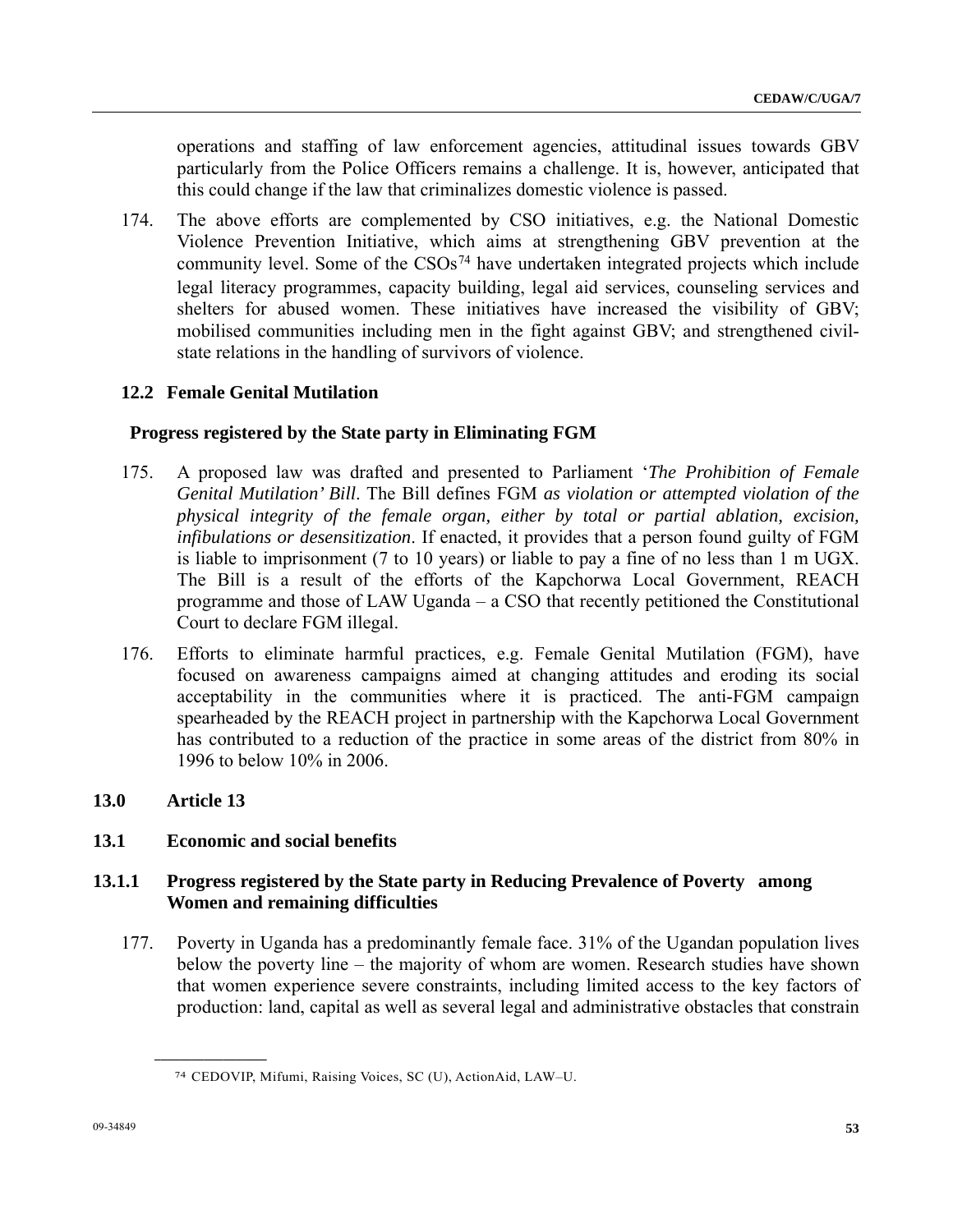their level of entrepreneurship. Women frequently lack the necessary information and connections to procure sizeable business opportunities.

- 178. Since the last status report, there has been considerable progress in making poverty reduction policies and programmes more gender responsive. A significant breakthrough was achieved through the Uganda Participatory Poverty Assessment Process (UPPAP, 2002) which provided evidence of how differently women and men perceive and are affected by poverty; and therefore made the case for the integration of gender perspective in order to increase the effectiveness of the existing poverty reduction policies.
- 179. The process has been progressive and the State party's efforts to strengthen gender integration in its policies have included the establishment of a PEAP Gender Group (PEAP/GG); gender reviews of Uganda's poverty eradication initiatives; and development of PEAP sector guidelines for gender mainstreaming. The analysis from these processes informed the PEAP revision exercise and the PEAP 2004/2008 for the first time explicitly recognised gender inequality as a key poverty issue, causing both deprivation and inefficiency.
- 180. Efforts are also underway to increase women's access to credit and hence their ability to engage in medium sized enterprises. The Government is therefore planning to expand rural financial services under its Rural Development Strategy and specifically the Prosperity for All Programme. The aim of programme is to promote economic growth and improve household incomes through the establishment of Savings and Credit Cooperatives (SACCO) at every sub-county.
- 181. In addition to efforts to amend the Land Act and increase security of occupancy, plans are also underway to establish a Land Fund which Government hopes will enable households to acquire land and increase landholding to enable more productive engagement in agriculture. The modalities of how this Fund will be accessed are still at an early stage but women are expected to benefit from it.
- 182. A Gender and Growth Assessment Coalition<sup>[75](#page-53-0)</sup> supported by the World Bank identified a number of legal and administrative barriers experienced by women with regards to investment in Uganda. In addition to those listed in other sections, these include: barriers to formalizing businesses; difficulties in complying with tax administration requirements; labor laws that do not take into account the specific gender needs of women; and limited access to commercial justice due to women's lack of information about their legal rights and access to mechanisms that can satisfactorily enforce them.
- <span id="page-53-0"></span>183. Members of the Coalition have since supported groups of women in the small, medium and large businesses through: entrepreneurship training programmes; mentorship

<sup>75</sup> Council for Economic Empowerment of Women of Africa, Uganda Chapter, (CEEWA – Uganda) Uganda Investment Authority (UIA), Private Sector Foundation Uganda (PSFU), Uganda Association of Women Lawyers (FIDA-U), Uganda Women Entrepreneurs Association Limited (UWEAL), Uganda Women's Network (UWONET) and the Africa Women's Economic Policy Network (AWEPON).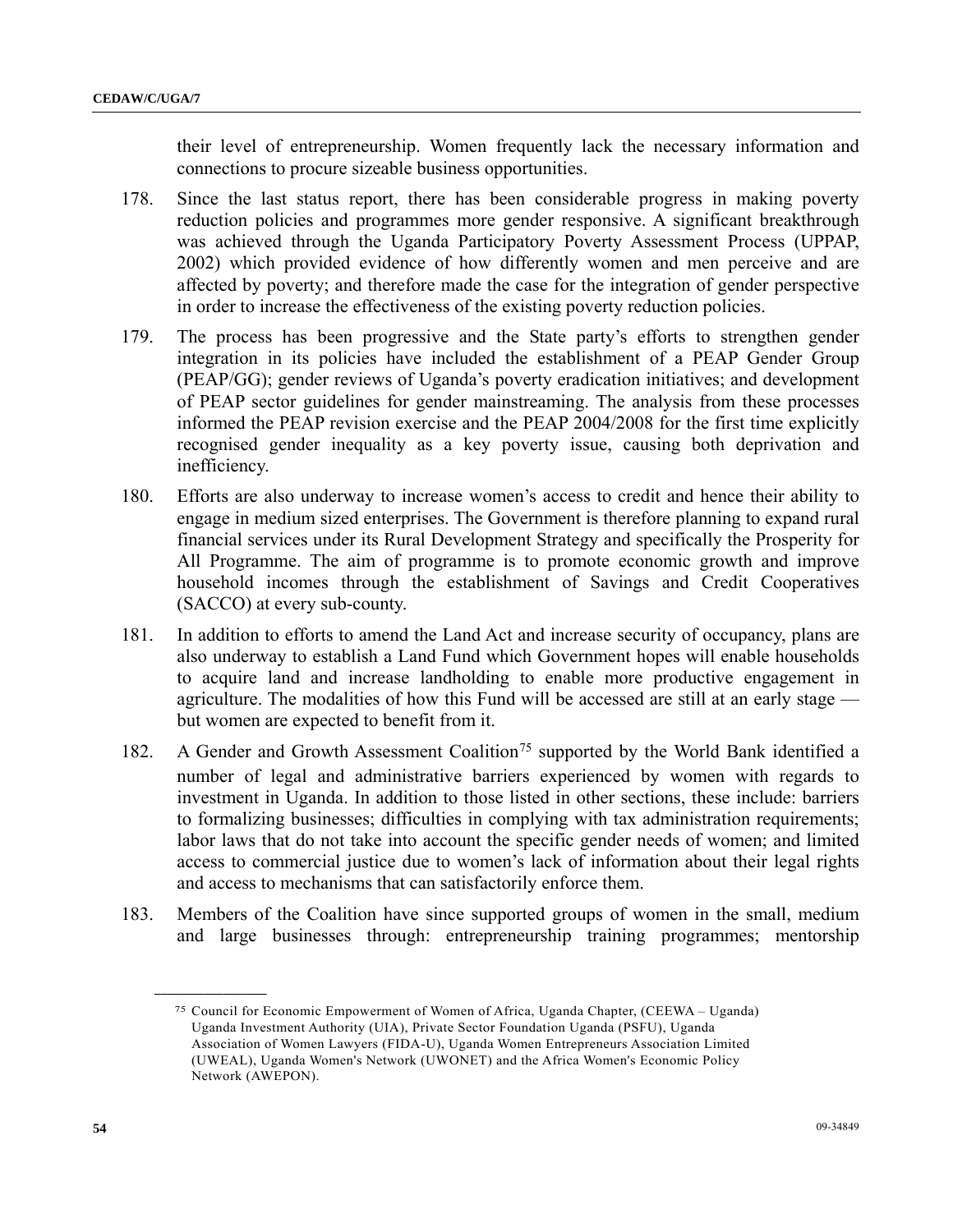programmes; tax clinics; development of business guides and product development guides; as well as awareness creation on the labour laws, banking policies and products.

184. The Uganda Women Entrepreneurs Association Limited also has: i) a Girls Entrepreneurship Programme (GEP) — an initiative aimed at inspiring young women to engage in businesses of their own; (ii) the Access programme that aims at building capacity of women entrepreneurs to participate effectively in export trade and (iii) partnership with a bank (DFCU) whereby loans are made easily available to SMEs run by women.

#### **14.0 Article 14**

#### **14.1 Rural Women**

*185. The Committee expressed concern about the situation of rural women in particular the prevalence of customs and traditional practices in rural areas that prevent women from inheriting or acquiring ownership of land and other property.* 

 The Committee recommended the adoption of measures that ensure that rural women benefit from policies and programs in all spheres, as well as participate in decision–making, have full access to education and health services and credit facilities. The elimination of all forms of discrimination with respect to the ownership, co-sharing and inheritance of land and the introduction of measures to address negative customs and traditional practices which affect full enjoyment of the right to property by women was another recommendation.

### **14.1.1 Progress registered by the State party in Improving the Socio–Economic Status of Rural Women and remaining difficulties**

186. GoU programs target primarily the rural population where the majority of the poor, including women, live. A number of measures have been implemented by Government in the agricultural, education, health sectors, and rural financial services as well as in the political sphere to address the low socio-economic status of rural women.

#### **Agricultural Sector**

- 187. Gender mainstreaming activities have been implemented in the agricultural sector to ensure that women participate in and benefit from agriculture on an equal basis with men. Gender mainstreaming in the PMA is discussed under Art. 3.
- 188. A number of the PMA components have undertaken work on mainstreaming gender in their pillars. However, special focus will be on NAADS which is regarded as the most advanced in terms of implementing gender mainstreaming initiatives. These include:
	- an operational framework that takes cognizance of gender disparities in resource distribution and women's relative high work load compared to men,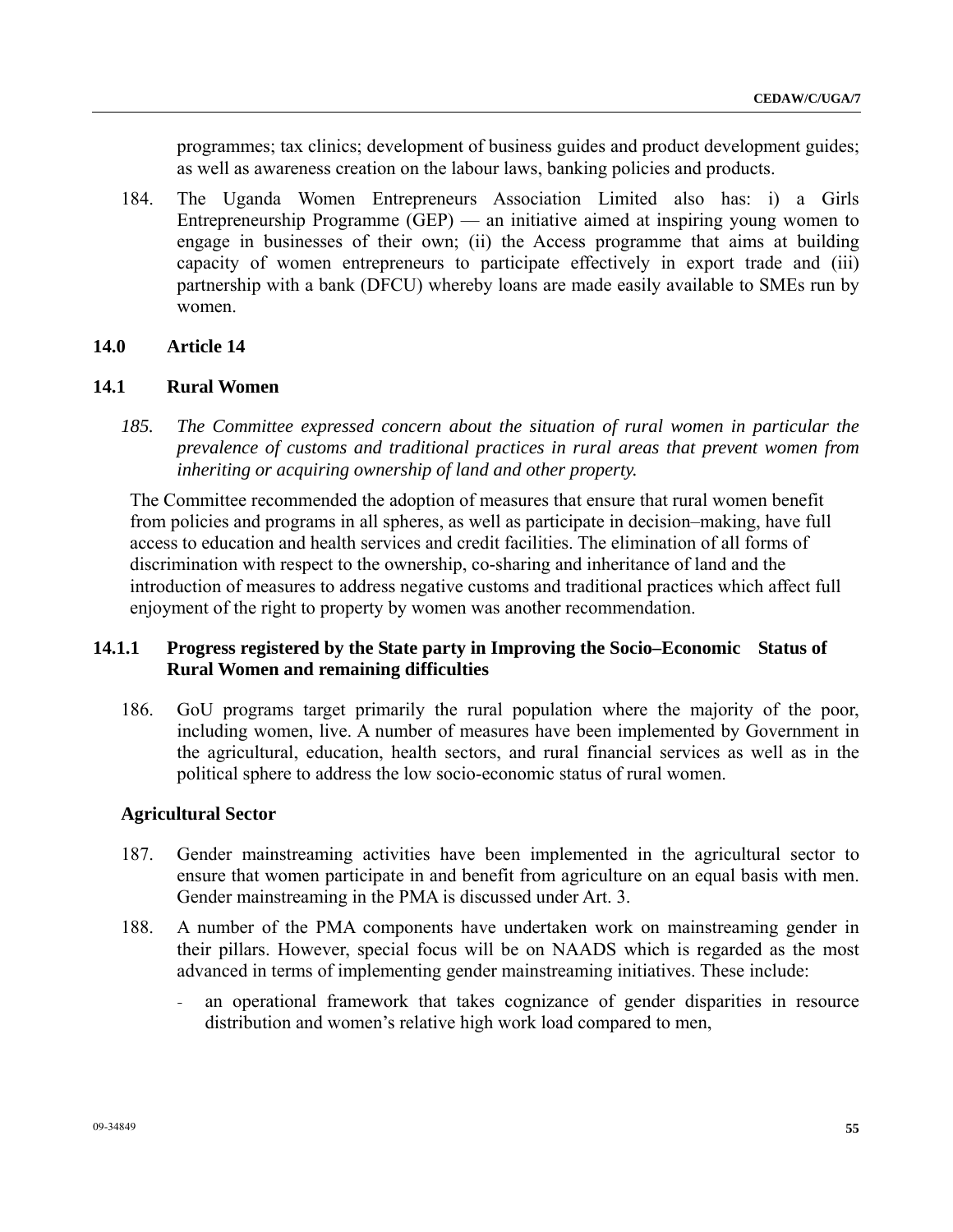- Policy documents that incorporate gender equity and focus on gender targeting; As a consequence 60% of the members of 5,005 registered farmer groups are women;
- Reviewing enterprise selection to ensure that NAADS service providers target farmers producing food crops. One of the gender gaps in NAADS service delivery was that NAADS service providers tended to focus on cash crops rather than food production which was the responsibility of women.
- 189. The National Agricultural Research Policy needs to be strengthened to respond more adequately to women farmers' technological needs. Its focus has been on research to produce crop varieties for higher yields or for technology that is multi-functional for largescale farming. In order to respond to women farmers' needs NARO has focused on developing labor-saving technology which takes into consideration women's multiple roles.[76](#page-55-0)
- 190. Private sector service providers have also played a key role in addressing gender inequality issues in agriculture. Their areas of focus have been providing women with agricultural in– puts and animals, agricultural machinery, skills development and knowledge. Women participating in these projects have benefited in a similar manner as those participating in NAADS activities. Factors constraining their participation in these programs are similar to those identified in the NAADS program.
- 191. A review of implementation of the NAADS program in selected districts established that women farmers have benefited from the program in terms of skills development, exercising control over proceeds from sale of agriculture proceeds and increased production and income.[77](#page-55-1) However, women are yet to benefit comprehensively from NAADS for a number of reasons: [7](#page-55-2)8

<span id="page-55-0"></span><sup>76</sup> Interview with Carol Laker, former Social Development Advisor, PMA Secretariat, 14th February 2008; interview with Francis Muhanguzi, Social Development Officer, NAADS Secretariat.

<span id="page-55-1"></span><sup>77</sup> The Extent of Gender Mainstreaming in the Implementation of the NAADS Program, Council for Economic Empowerment of Women of Africa – Uganda Chapter (CEEWA), June 2006.

<span id="page-55-2"></span><sup>78</sup> Improving NAADS to benefit Women better, New Vision, 14th November 2007; PMA Gender Mainstreaming Guidelines.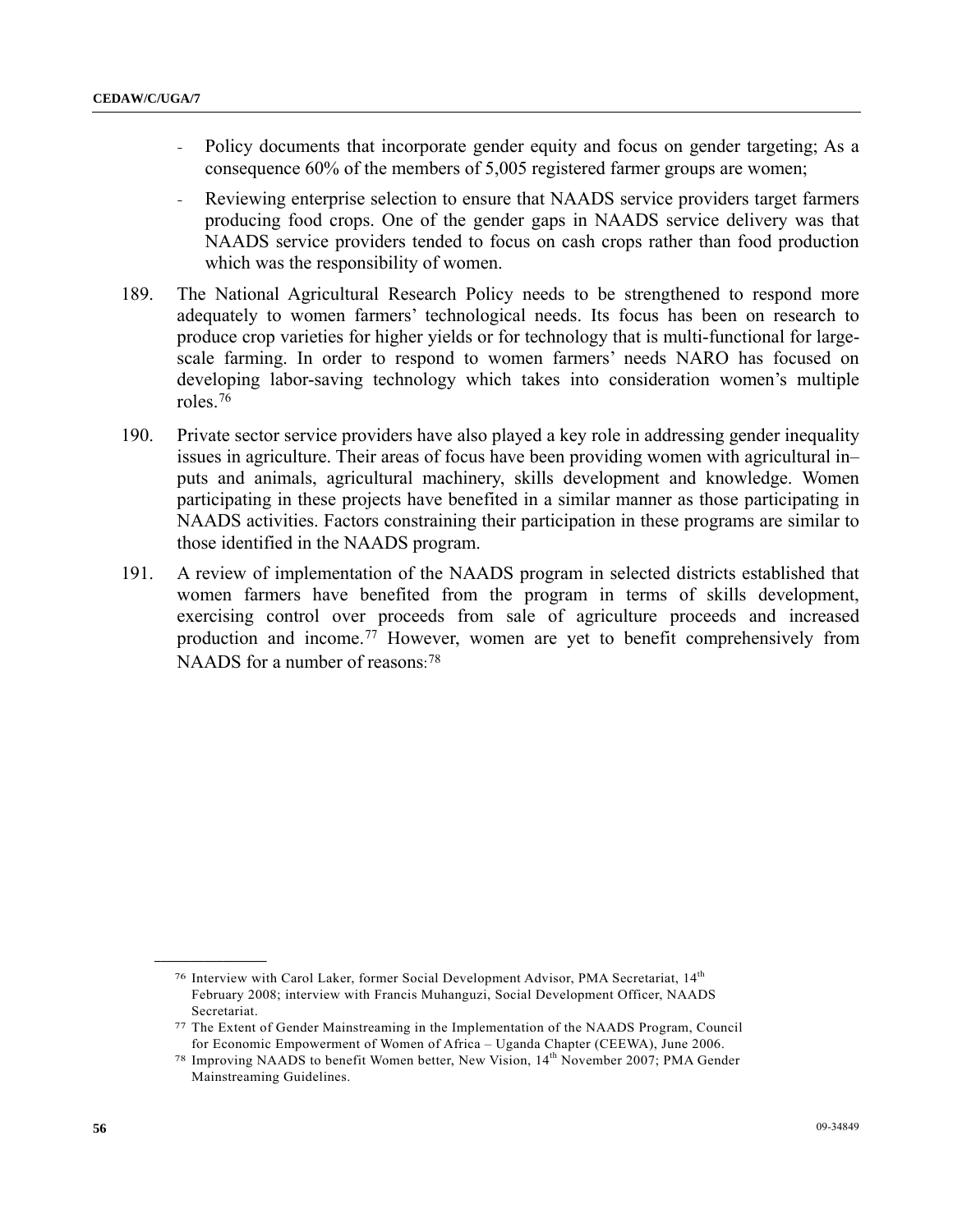- **Gender unresponsive and insensitive enterprise selection process:** Enterprises promoted by NAADS are long term and require long gestation periods whereas women farmers are involved in and gain more from short–term agri-businesses. The method of selecting enterprises to benefit from NAADS involves a show of hands which limits women farmers' ability to exercise a free choice particularly when their choice differs from that of their spouses. As a consequence priority enterprises preferred by women are left out. • **Limited gender capacities of NAADS service providers to integrate gender in their work:** Many NAADS service providers tend to perceive gender as the number of women and do not focus on gender relations at the household level. • **Limited participation of women in a farmer and procurement committees:** This is reflected in the choice of district enterprises which do not meet the needs of women in terms of time required and costs of production. • **Gender imbalance in NAADS service providers:** NAADS service providers are predominantly male yet cultural practices do not permit women to interact with males hence restricting women's participation in NAADS activities. • **Gender insensitive information dissemination strategy:** The information dissemination strategy employed by NAADS does not take into account women's low literacy rates and time poverty. • **Discriminatory cultural practices:** These tend to deny women the right to access and control land and other resources for production.
- 192. The NAADS Program has been revised to include a component on provision of inputs. Under the new arrangements 30 farmers will be selected per sub-county and at least 6 per parish. A key recommendation is that gender balance should be ensured in the selection of farmers in order to ensure that women benefit from the revised NAADS. Structural changes in the revised program include setting quotas for representation of women at in NAADS structures.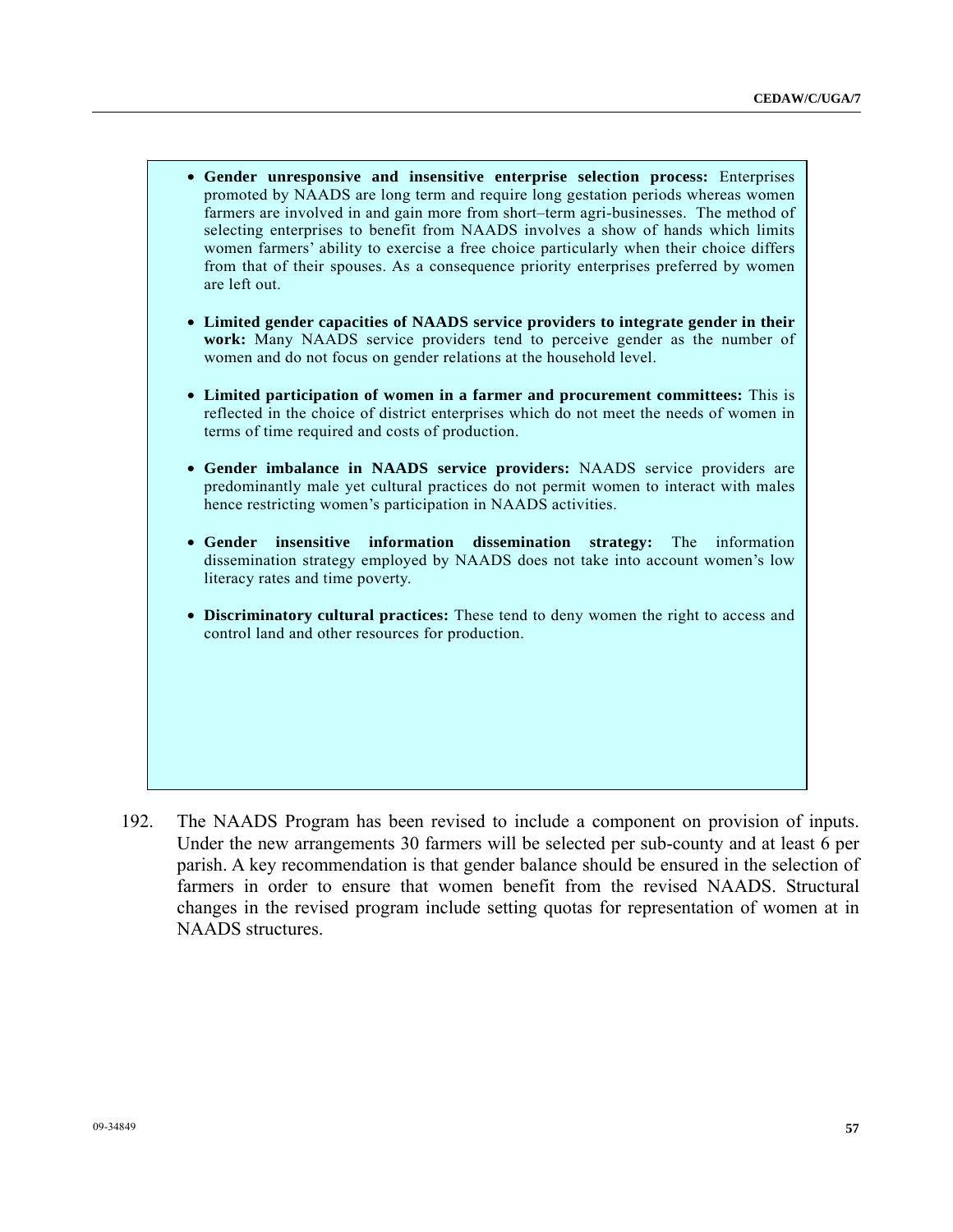## **14.2 Education**

## **14.2.1 Progress registered by the State party in addressing the low literacy levels of rural women**

- 193. The Functional Adult Literacy Program (FALP) implemented by the State Party seeks to enhance adult literacy rates in Uganda.<sup>[7](#page-57-0)9</sup> The Program proposes to improve adult literacy through provision of numeracy and literacy skills to Ugandans aged 15 years and above who have no or little education. In view of the high illiteracy rates among women, the Program lays special emphasis on women. Currently the Program has a national coverage and its course content has been modified over the years to reflect the emerging learning needs of the targeted population.<sup>[8](#page-57-1)0</sup> 70% of participants at these classes are women who have been empowered in the following ways <sup>[81](#page-57-2)</sup>:
	- Improved literacy and numeracy skills as demonstrated by their ability to read and write letters, read road signs
	- Improved self–confidence exemplified by their participation in village meetings and local development initiatives
	- Improved general welfare in terms of personal and household hygiene
	- $\overline{\text{H}}$  Enhanced ability to manage businesses and these have recorded an increase in profits
- 194. In spite of the achievements registered by the FALP, gender variations exist in the literacy rates – female literacy rates are estimated to be at  $63\%$  while those for men stand at  $76\%$ .<sup>[8](#page-57-3)2</sup> Some of the reasons for this situation are the competing demands on women's time which constrains their participation in FAL classes and limited resources to extend geographical coverage of FALP.
- 195. The State Party recognises the importance of conducting gender awareness sessions during FALP classes to encourage sharing of roles and domestic chores at household level.

## **14.3 Health**

## **14.3.1 Progress registered by the State party in enhancing access to health services for rural women**

<span id="page-57-0"></span>196. A number of interventions have been undertaken by the GoU to enhance access to health services for rural women. These include establishment of Health Centres II-IV to enhance physical access, stocking Government health facilities with core essential drugs all year round and an increase in the number of trained health workers. An offshoot of these

<span id="page-57-1"></span>

<sup>79</sup> MGLSD in partnership with Icelandic International Development Agency. 80 The two additional courses are English for Adults and a Small Business Course which were included in the FALP program in Kalangala District.

<span id="page-57-2"></span><sup>81</sup> Hróbjartur Ấrnason, External Evaluation of ICEIDA Support to the Implementation of FALP in Kalangala District, 2005.

<span id="page-57-3"></span><sup>82</sup> UNHS 2005/2006.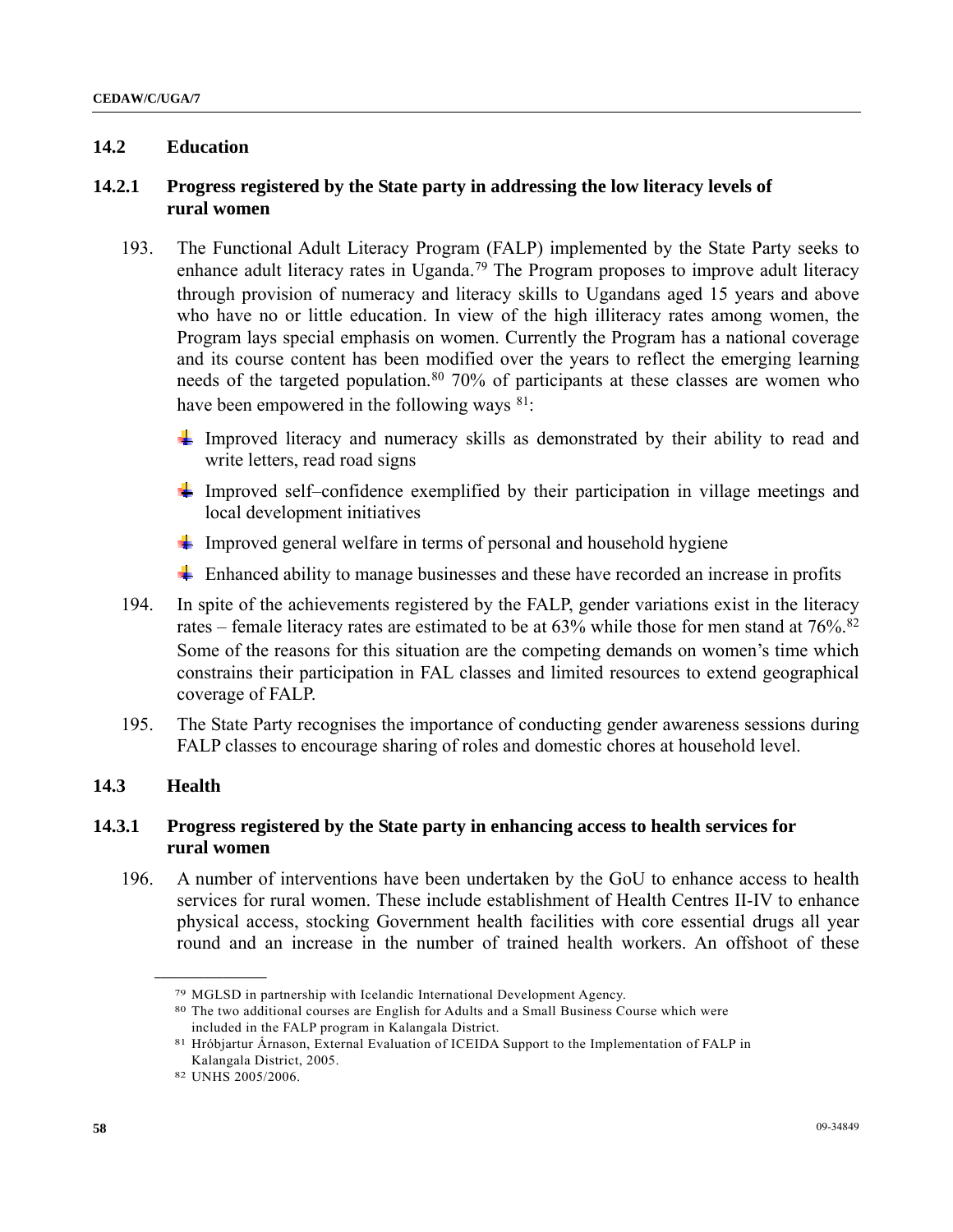interventions has been an increase in the number of people using health care facilities from 40%-45%. Of particular relevance to rural women is the slight improvement in the percentage of deliveries in health care centers from 25%–29%. However it should be noted that there is a general preference for private clinics in comparison to Government health centres due to presence of professional staff, provision of credit facilities and short distances in private clinics. Adolescents, however, prefer public health facilities to private clinics because they are accessible and their services affordable.

197. Gender disparities still exist between men and women with regard to accessing health care facilities. The gender variations in the proportion of the population that falls sick are a reflection of the gender inequalities in accessing health care facilities. The UNHS 2005/06 estimates that women constitute 43.9% of the sick population in rural areas in comparison to men who account for 39.4%. From the table below distance to health facilities, unavailability of drugs and high treatment impact on women's access to health care facilities in higher proportions compared to men. On the other hand, unavailability of staff and negative staff attitudes are more keenly felt by men than women.

| <b>Reason for not</b><br>visiting<br>govt<br>health facility | <b>Children</b> |             | <b>Adults</b> |             | <b>Elderly</b> |             |
|--------------------------------------------------------------|-----------------|-------------|---------------|-------------|----------------|-------------|
|                                                              | <b>Female</b>   | <b>Male</b> | <b>Female</b> | <b>Male</b> | <b>Female</b>  | <b>Male</b> |
| Facility too far                                             | 40.3            | 39.6        | 40.2          | 39.0        | 49.7           | 44.9        |
| Drugs<br>not<br>available                                    | 29.8            | 31.1        | 27.3          | 29.9        | 15.7           | 22.0        |
| High cost of<br>treatment                                    | 6.0             | 5.6         | 6.7           | 5.9         | 12.8           | 11.4        |
| Sickness mild                                                | 10.9            | 10.3        | 9.9           | 9.6         | 5.2            | 5.5         |
| Staff not available                                          | 1.4             | 1.5         | 1.8           | 1.5         | 0.6            | 2.6         |
| Negative staff<br>attitudes                                  | 2.0             | 2.1         | 2.5           | 2.7         | 3.1            | 3.2         |
| waiting<br>Long<br>time                                      | 4.4             | 4.2         | 4.4           | 4.7         | 4.4            | 3.4         |
| Others                                                       | 5.2             | 5.6         | 7.2           | 6.7         | 8.5            | 6.8         |
| <b>Total</b>                                                 | 100.0           | 100.0       | 100.0         | 100.0       | 100.0          | 100.0       |

 **Table XI: Per cent Distribution of Persons that Fell Sick and did not Visit Government Health Facility by Residence, Reason and Population Category** 

 **Source: Gender Disaggregated Data for Health Sector (The National Service Delivery Survey, 2004), September 2007**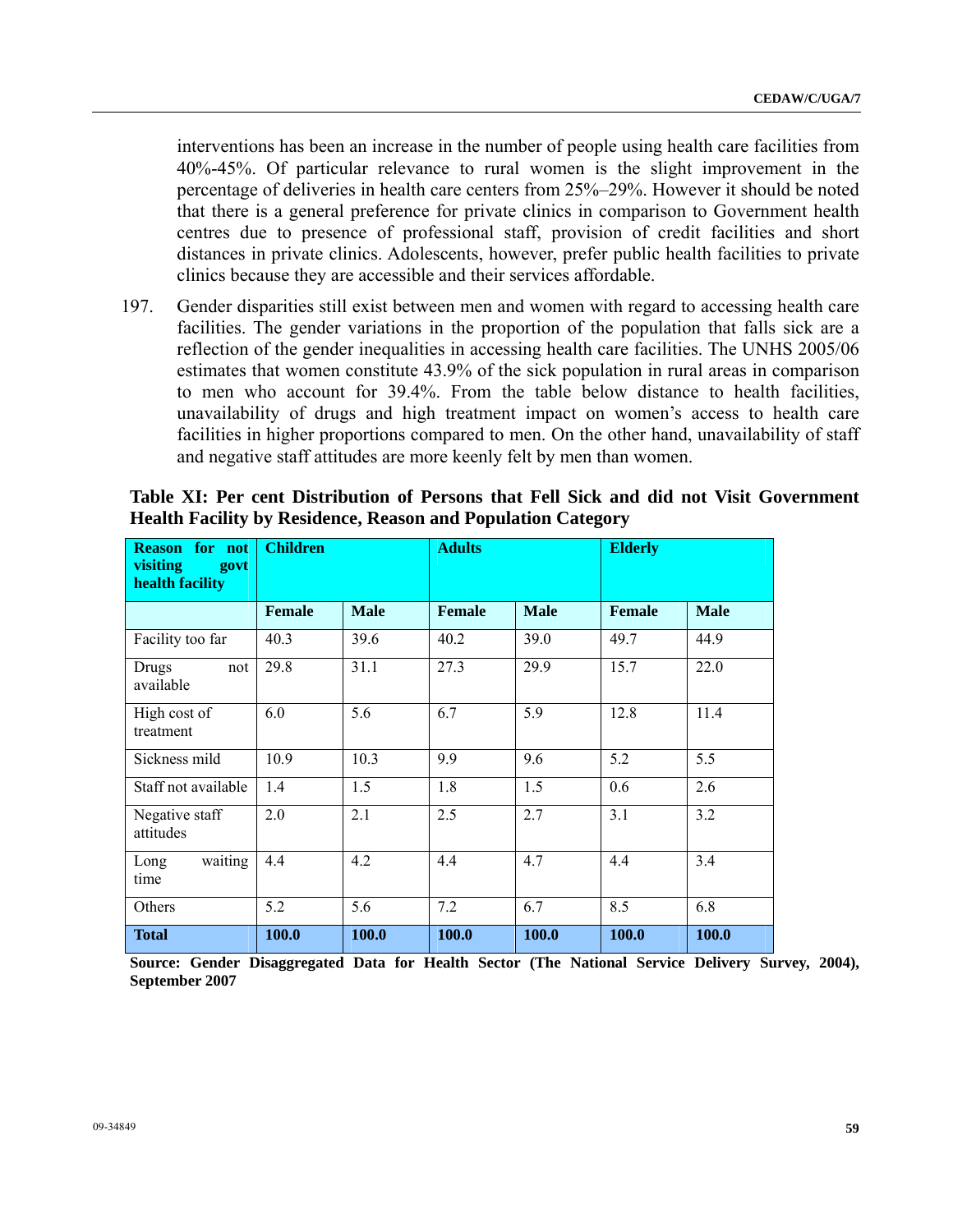## **14.4 Rural Financial Services**

## **14.4.1 Progress registered by the State party in Improving Rural Women's Access to Financial Services**

- 198. Since rural women constitute 79% of the agricultural labor force, a number of measures have been taken by GoU and development partners to facilitate equitable access to agricultural financing. The Microfinance Outreach Plan (MOP) is a Government initiative that seeks to facilitate the spread of sustainable financial services to the rural communities. Available information indicates that majority of borrowers of Micro Finance Institutions (MFIs) are women who are mainly engaged in commercial activities and are resident in urban areas. This therefore means that rural women are highly underserved by MFIs and are therefore unable to expand their livelihood opportunities.
- 199. A number of reasons have been advanced for the current status quo. Lack of micro finance service providers providing tailor made financial products targeting the agricultural sector. MFIs regard agriculture as a high risk investment sector due to long gestation periods and its high dependence on weather vagaries. This perception is reflected in the high interest rates and short term borrowing periods characteristic of MFIs.<sup>[83](#page-59-0)</sup>
- 200. Care Uganda with support from DFID, Government of Austria, NORAD and Danida has been implementing a Village Savings and Loans Association (VSLA) which seeks to meet the financial needs of the rural poor particularly women. Under this scheme members of a group  $(25 - 30)$  contribute savings and lend only group members for a specified period of time. The Association also has an insurance fund facility which group members can access to meet emergency family issues. A number of features associated with the scheme have made it attractive to the rural population. These include:
	- **Accessibility and transparency**
	- **Simple loan procedures**
	- $\blacksquare$  Flexible repayment terms
	- $\blacksquare$  High returns on savings

- $\blacksquare$  Tailored to the needs of rural women
- **Figure 1** Frequent opportunities to save, withdraw savings and borrow
- 201. The VSLA has been credited with empowering women in terms of financial management and improved standard of living. Female group members have learnt how to save and have been able to diversify to animal husbandry.<sup>[84](#page-59-1)</sup>

<span id="page-59-1"></span><span id="page-59-0"></span><sup>&</sup>lt;sup>83</sup> Strengthening Linkages between Gender and Poverty Analysis in Uganda.<br><sup>84</sup> Boosting Access to Rural Financial Services, Daily Monitor,  $27<sup>th</sup>$  February 2008.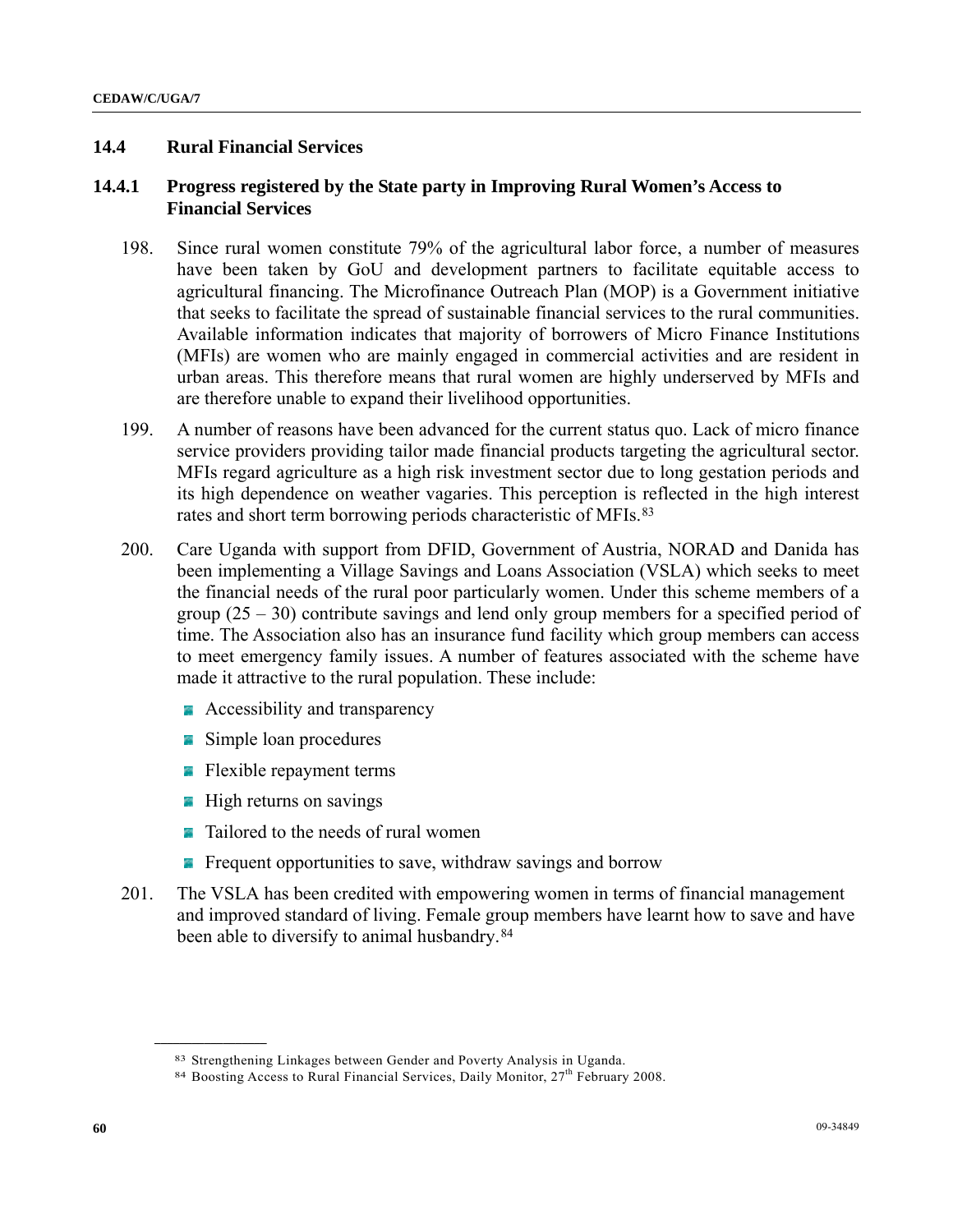202. A gender policy for the micro-finance sector in Uganda is being developed  $85$ . The proposed policy will among other objectives seek to address issues of access, utilization and management of credit and financial credit among women farmers.

# **14.5 Measures taken by the State party to address Negative Customs and Traditional Practices which affect full enjoyment of the Right to Property by Women and remaining difficulties**

- 203. The Ministry of gender Labour and Social Development formulated the Uganda National Culture Policy which, among other objectives, seeks to mobilise communities to take action on cultural practices that impinge on human dignity. The Policy goes further to provide for key actions to be taken to realise this objective. Copies of the Policy have been distributed to all districts and municipalities in the country. A strategy and action plan for the policy is currently being developed.
- 204. The MGLSD currently faces limitations with regard to financial and human resources to oversee implementation of the Policy. It is hoped that this situation will be addressed given that social and cultural development constitute one of the 10 working papers of the National Development Plan. This is an opportunity to allocate more resources and reinstatement and recruitment of Cultural Officers at district level.[8](#page-60-1)6

# **15.0 Article 15**

## **15.1 Equality before the Law**

## **Enhancing access to justice for women**

## **15.1.1 Progress registered by the State party and remaining difficulties**

- 205. A number of measures have been taken by Government to develop the capacity of justice agencies to address gender-based obstacles in accessing justice. Constitutional guarantees on non–discrimination of women are enforceable by competent courts as provided for in Art. 50 (1) of the Constitution of the Republic of Uganda 1995.<sup>[87](#page-60-2)</sup> The Constitutional Court has been successfully petitioned to repeal laws that discriminate against women.<sup>[88](#page-60-3)</sup>
- 206. The Justice Law and Order Sector (JLOS)[8](#page-60-4)9 Sector Investment Plan II (*SIP II 2006–2010*) lays down a policy framework which can go a long way in bridging the gap between justice delivery agencies and the poor and marginalized particularly women. The SIP II has among its objectives: *to foster a human rights culture across JLOS institution; to enhance access to justice for all particularly the poor and marginalize; to enhance community involvement in JLOS.*

<span id="page-60-2"></span><span id="page-60-1"></span><span id="page-60-0"></span>**\_\_\_\_\_\_\_\_\_\_\_\_\_\_\_\_\_\_** 

<sup>85</sup> CEEWA.<br><sup>86</sup> Interview with Pamela Batenga, Ag Principal Culture Officer, MGLSD, 29<sup>th</sup> January 2008.<br><sup>87</sup> These courts include Magistrates courts, High Courts, Constitutional Court and the Supreme

<span id="page-60-3"></span>Court.

<sup>88</sup> Op. cit.

<span id="page-60-4"></span><sup>89</sup> JLOS institutions include UPF, UPS, MIA, DPP, Judiciary, JSC, MoJCA, ULRC, MGLSD (Probation Services), MoLG (Local Council Courts) and the UHRC.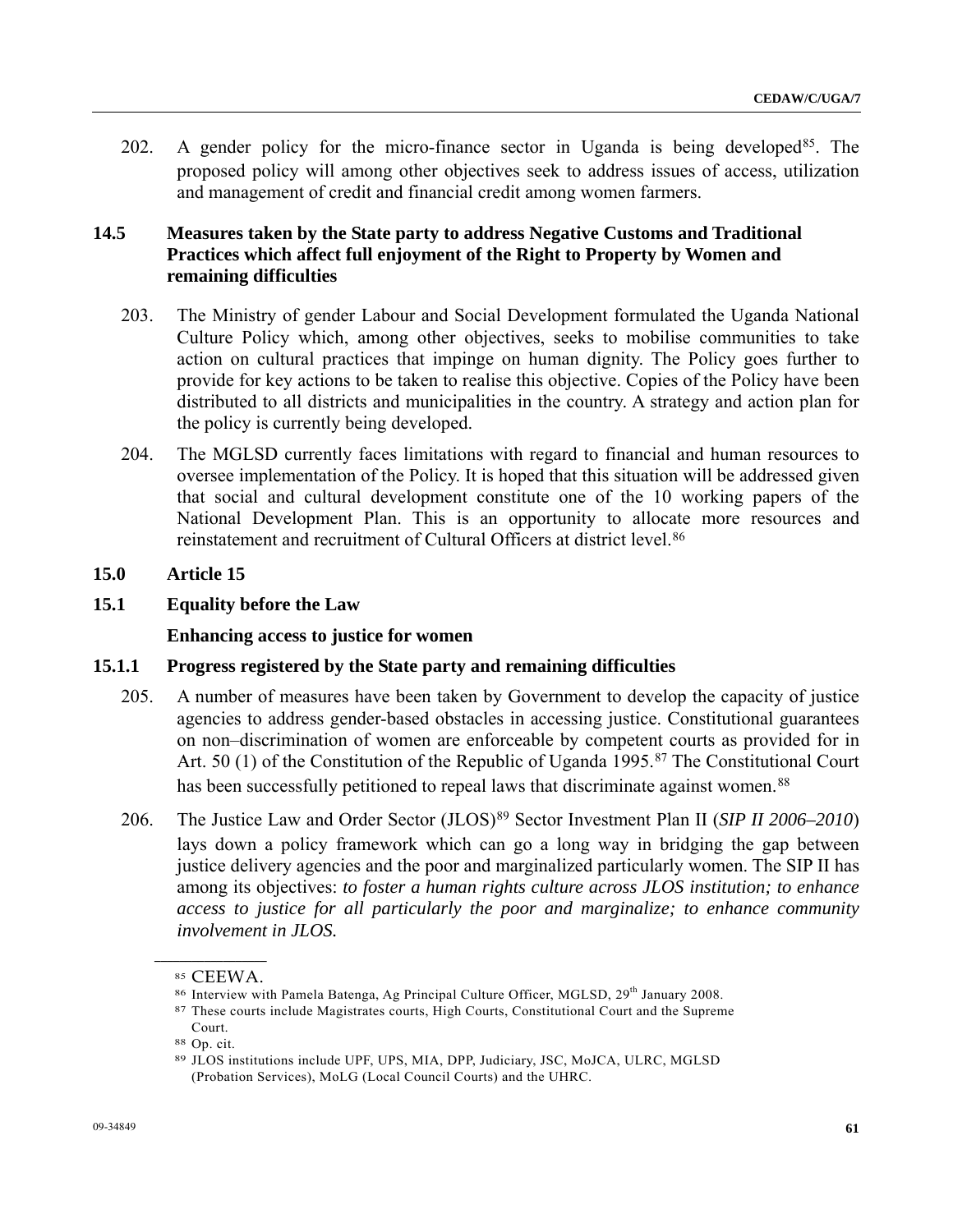Envisaged actions to address gender- based obstacles in the justice delivery system include:

- De–concentration of JLOS institutions such as the Judiciary and the Directorate of Public Prosecutions (DPP) characterized by the construction of courts and Resident State Attorney offices, recruitment of staff and purchase of equipment
- Expansion and strengthening the statutory legal aid system to improve financial access to justice for the poor and marginalized
- Addressing technical barriers to accessing justice through the development of information materials, institutionalization of court users' committees, strengthening staff capacity to adequately respond to gender issues and providing interpretation services for those not proficient in court language
- 207. Geographical de–concentration of JLOS institutions such as the Judiciary and DPP has enhanced physical access to justice through construction of courts and offices for Resident State Attorneys, Police stations, Prisons wards in the districts, increasing the number of high court circuits and recruitment and posting of judicial officers and purchase of equipment such as cars and computers. Special attention has focused on Northern Uganda given the impact of the conflict on the justice system. Support (financial resources) from the Office of the Prime Minister (OPM) under the Northern Uganda Rehabilitation Program to the High Court in Gulu resulted into a reduction of the case backlog (cases that have delayed in the justice system for 2 years or more) from 500 cases to 200 cases in 2007.
- 208. A slight improvement has been noted with regard to the number of women obtaining legal redress. Findings of a baseline study<sup>[9](#page-61-0)0</sup> on demand, use and access to JLOS services in Uganda indicated a higher proportion of urban women (40%) in comparison to men (36%) expressing satisfaction with the quality of justice. The reverse is true in the rural areas where women's access to justice is still a going concern.
- 209. Part of the problem could be attributed to limited gender capacity across JLOS institutions. The other could be the high costs of litigation. Another challenge within the JLOS institutions is the delay to develop a Gender and Access to Justice Strategy, the limited capacity of the gender focal persons and the inability of the JLOS working groups to adequately address *access to justice* issues for poor women within their respective mandates $91$ .

<span id="page-61-0"></span><sup>90</sup> A National Integrated Household Baseline Study on the Demand, Use and Access to JLOS Services in Uganda, 2007, The Steadman Group.

<span id="page-61-1"></span><sup>91</sup> Interview with Evelyn Edroma, Senoir Technical Advisor, JLOS Secretariat; Rachel Odoi, Technical Advisor, Commercial Justice, 24<sup>th</sup> January 2008.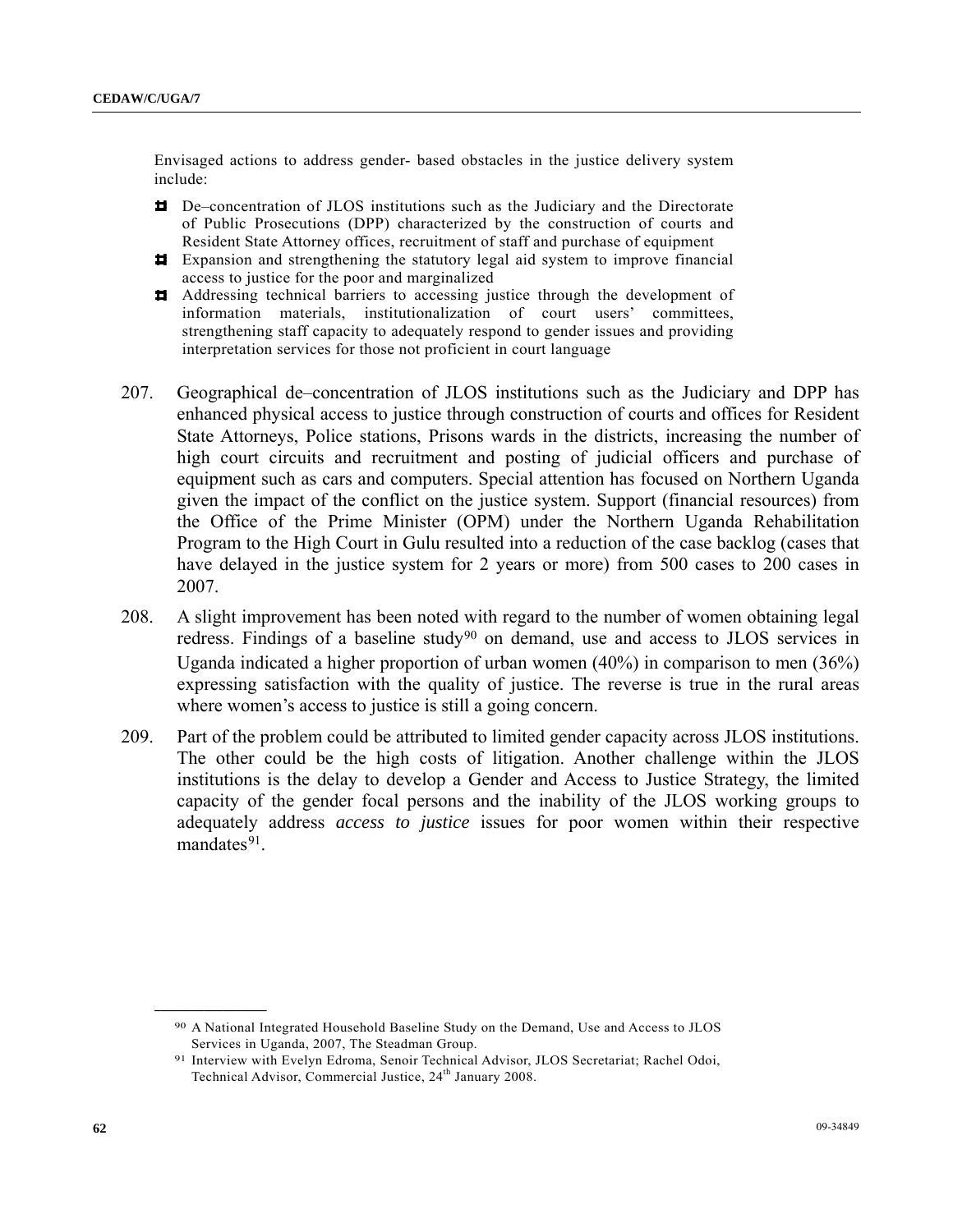| <b>Perceptions</b>                                         | <b>Members of the Public</b>                                        |
|------------------------------------------------------------|---------------------------------------------------------------------|
| Satisfaction with<br>Police response to<br>crimes reported | 40% dissatisfied<br>57% very or somewhat satisfied                  |
| Bribery and<br>corruption                                  | 85% (Police and related branches score<br>highest)                  |
| Fairness                                                   | 43%                                                                 |
| Efficient                                                  | 21% (mainly at magisterial level)                                   |
| Awareness of JLOS<br>institutions                          | 99% (Police scored highest, followed by<br>local government bodies) |
| Accessibility and<br>affordability                         | 81% Police scored highest, followed by<br>local government bodies)  |

## **Table XII: National Perceptions on JLOS institutions**

**Source: A National Integrated Household Baseline Survey on the Demand. Use and Access to JLOS Services in Uganda (Draft Report), JLOS, 2007** 

210. Local Council Courts (LCCs) are other dispute resolution fora that can be frequently utilized by poor women and men to resolve disputes relating to child maintenance, domestic violence, marital disputes and land disputes.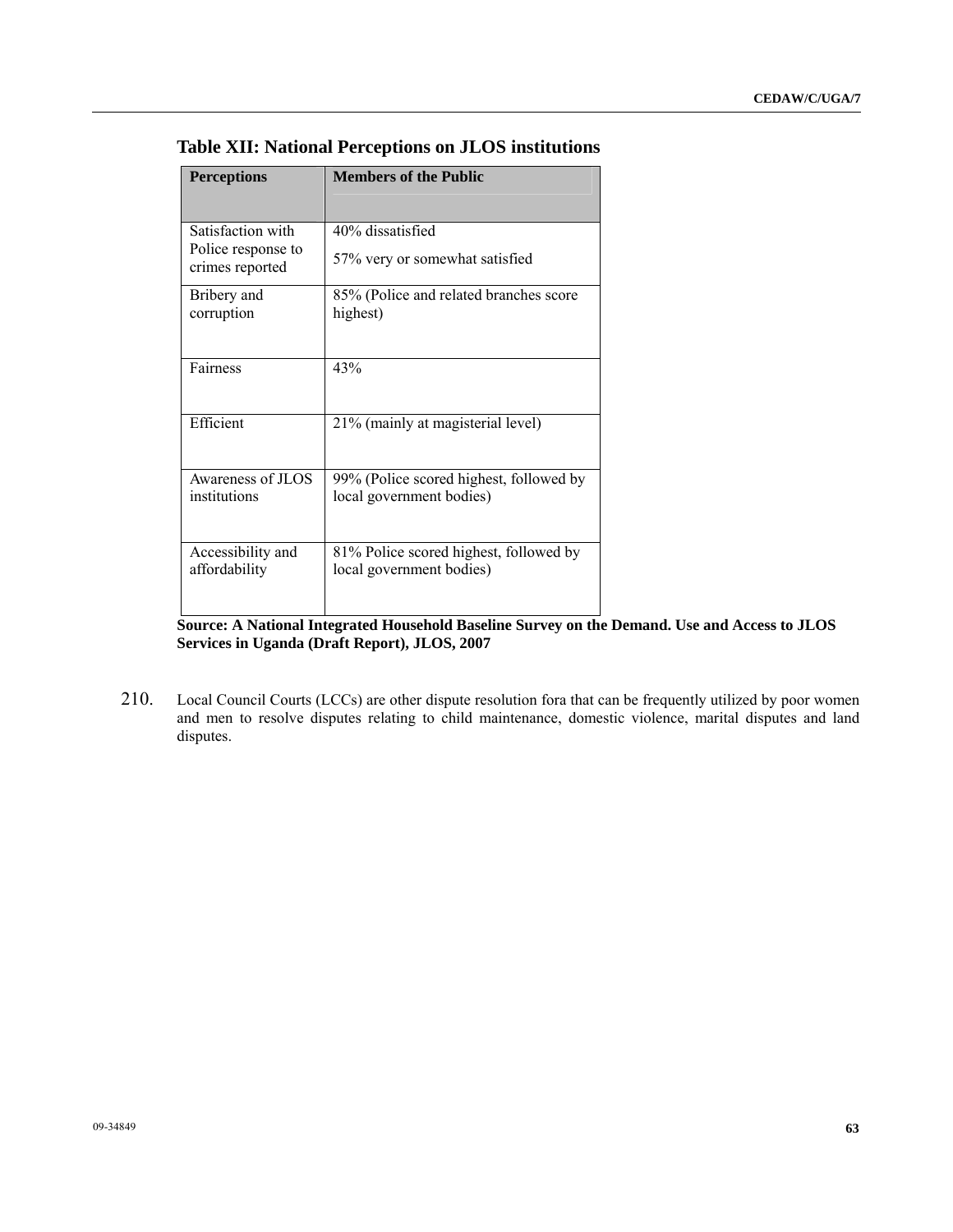| <b>Perceptions</b>              | Men            | Women | Youth | <b>Total</b> |
|---------------------------------|----------------|-------|-------|--------------|
| Accessible                      | 35             | 28    | 27    | 90           |
| Cheap                           | 19             | 17    | 21    | 47           |
| Fast                            | 16             | 19    | 22    | 57           |
| Open all hours/available        | 6              | 6     | 6     | 18           |
| They are the government         | 16             | 7     | 9     | 32           |
| Approachable                    | 11             | 12    | 9     | 32           |
| Conciliatory                    | 23             | 25    | 17    | 65           |
| Gender Sensitive                | $\overline{2}$ | 1     | 3     | 6            |
| Advisory                        | 7              | 6     | 1     | 14           |
| Knowledge                       | 17             | 10    | 11    | 38           |
| Referrals to higher authorities | 4              | 5     | 10    | 19           |
| <b>Total</b>                    | 156            | 136   | 136   |              |

#### **Table XIII: Community perceptions on how LC courts have ensured access to Justice**

#### **Source: Joint Survey on Legal Aid Providers and Local Council Courts, UNDP/UNCDF, LABF, 2006**

Notwithstanding their positive ratings, LCCs have sometimes fallen short of effecting justice on account of gender biases and a limited appreciation of the principles of natural justice.<sup>[9](#page-63-0)2</sup>

211. Other measures to improve access to justice by bodies such as the UHRC include the establishment of tribunals, regional offices and provision of legal representation to facilitate the investigation of complaints of human rights violations.<sup>[93](#page-63-1)</sup> Gender disaggregated data of the complainants registered at the Commission's offices shows that more males than females registered complaints as indicated in the table below.

#### **Table XIV: Gender disaggregated data on complaints registered at UHRC**

| <b>REGION</b> | <b>FEMALE</b> | <b>MALE</b> |
|---------------|---------------|-------------|
| Headquarters  | 125           | 179         |
| Gulu          | 59            | 56          |
| Soroti        | 14            | 150         |
| Moroto        | 40            | 20          |
| Jinja         | 76            | 101         |

<span id="page-63-1"></span><span id="page-63-0"></span>92 Ibid.

<sup>93</sup> Article 52 (a), Constitution of the Republic of Uganda.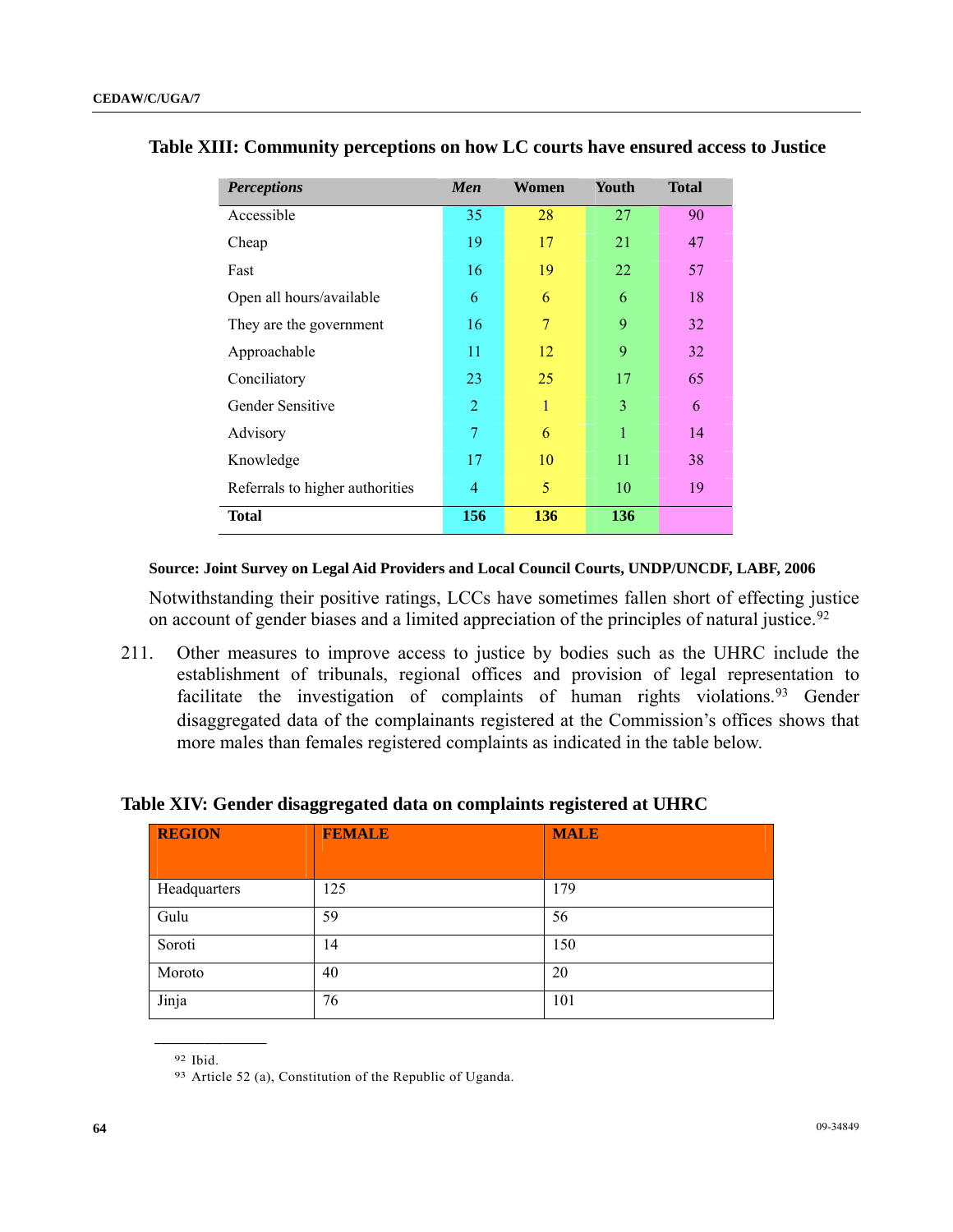| Mbarara     | 40  | 82  |
|-------------|-----|-----|
| Fort Portal | 40  | 38  |
| Total       |     |     |
|             | 394 | 626 |

**Source: 9th Annual Report, Uganda Human Rights Commission, 2006** 

However the absence of disaggregated data on successful applications makes it difficult to ascertain to what extent these initiatives have effectively responded to women's complaints.

- 212. The National Association of Women Judges (NAWJ) has been engaged in building capacity of judicial officers to use international instruments when deciding cases involving discrimination against women and or violence against women.<sup>[94](#page-64-0)</sup> Judicial officers who have attended the training have observed that it has improved their ability to appreciate gender biases and deliver gender sensitive judgments. Female litigants and witnesses are no longer perceived in a gender neutral manner.<sup>[9](#page-64-1)5</sup> Unfortunately, financial constraints have limited the Association's capacity to increase coverage of the training program across JLOS. This notwithstanding, the initiative has a lot of potential for increasing women's access to justice.<sup>[96](#page-64-2)</sup> The Association has embarked on another training module which will build capacity of judicial officers to appreciate the gender and human rights dimensions of HIV/AIDS. It is hoped that this training will strengthen the capacity of judicial officers to effectively address challenges posed by the epidemic.[97](#page-64-3)
- 213. Government agencies have also been involved in providing legal aid. These include:
- The Ministry of Justice and Constitutional Affairs avails funds for the State Brief Scheme administered by the formal courts. Under this scheme, accused persons who are unable to hire an Advocate are provided with one at the cost of the State. The scheme is restricted to criminal trials.
- The Community Liaison Office of the Police Force conducts legal awareness and sensitization of communities. During a joint survey on legal aid and LCCs, this office was identified as the most visible form of legal aid in the communities.
- The Police Child and Family Protection Unit handles children and family matters.
- The Probation and Welfare Office intervenes in child welfare issues.
- 214. The importance of legal aid cannot be over-emphasised in increasing women's access to justice. Legal aid services are regarded as more affordable in comparison to formal courts. Efforts to improve its provision have included: the establishment of the Legal Aid Basket Fund (LABF)<sup>[98](#page-64-4)</sup> which is credited with supporting initiatives that seek to eliminate

<span id="page-64-2"></span>

<span id="page-64-3"></span>

<span id="page-64-1"></span><span id="page-64-0"></span><sup>&</sup>lt;sup>94</sup> This has been undertaken under the Towards Jurisprudence of Equality Project (JEP).<br><sup>95</sup> Interview with Stella Amabilis, Magistrate Grade I, Mubende.<br><sup>96</sup> Interview with Lady Justice Leticia Kikonyongo, Deputy Chief J

<span id="page-64-4"></span>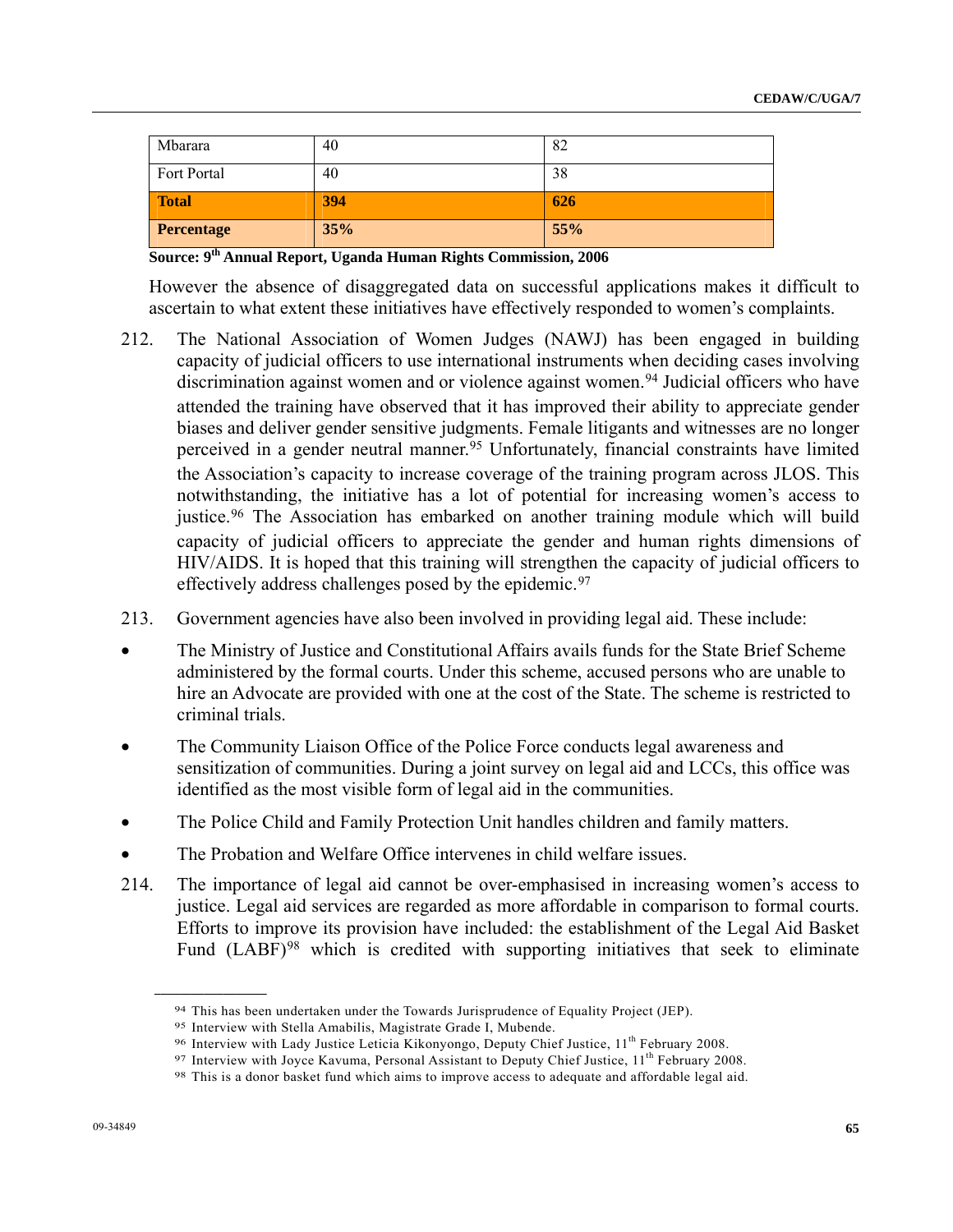discrimination against women; and formation of legal aid networks e.g. the Legal Aid Service Providers Network (LASPNET)<sup>[99](#page-65-0)</sup>, in order to build synergies, minimise duplicity of services and increase efficient use of the available resources.

- 215. There are, however, challenges including staffing constraints, logistical challenges and delays in the formal justice system which have limited their effectiveness. In addition, the provision of legal aid has been carried out in a fragmented and haphazard manner without much regard to national coverage or vulnerable groups. This situation is attributed to lack of legal, institutional and policy framework at the national level to regulate the provision of legal aid services; and lack of a mechanism to enforce provision of pro bono services.<sup>[10](#page-65-1)0</sup>
- 216. Currently the Law Council has commenced the process of developing a regulatory framework for the provision of legal aid and pro bono services in Uganda.
- 217. There is also need to expedite the process of developing the Gender Policy for the Justice Law and Order Sector together with the Access to Justice Strategy Gender which should provide a comprehensive framework to address gender-based obstacles in accessing justice.
- **16.0 Article 16**

<span id="page-65-1"></span><span id="page-65-0"></span>**\_\_\_\_\_\_\_\_\_\_\_\_\_\_\_\_\_\_** 

## **16.1 Equality in Marriage and Family Life**

## **16.1.1 Progress registered by the State party in ensuring Equality in Marriage and Family Life and remaining difficulties**

- 218. Enactment of the Domestic Relations Bill (the first Bill contains provisions on Civil, Christian, Hindu and Bahai Marriages whereas the second Bill provides for the establishment of Khadi Courts to deal with matters relating to Islamic Marriages and Divorce) and the Sexual Offences Bill have the potential to improve women's legal position in marriage relationships. (see Article 2 for details) The DRB no longer recognises payment of bride price as an essential requirement for a valid marriage and does not require the return of bride price on dissolution of marriage. These are positive developments given that bride price is a predisposing factor to violence against women.
- 219. There have however been some positive changes in relation to women's rights, particularly during the dissolution of marriage. 1n 2003, the Constitutional Court nullified discriminatory sections of the Divorce Act which required different grounds for men and women. More recently, the Constitutional Court nullified Criminal Adultery and some discriminatory aspects of Succession Act (see Article 2 for details).

<sup>99</sup> Member NGOs are Fida-U, PDAU, LAC, FHRI, UGRC, Young Christian Lawyers Association, Platform for Labour Action and Justice and Rights Associates.

<sup>100</sup> Pro bono services are legal representation services provided by Advocates to accused persons who are unable to hire the services of lawyers. The State pays the advocates' fees in such situations.